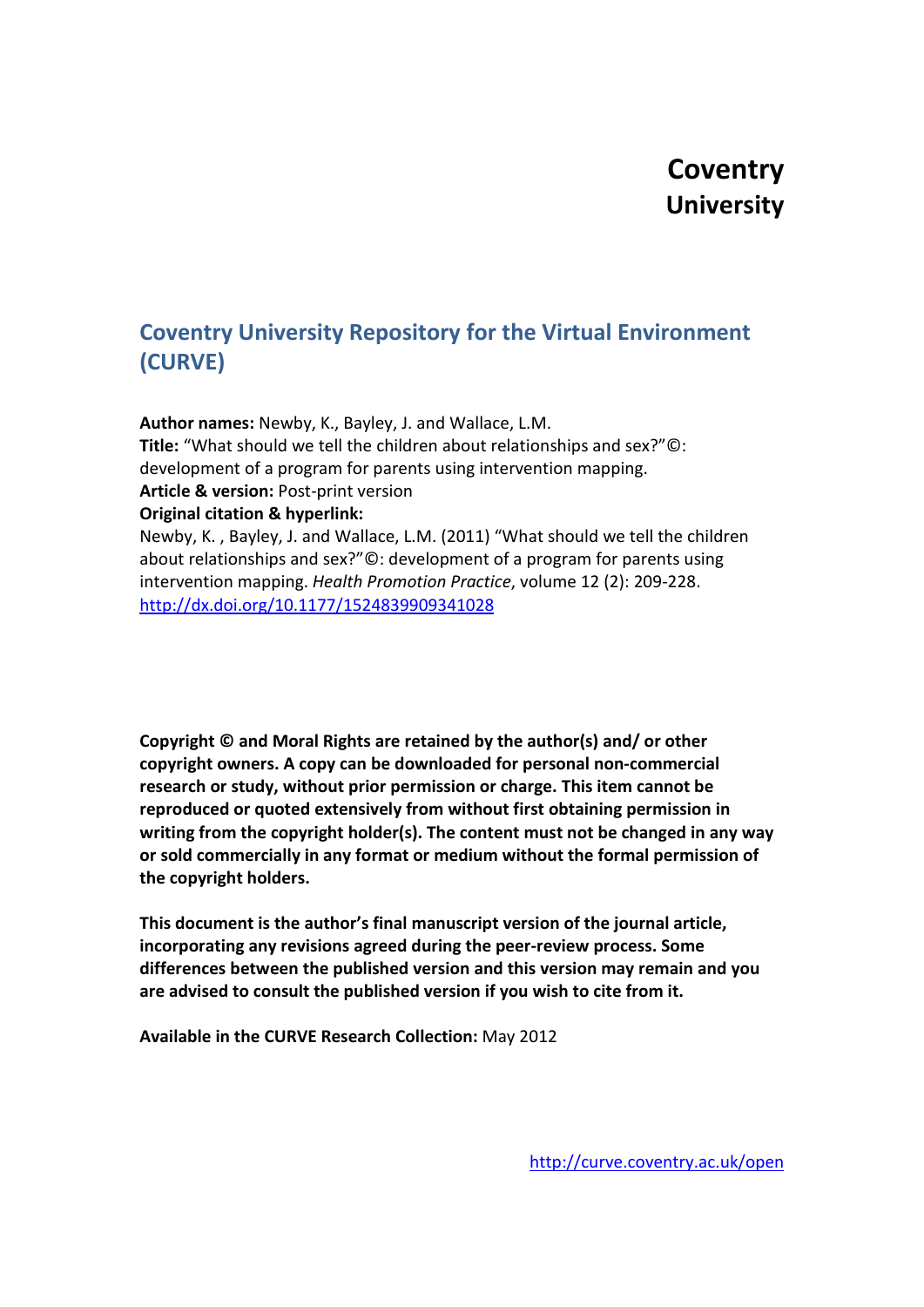# <span id="page-1-0"></span>**'What Should We Tell the Children About Relationships and Sex?' © Development of a Programme for Parents using Intervention Mapping**

Mrs Newby, K. $^{\rm 1}$  Mrs Bayley $^{\rm l}$ , J. Prof. Wallace, L.M. $^{\rm l}$ 

<sup>1</sup>Applied Research Centre in Health and Lifestyle Interventions, Coventry University

# Contact:

Katie Newby

Applied Research Centre in Health and Lifestyle Interventions

Room WF104

Coventry University

Priory Street

**Coventry** 

CV1 5FB

England

Tel: 024 7688 7177

Fax: 024 7688 7469

Email: [k.newby@coventry.ac.uk](mailto:k.newby@coventry.ac.uk)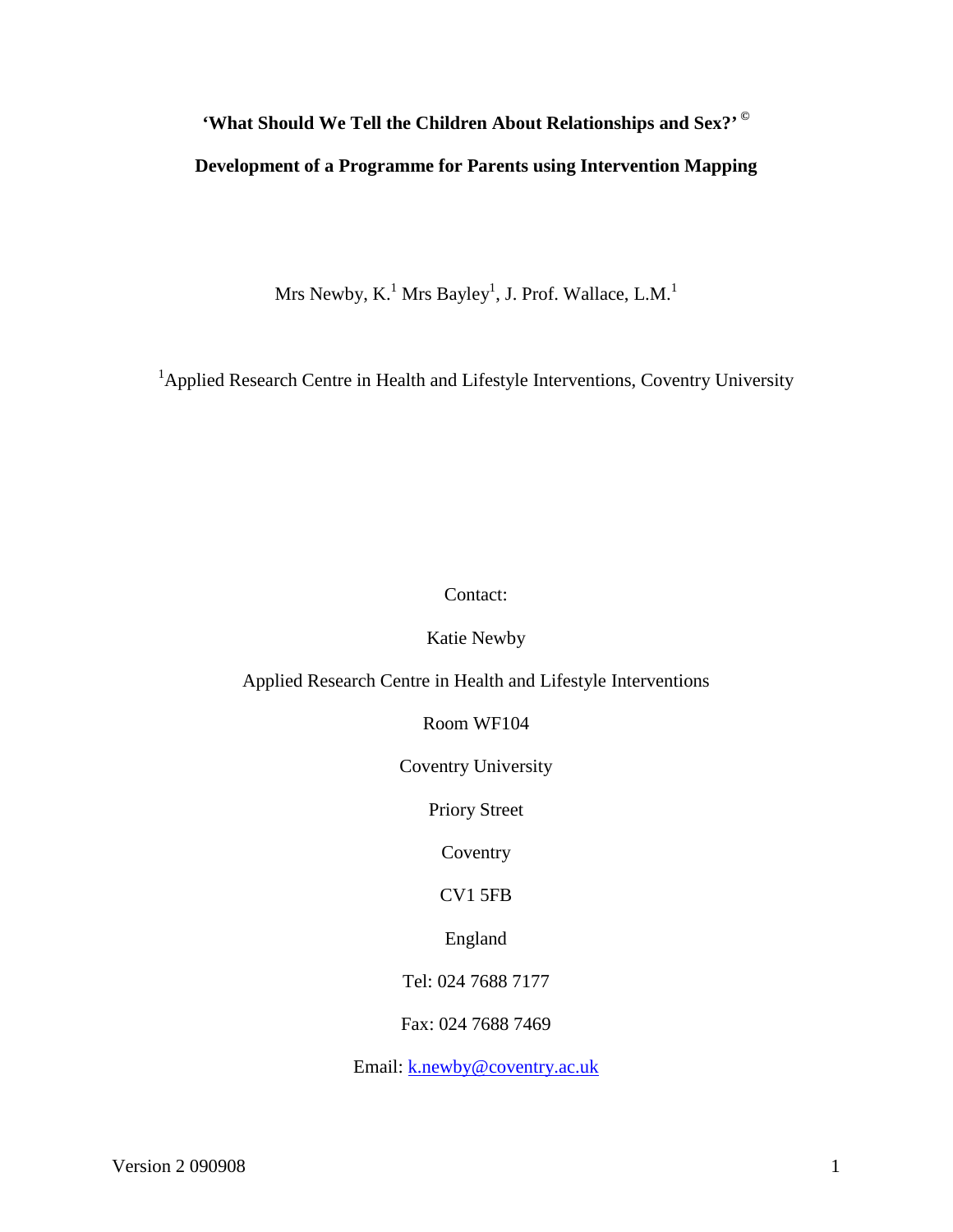**Katie Newby**, BSc(Hons), MSc, is a senior researcher and trainee health psychologist within the Applied Research Centre in Health and Lifestyle Interventions (ARC-HLI) at Coventry University

**Julie Bayley**, BSc(Hons), MSc, is a senior researcher and trainee health psychologist within the ARC-HLI at Coventry University

**Louise M. Wallace**, BA, MBA, PhD, FBPsS**,** is Professor of Psychology and Health and Director of the Health Behaviour Interventions programme within the ARC-HLI at Coventry University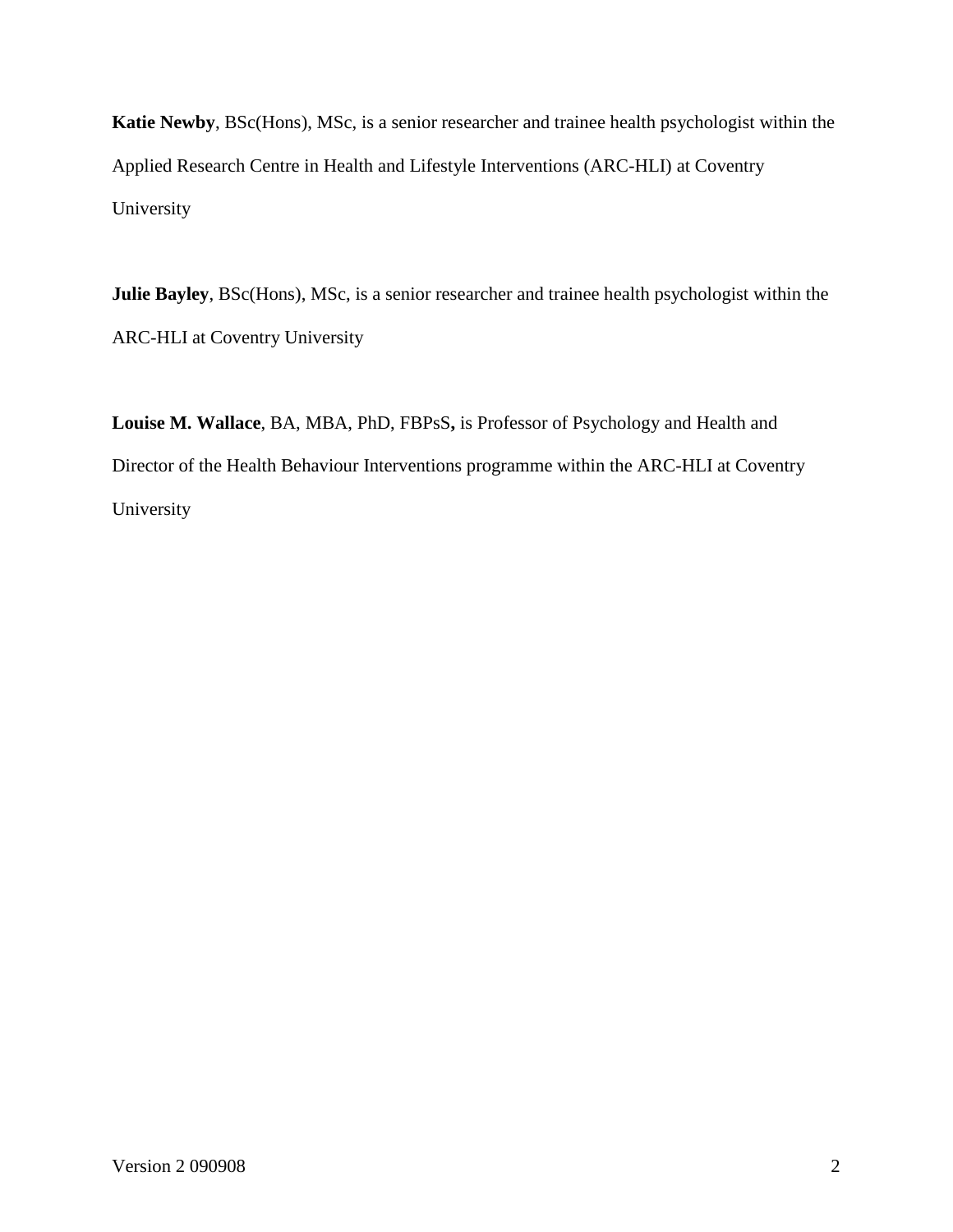#### **ABSTRACT**

*This article describes the development of an intervention which aims to increase the quantity and quality of parent-child communication about sex and relationships. The intervention was designed as part of a local strategic approach to teenage pregnancy and sexual health. The process and findings of Intervention Mapping (IM), a tool for the development of theory- and evidence-based interventions, are presented. The process involved a detailed assessment of the difficulties parents experience in communicating with their children about sex and relationships. The findings were translated into programme and change objectives which specified what parents needed to do in order to improve their communication. Theory-based practical strategies most likely to bring about the desired behavioural change were then identified and pre-tested. The intervention developed consisted of a six-session facilitator-led programme which targeted parents' attitudes, knowledge, communication skills and self-efficacy. Following on from Bartholomew's seminal work on IM, this paper develops and extends the application of this process by presenting explicit detail on the behavioural change techniques employed and their theoretical underpinnings. The strengths and weaknesses of IM as a process for the development of health behaviour interventions are discussed.* 

Keywords: teenage pregnancy, sexual health, parent-child communication, intervention mapping, sex, relationships.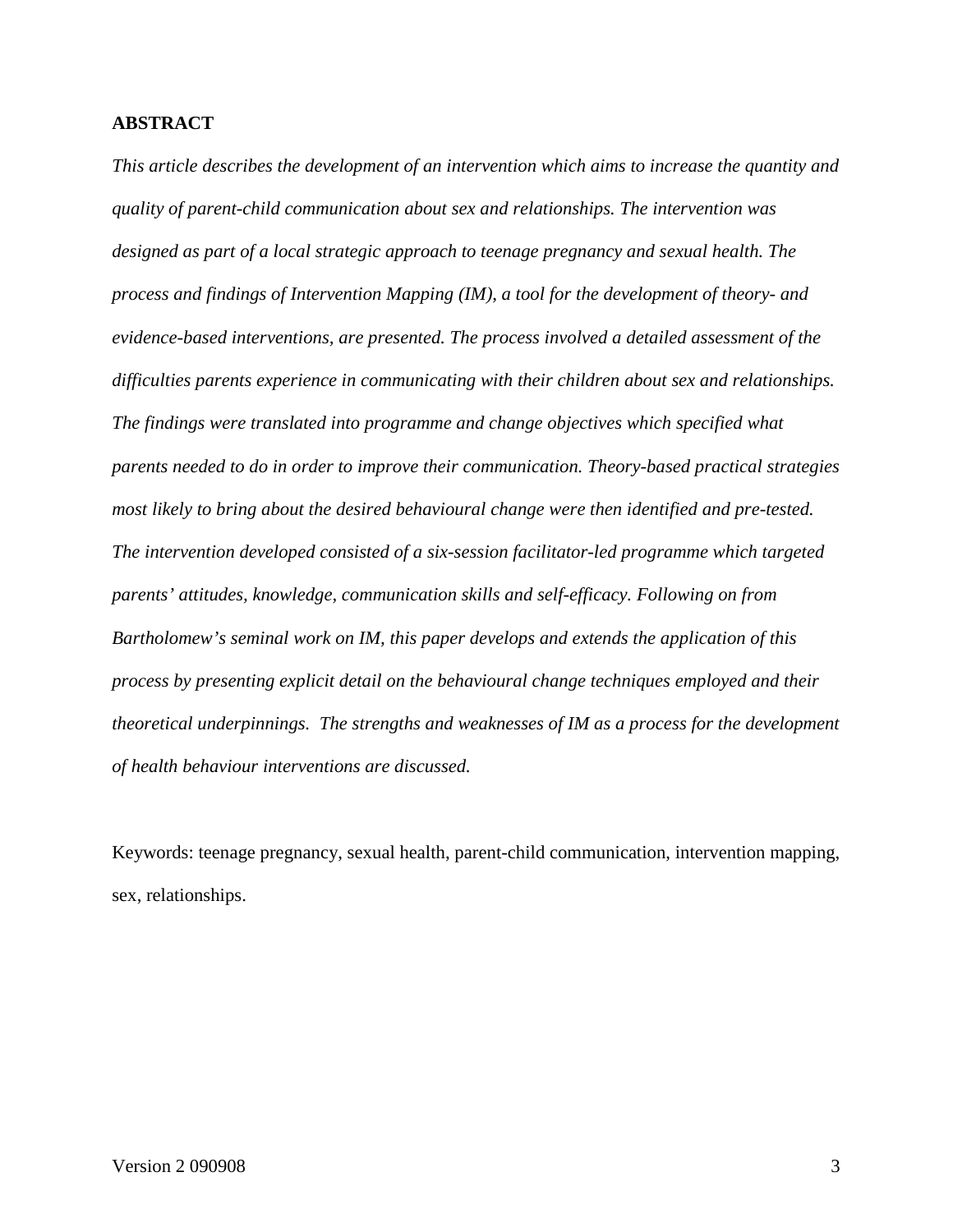#### **INTRODUCTION**

Within England and Wales, the rates of unwanted teenage pregnancy and sexually transmitted infection (STI), are causing increasing concern because of the long-term health and social consequences, particularly for younger teens (Social Exclusion Unit, 1999; Simms & Stephenson, 2000). The rate of teen conceptions in England and Wales currently stands at 8.0 per 1000 for under 16 year olds, and 42.6 per 1000 for under 18 year olds (Office for National Statistics, 2008). Despite falling gradually over the last decade, this incidence is still the highest in Western Europe. The latest figures from the Health Protection Agency (HPA, 2007) show that young people under 16 years of age are becoming increasingly burdened by STIs, with Genito-Urinary Medicine (GUM) clinics in the UK reporting over a seventy percent increase in incidence between 1997 and 2006 for this age group. The National Teenage Pregnancy Strategy (Social Exclusion Unit [SEU], 1999) has set the objective of halving the rate of teenage conception in England by 2010 and The National Strategy for Sexual Health and HIV (Department of Health, 2001) aims to reduce the transmission of STIs amongst young people in England.

Research on reducing teenage pregnancy and STIs has predominantly focussed on directly targeting children's attitudes and behaviour (Ellis & Grey, 2004; Swann, Bowe, McCormick & Kosmin, 2003). Few interventions have focused on parents as the agents of change, despite them being ideally positioned for this. The value of parents in promoting safe sexual and relationship functioning has been recognized by both the National Teenage Pregnancy Strategy (SEU, 1999) and the National Strategy for Sexual Health and HIV (Department of Health, 2001). Both of these strategies identify the need to provide parents with practical help to assist them in talking to their children about sex.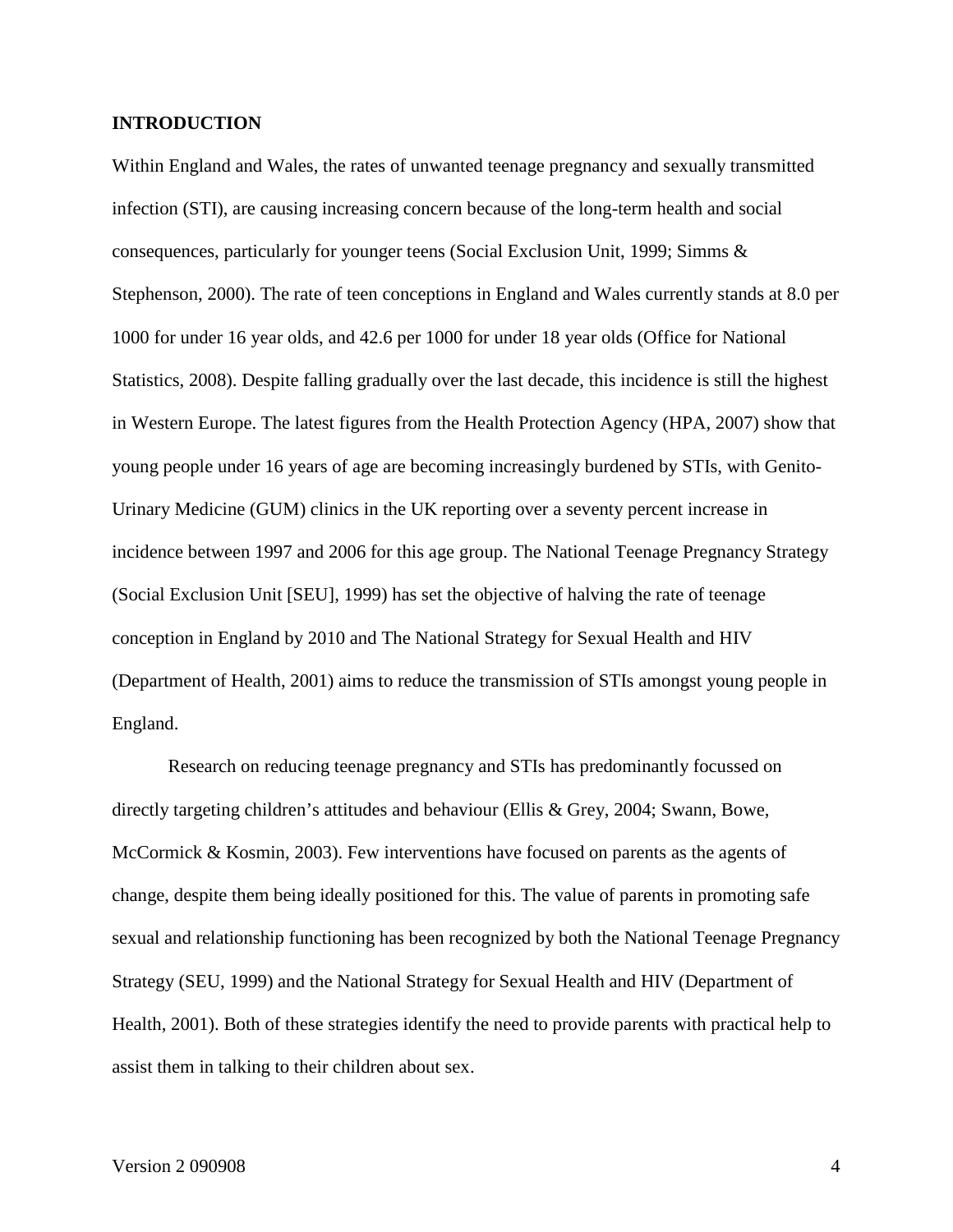This article describes the development of an intervention to increase the quantity and quality of parent-child communication about relationships and sex using Intervention Mapping (Bartholomew, Parcel, Gok & Gottlieb, 2001; 2006). Using full and detailed description of the process, the authors aim to demonstrate to health promotion practitioners how to combine research evidence with the views of users, stakeholders and the community, and to cast light on both the selection and basis of theory-based practical strategies, an aspect of intervention design that is often missing within the literature. The programme developed, 'What Should We Tell the Children about Relationships and Sex?' **©** (WSWTC), was commissioned by Coventry Teenage Pregnancy Partnership Board in 2004. As far as we are aware, this is the first UK theory- and evidence-based intervention targeting the prevention of teenage sexual risk behaviour by mobilizing parents to be the mode of sex education delivery. It is also the first UK application of Intervention Mapping to the development of a parent-child communication intervention.

#### **BACKGROUND**

Although mixed, there is some evidence from correlational studies that parent-child communication can have a protective effect on sexual risk behaviour (e.g. Aspy et al., 2007; Hutchinson, 2002; Karofsky, Zeng & Kosorok, 2000; Wellings et al, 2001). Research suggests however that in UK households, family communication about sex and relationships is a restricted activity. A study by Lytle, Birnbaum, Boutelle and Marray (1999) for example, reported that of among a number of health issues (e.g. diet, exercise, drinking), parents discussed sexual activity the least frequently with their teenagers. This is supported by a tracking survey, conducted on behalf of the Teenage Pregnancy Unit, to monitor progress against its targets in England (British Market Research Bureau, 2003), which reported that nearly half of young people receive little or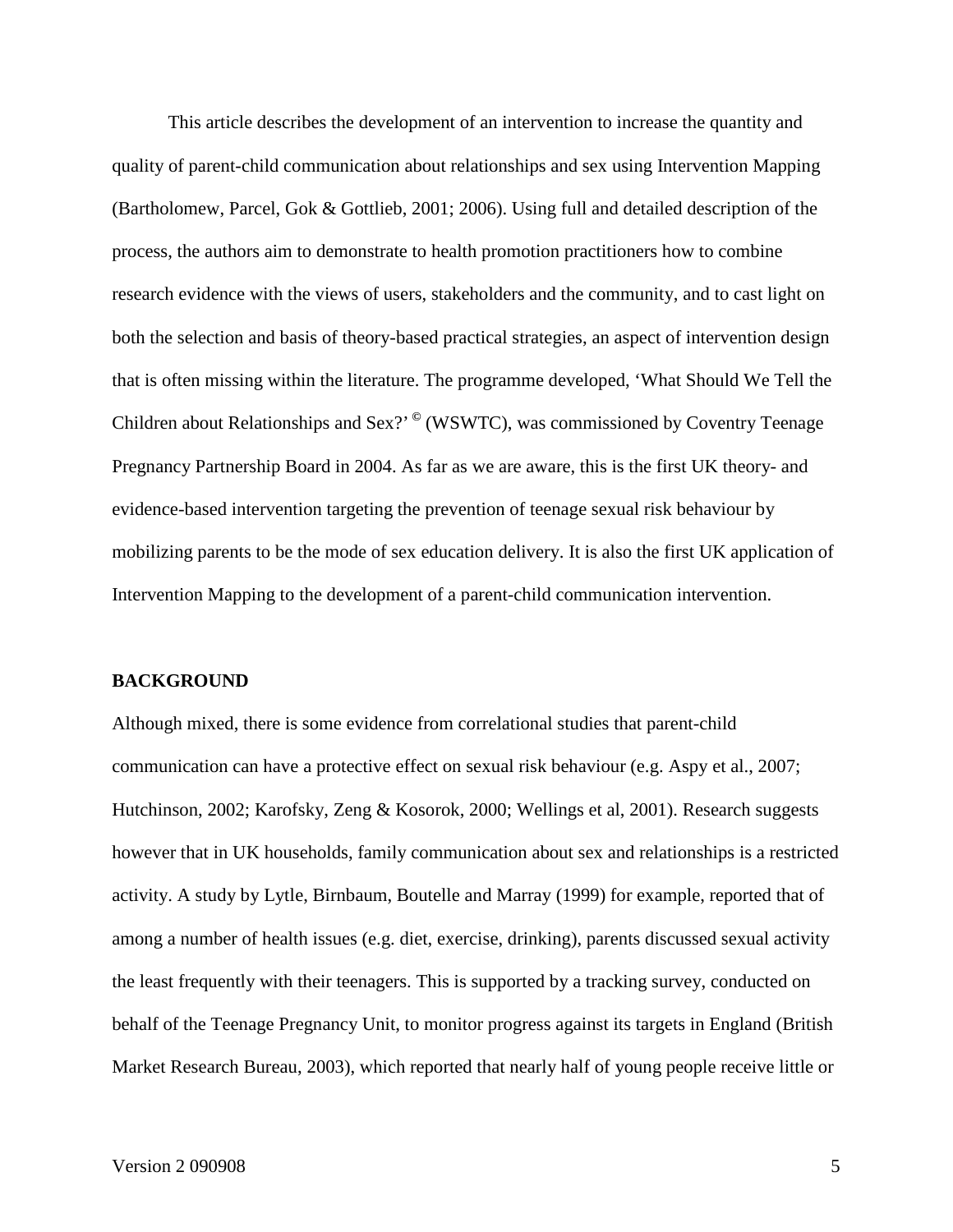no information about relationships and sex from their parents. Reasons given for not discussing these issues include, children receiving all the information they need elsewhere, children not being ready for it, parents' discomfort or embarrassment with the issue, and parents' desire to maintain the "innocence" of their children. Young people however, would like to talk to their parents about sexual matters (Balding, 1999; MacDowall et al., 2006; Sex Education Forum, 1999; Somers & Surmann, 2004).

The exact nature of the most effective parental communication in reducing the likelihood of risky sexual behaviour is unclear. Evidence suggests that relationships characterized as open, warm and comfortable, and where mutual respect and understanding are demonstrated, are the most successful (Aggleton, Oliver & Rivers, 1998; Miller, Kotchick, Dorsey, Forehand & Ham, 1998; Taris, Semin & Bok, 1998; Stone & Ingham, 2002). Evidence also suggests that the optimal time for parents to start talking to their children about sex and relationships is when they are of primary school age (5 to 11 years old). Parents report greater ease of communication during this period, allowing for opportunistic approaches to sex education that coincide with sexual development (McGuire, Hogg & Barker, 1996) and it can avoid exacerbating the issue or invading young people's privacy (Walker, 2001).

Evidence is emerging that interventions to improve parent-child communication about sex and relationships can be effective in preventing or reducing adolescent sexual risk behaviour. A review by Kirby (2007) of eight parent-child sexual health communication programmes found one to be effective in delaying the initiation of sex (Dilorio, McCarthy, Resnicow, Lehr & Denzmore, 2007), one in reducing the frequency of sex (Wu et al., 2003), and four in increasing condom use (Dilorio et al., 2006; Dilorio, McCarthy, Resnicow, Lehr & Denzmore, 2007; Prado et al., 2007; Wu et al., 2003). An earlier review by Kirby (2002) criticised the design and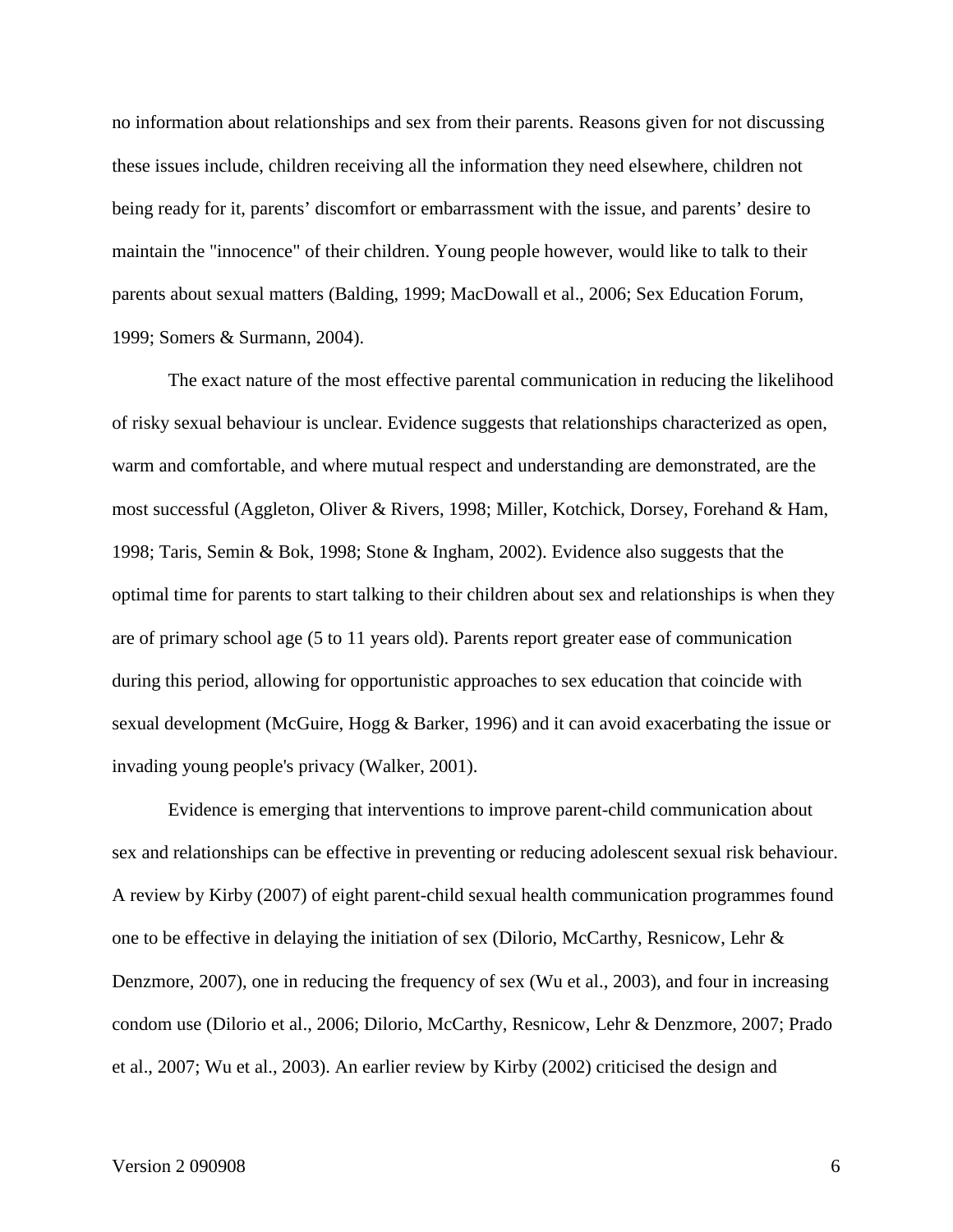evaluation of such programmes, identifying a number of features that may have obscured positive programme impact. These included the employment of weak evaluation designs, the failure to be grounded in theory or empirical research, the failure to focus on important antecedents of sexual risk behaviour or to be skill-based, and the lack of intensity or follow-up activities to maintain communication.

#### **METHOD**

This programme was developed by researchers at the Applied Research Centre in Health and Lifestyle Interventions (ARC-HLI) at Coventry University using Intervention Mapping (IM) (Bartholomew et al., 2001; 2006). IM describes a logical process involving a series of sequential and iterative steps which guide development of interventions grounded in evidence and theory. It employs structured and detailed planning to ensure that the resulting intervention is grounded in the needs of the intended audience, informed by theory and evidence, and sensitive to the organizational, environmental and cultural climate in which it will be embedded. The process requires multiple methods to be applied across the stages of intervention development. These methods reflect core processes required to build understanding of, and generate solutions for, the health problem of interest. The selection of methods for each step is determined by the IM framework which provides clear guidance on both how and when they should be used. A description of the methods as used in the development of What Should We Tell the Children (WSWTC) is provided below:

*Consultation with community partners:* A planning group composed of community partners was convened, with members representing key staff from two local Primary Care Trusts (teenage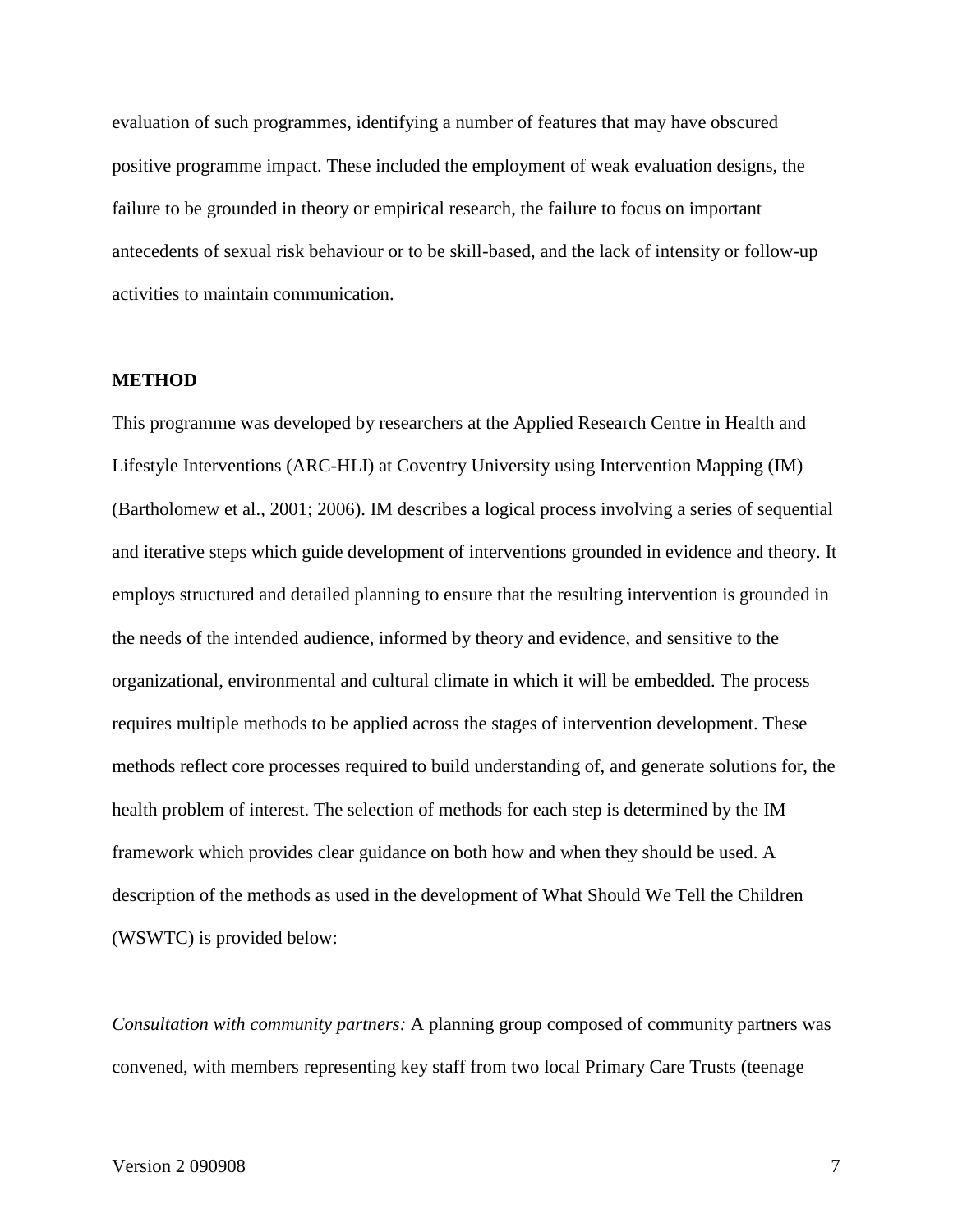pregnancy coordinators and health promotion specialists), the Mother's Union (a Christian Organisation supporting marriage and family life), the Youth Inclusion Programme (a programme that aims to reduce offending, truancy and exclusion within disadvantaged communities), the School Nursing Service, Sure Start (a government programme that aims to provide the best start in life for all children), two local parenting projects, and Connexions (a government-led organisation offering information and advice to young people on education, careers, housing, money, health and relationships). This community partnership group met five times throughout the development of the intervention to contribute to the needs assessment, review and finalise performance and change objectives, provide ideas for intervention strategies, provide feedback on the acceptability and cultural appropriateness of programme messages and materials, and to contribute to the identification of threats to programme uptake and sustainability.

*Focus groups with parents:* Four focus groups were conducted with a total of 32 parents, all of whom had at least one child between the ages of 5 and 14, and lived within Coventry and Warwickshire. Two groups were drawn from existing parenting support groups run by the Mothers Union, one was drawn from an existing South Asian Women's support group. The remaining group was formed through the recruitment of parents from a local primary school. The total sample represented a variety of religious and cultural backgrounds but was predominantly female (only two fathers participated). The focus groups aimed to identify facilitating, reinforcing and enabling factors related to both parent-child communication about sex and relationships, and to attendance at a facilitator-led group programme. This constituted the needs assessment. At a later stage, one of the four groups (Mothers Union parenting group) went on to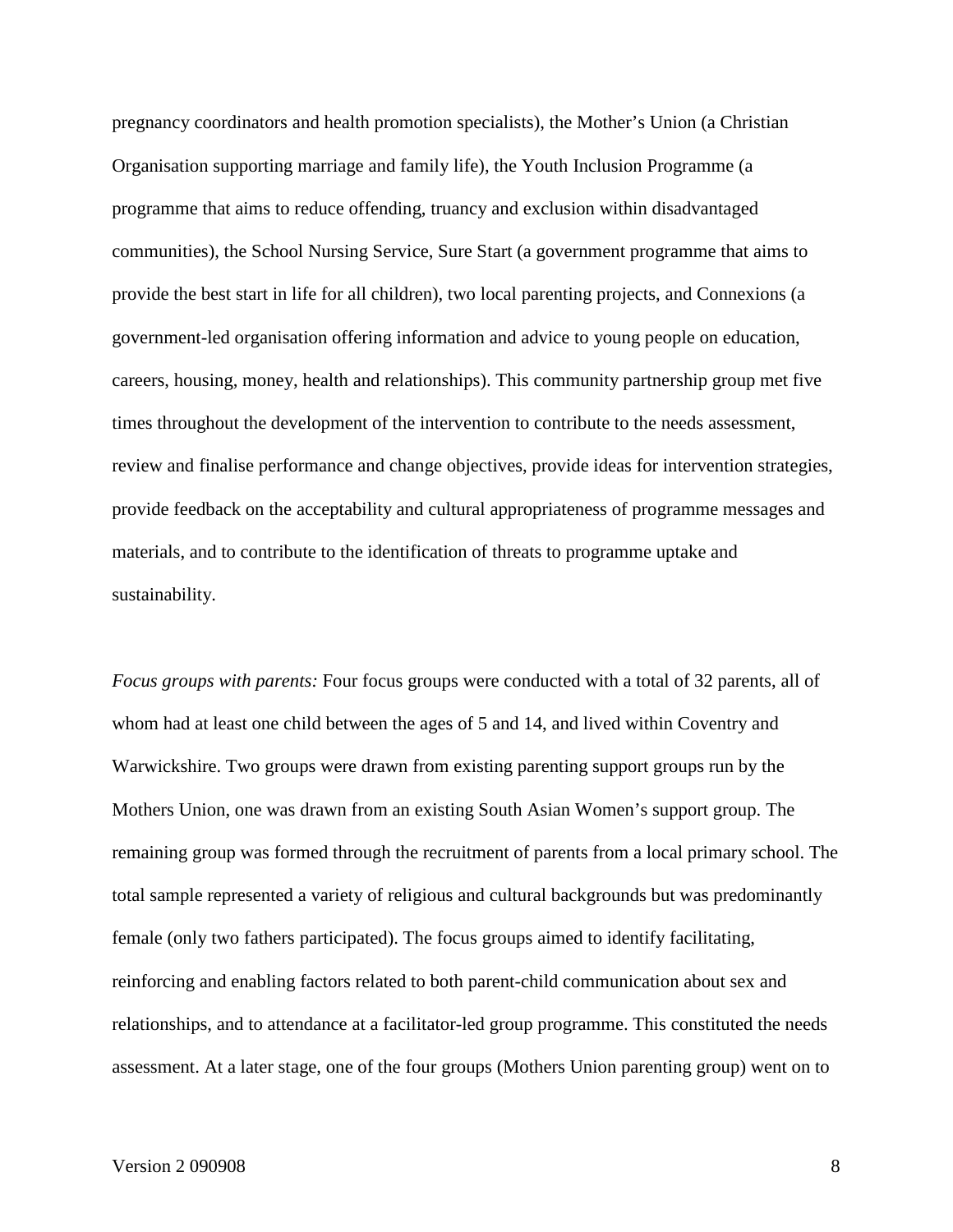participate in a further focus group to inform the selection of intervention strategies through the pre-testing of selected materials.

*Literature reviews:* Two literature reviews were conducted to inform the development of the intervention. The first constituted part of the needs assessment and its purpose was to add to and expand understanding of the factors that predispose, reinforce and enable parent-child communication about sex and relationships identified through the focus groups. The purpose of the second was to inform the selection of theoretical methods and practical strategies to be used by the intervention.

*Review of existing programmes:* Although not an explicit IM method, a review of existing programmes was conducted to learn from best practice, avoid pitfalls identified by others who had developed similar interventions, and to avoid duplication of existing programmes. This involved speaking to other programme implementers and obtaining available process evaluations. The review of existing interventions fed predominantly into the development of the adoption and implementation plan.

The above methods were employed within the six key IM steps, the outcome of each step being built on within each consecutive step. Table 1 below presents the purpose and intended outcome of each step, and the methods used to achieve these.

*Insert table 1 here*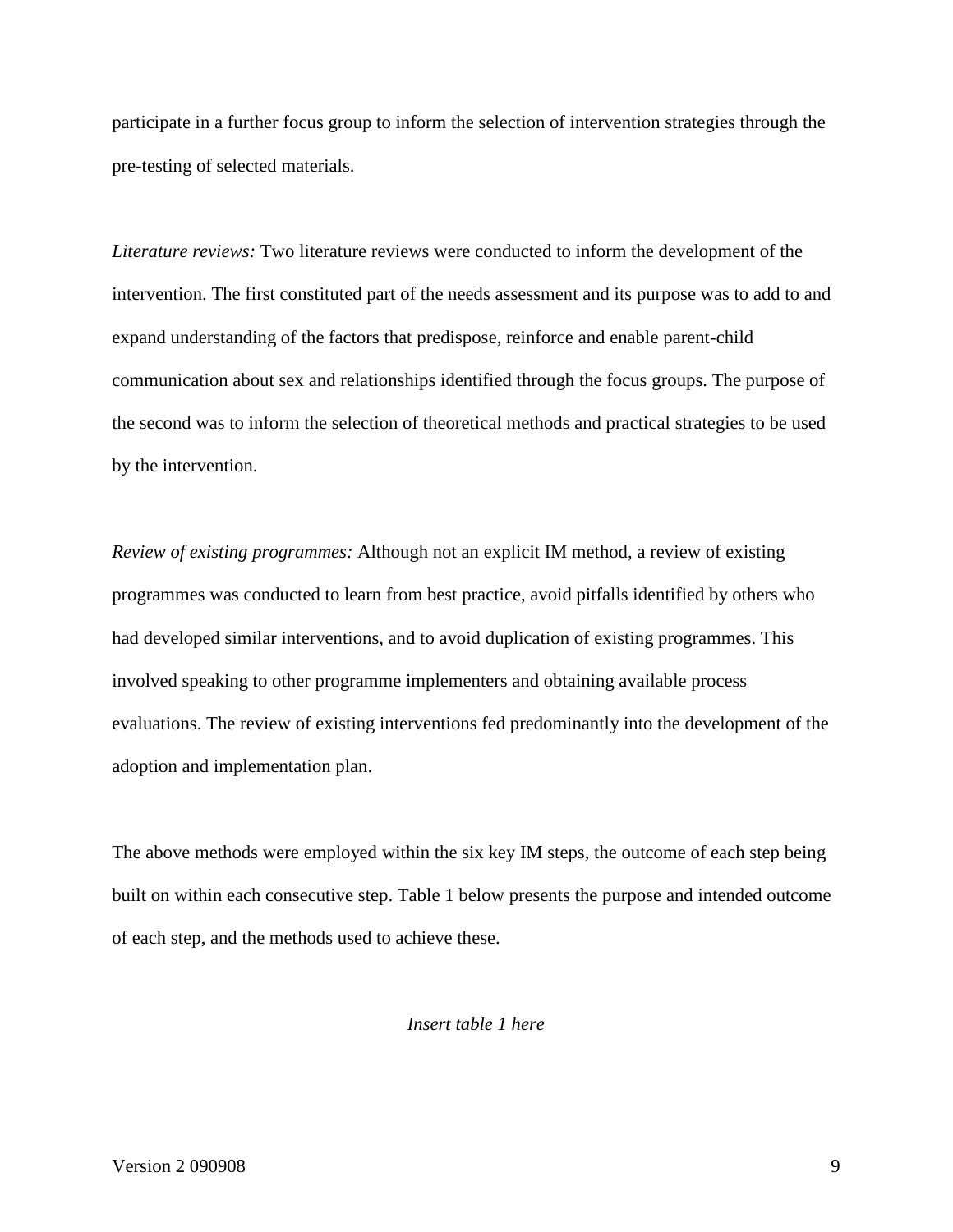#### **RESULTS: INTERVENTION DEVELOPMENT**

**Step 1: Needs Assessment.** The priority population for the programme was parents of children aged five to fourteen years. This age group was chosen to reflect both research evidence indicating the optimal time to initiate discussions, and the view of the partnership group that sex education should begin early. The needs assessment utilized the methods described in table 1 above. Predisposing, reinforcing and enabling factors identified through focus groups were added to and refined through discussion with the community partnership group and by using evidence from the literature review. Examples of factors identified are presented in table 2 below (see Newby, Bayley and Wallace (2008) for further details). The factors were then more broadly categorized into determinants. IM procedure entails the categorisation of factors into personal and external determinants. Although external influences on parent-child communication about sex and relationships were identified and recorded, these were excluded from categorisation as they were judged to be outside of the remit of the intervention. Table 2 below presents the personal determinants identified, along with examples of predisposing, reinforcing and enabling factors on which they are based.

#### *Insert table 2 here*

In summary, the determinant 'Attitude' encompassed beliefs regarding the unique and important role of parents as educators, 'Knowledge' encompassed knowledge of sexual and reproductive health, 'Skills' encompassed listening, judging the level of appropriate information and dealing with difficult questions, and 'Self-efficacy' encompassed beliefs regarding one's own ability to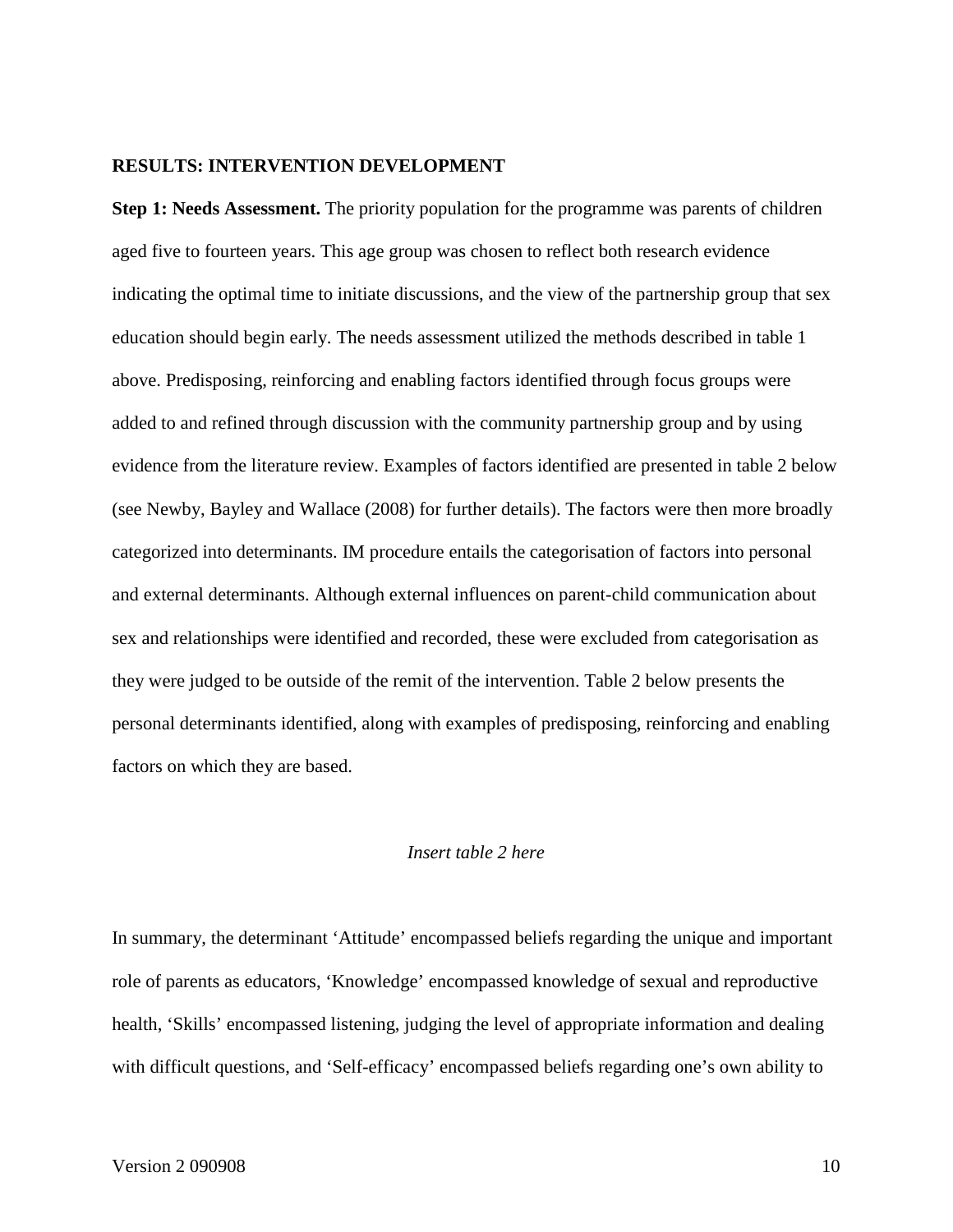communicate on this subject and to pass on personally important beliefs and values.

**Step 2: Creating matrices of change objectives.** As this study was commissioned by Coventry Teenage Pregnancy Partnership Board, the programme goal was set from the outset: to increase the quantity and quality of parent-child communication about sex and relationships. Based on the needs assessment and with input from the community partnership group, this goal was broken down into five performance objectives to specify what would be required of intervention participants to achieve this goal. These were as follows: 1. Parents to recognize the scope and importance of Sex and Relationships Education (SRE), and their role in providing it; 2. Parents to prepare themselves for child approach/initiation; 3. Parents to encourage and reinforce their child's approach for information, advice and support; 4. Parents to respond effectively to their child's question, concern or problem; 5. Parents to initiate discussion as/when appropriate. A matrix was developed by combining these performance objectives and associated determinants to create change objectives. The community partnership group participated in a workshop to reach a consensus on the most important and changeable objectives to take forward to the next step. Table 3 below displays a portion of the final matrix, produced as a result of this process (see Newby, Bayley and Wallace (2008) for the full matrix).

#### *Insert table 3 here*

**Step 3: Selecting methods and practical strategies.** The next step of intervention development was to create a theory-based strategy map. The map was created by cross-tabulating the change objectives with the determinants, and populating the cells created with relevant methods and strategies of behavioural change. This was the point at which theory began to shape the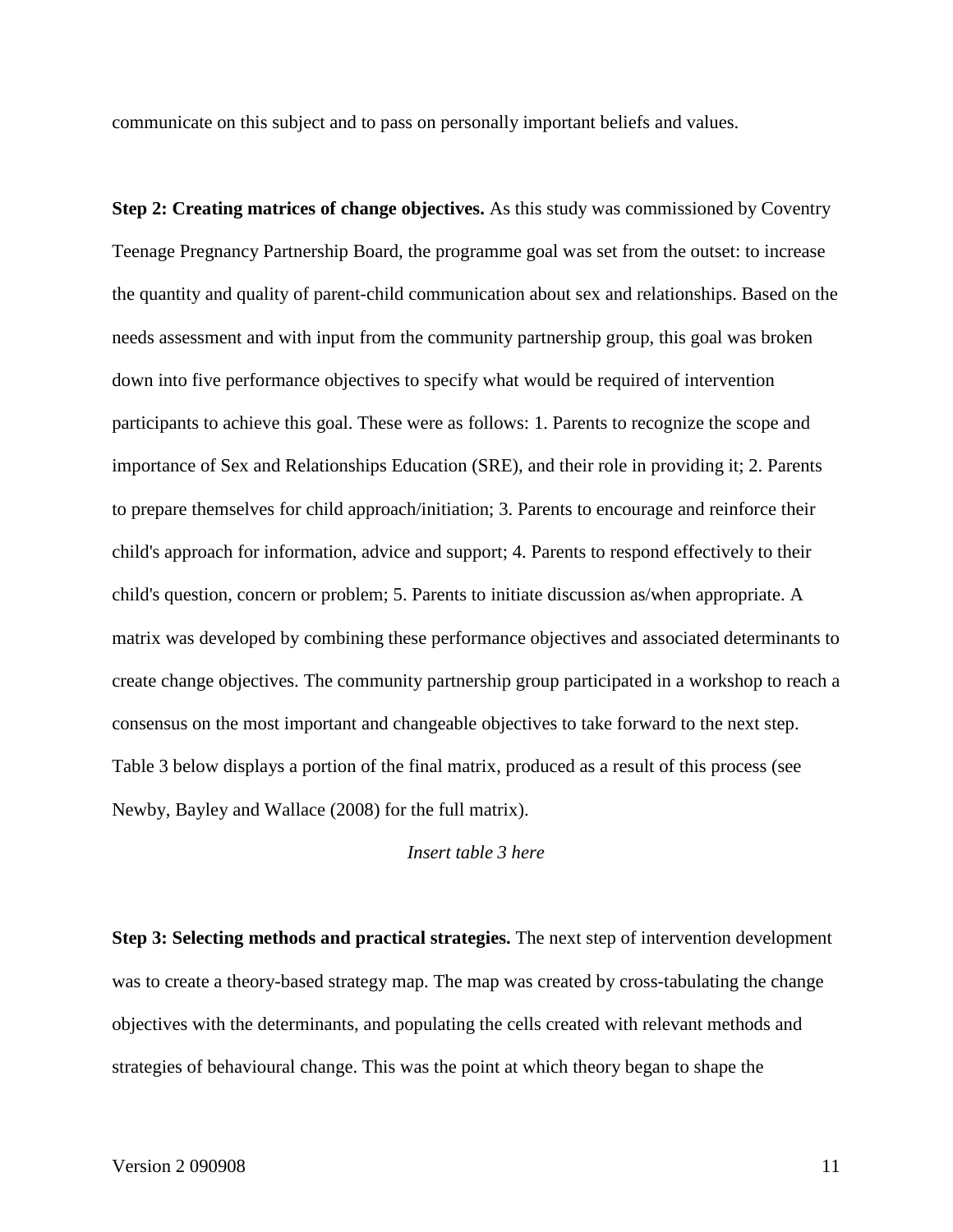intervention. Methods and strategies were identified through a review of psychological and pedagogical literature. In particular, the programme developers turned to research reporting the effectiveness of existing interventions based on the Theory of Reasoned Action (Fishbein & Ajzen, 1975), The theory of Planned Behaviour (Ajzen, 1988) and Social Cognitive Theory (Bandura, 1986), from which the constructs of attitude and self-efficacy are derived, to identify existing strategies with evidence of success. A sub-group of the community partnership group that included trained facilitators and educationalists also contributed to the process of identifying methods and strategies. For some determinants, methods and associated strategies were explicitly linked, for example, observing role-play demonstrations as a strategy in which the method of modelling can be used to increase self-efficacy (Bandura, 1986). For other determinants however, the link was implicit, with methods and strategies being selected because they had a mechanism of change that could be attributed to relevant theoretical constructs. Once all relevant cells had been populated, researchers reviewed the strategy map and removed methods/strategies with the least evidence of effectiveness, both empirically and anecdotally, for change. Those that remained were considered for inclusion within the programme.

**Step 4: Programme development.** *Development of programme materials:* Session titles were developed which reflected themes relating to common questions or concerns raised by parents during the needs assessment. The structure and content of sessions was then organised by linking these with change objectives and their associated theoretical methods and practical strategies. This was an iterative process in which revisions to session titles and changes to the links were made until a coherent programme plan was produced. This plan was finalized by the community partnership group. At this stage the pool of potential strategies was reduced to more manageable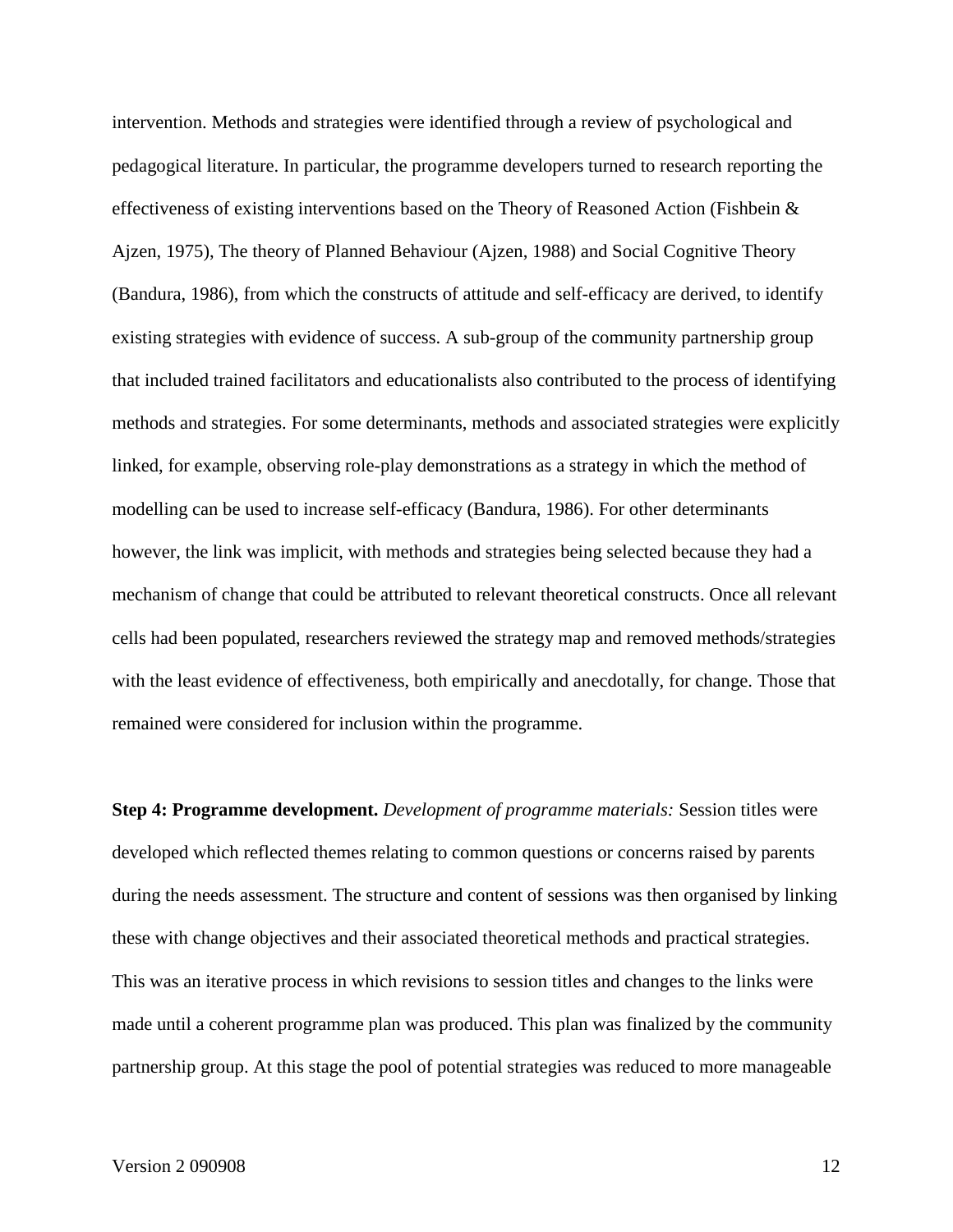proportions by selecting only those which were most likely to achieve the session objectives. The pool was then further reduced with consideration to the feedback received from parents on the acceptability of various standard group exercises sought during the earlier focus groups, and through input from the community partnership group on the appropriateness of proposed materials and messages. The final selection of strategies mapped to each session was chosen by researchers based on what was most practical and feasible within the programme context. For the full list of theory-based behavioural change techniques included within the programme see Newby, Bayley and Wallace (2008).

Essentially, WSWTC is designed not to teach parents but instead to guide and support them to engage in open and comfortable dialogue about sex and relationships with their children. As a whole, the programme is focused firstly on increasing parents' motivation to talk to their children about sex and relationships and then secondly on providing parents with the skills needed to initiate conversations and respond to questions in a relaxed and confident manner. Parents were encouraged to plan ahead, thinking about what level of information they wanted their children to have at what age and any particular values or messages they wanted to convey. Emphasis was placed on beginning communication about sex and relationships from an early age and gradually building the depth and range of information provided over time. Programme materials were designed to be sensitive to cultural diversity and the needs of parents with low literacy.

*Pre-testing of programme exercises:* Selected programme exercises were pre-tested by one group of seven parents and a trained facilitator. This group had previously taken part in a needs assessment focus group. Views on the acceptability and feasibility of exercises were sought and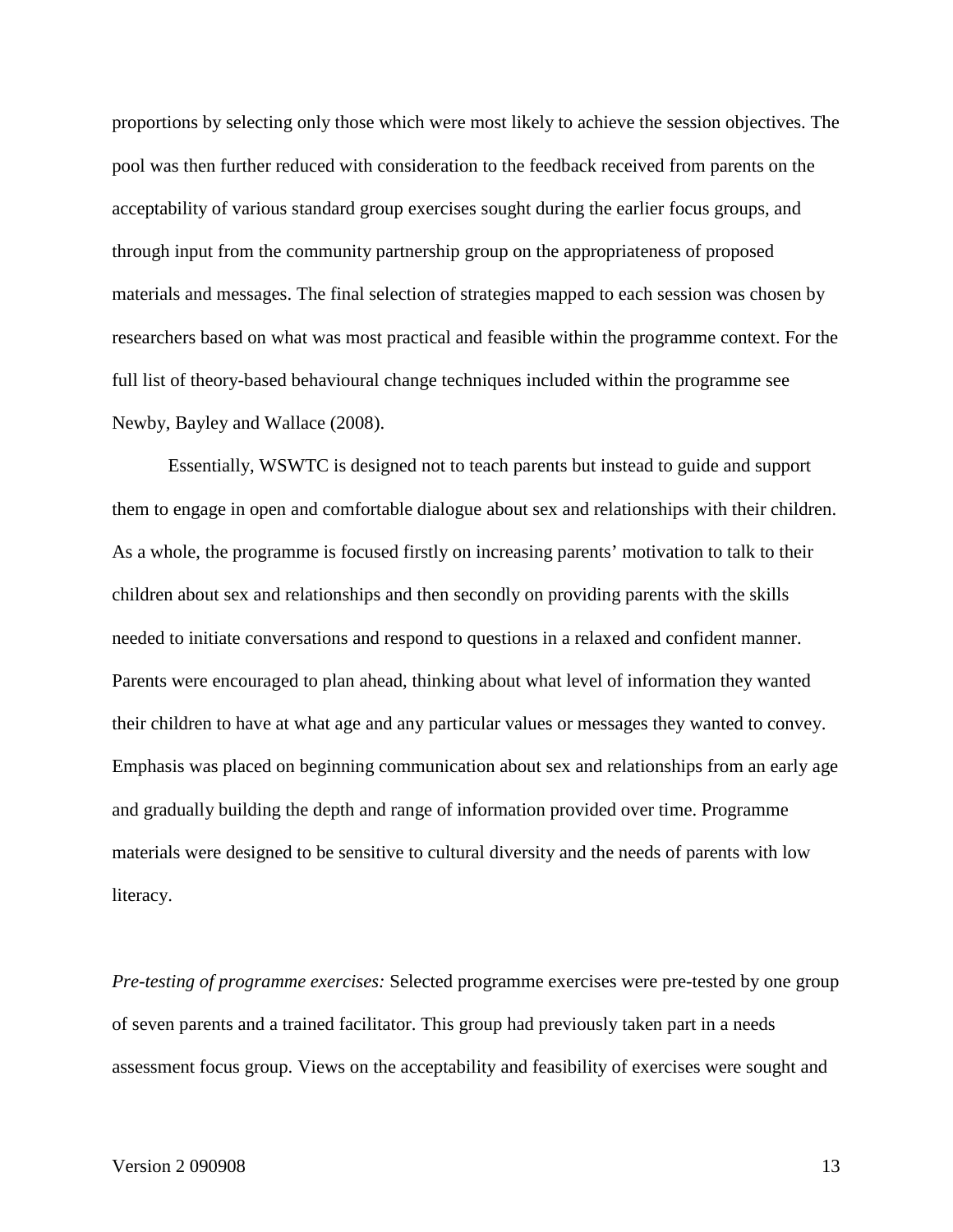some modifications made to their structure and delivery as a result. As part of this pre-testing, parents were also asked to provide feedback on the programme logo and the programme and session titles, to which positive comments were received. The community partnership group also reviewed the exercises, programme logo, and programme and session titles to assure their appropriateness for the priority population.

*Programme overview:* The final programme consisted of six facilitator-led sessions with an optional pre-programme "taster" session. The purpose of the taster session was to address practical, cultural, and psychological barriers to attending the full course of the programme and to target beliefs which evidence indicated were barriers to parent-child communication about relationships and sex and in doing so motivate intentions to change. Each session was designed to last approximately 90 minutes and typically involved both individual and group exercises. To guide the delivery of the programme, a facilitator's pack was produced containing all the information and materials required to deliver the programme. Detailed session plans were included within the facilitator pack containing session aims, learning outcomes, resources required, a session overview, and exercise guides. The pack also included information and guidance on the origins of the programme, its philosophy and values, issues relating to faith and culture in the context of sex and relationships and on facilitation skills. A parents' portfolio was also produced which contained brief information on what to expect in each session, fact sheets on key sex and relationships topics, a glossary of terms, sources of further information and advice and a list of resources to support communication, for example books and DVDs for children available through local libraries. Parents were encouraged to build their portfolios up throughout the programme by making notes and inserting handouts. Supplementary materials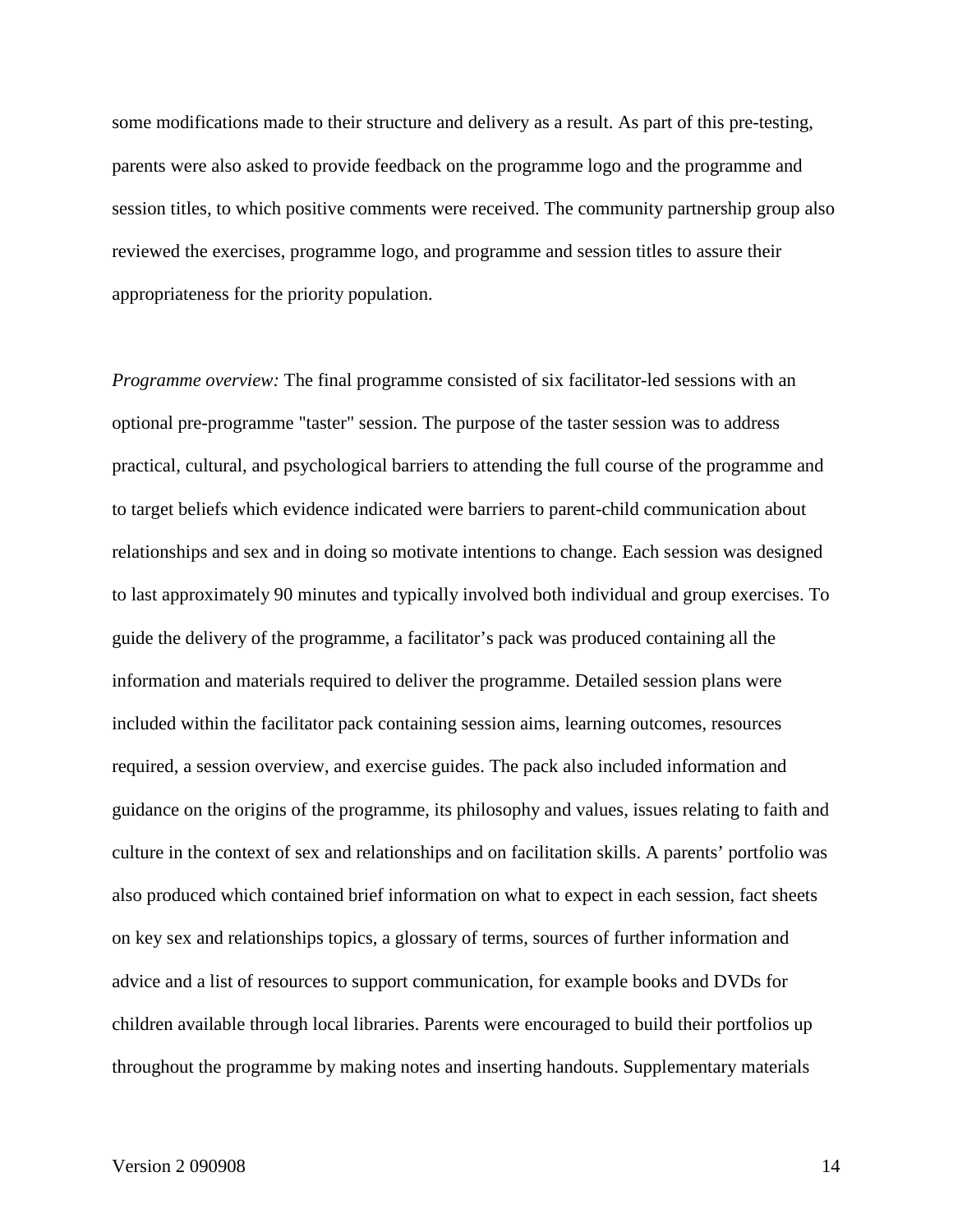were developed to promote the programme and to act as stand-alone resources with educational content. These were a leaflet containing key messages relating to each of the programme sessions, and a 'business card' with a list of top ten tips for communication on the back. The programme logo, the facilitator pack, the parents' portfolio, the leaflet and the business card were all produced by a graphic designer.

**Step 5: Adoption and implementation.** To ensure sustainability of the programme, a detailed plan for its roll-out was made. This was important as the responsibility for programme adoption and implementation was to be assumed not by the developers but by the commissioning body. This plan was developed through input from parents and the community partnership group, and through a review of existing parenting programmes. This process of consultation gave insight into the determinants of parental attendance at group-based facilitated programmes, and of successful programme adoption and implementation. Identified barriers and facilitators to parental attendance included the suitability of session venues, facilities and their timing, social apprehension, particularly parents' concern that they may be asked to reveal their level of knowledge or engage in activities with which they were uncomfortable, and the perceived relevance and credibility of the programme. Successful adoption and implementation were recognized as dependent upon having a successful marketing strategy, endorsements from users and recognized agencies, trained facilitators and enthusiastic and creative local programme coordinators. To assist the commissioning body in successfully rolling-out the programme, suggested strategies for targeting barriers to, and facilitators of, parental attendance and programme adoption and implementation were detailed within a final report presented on completion of the project.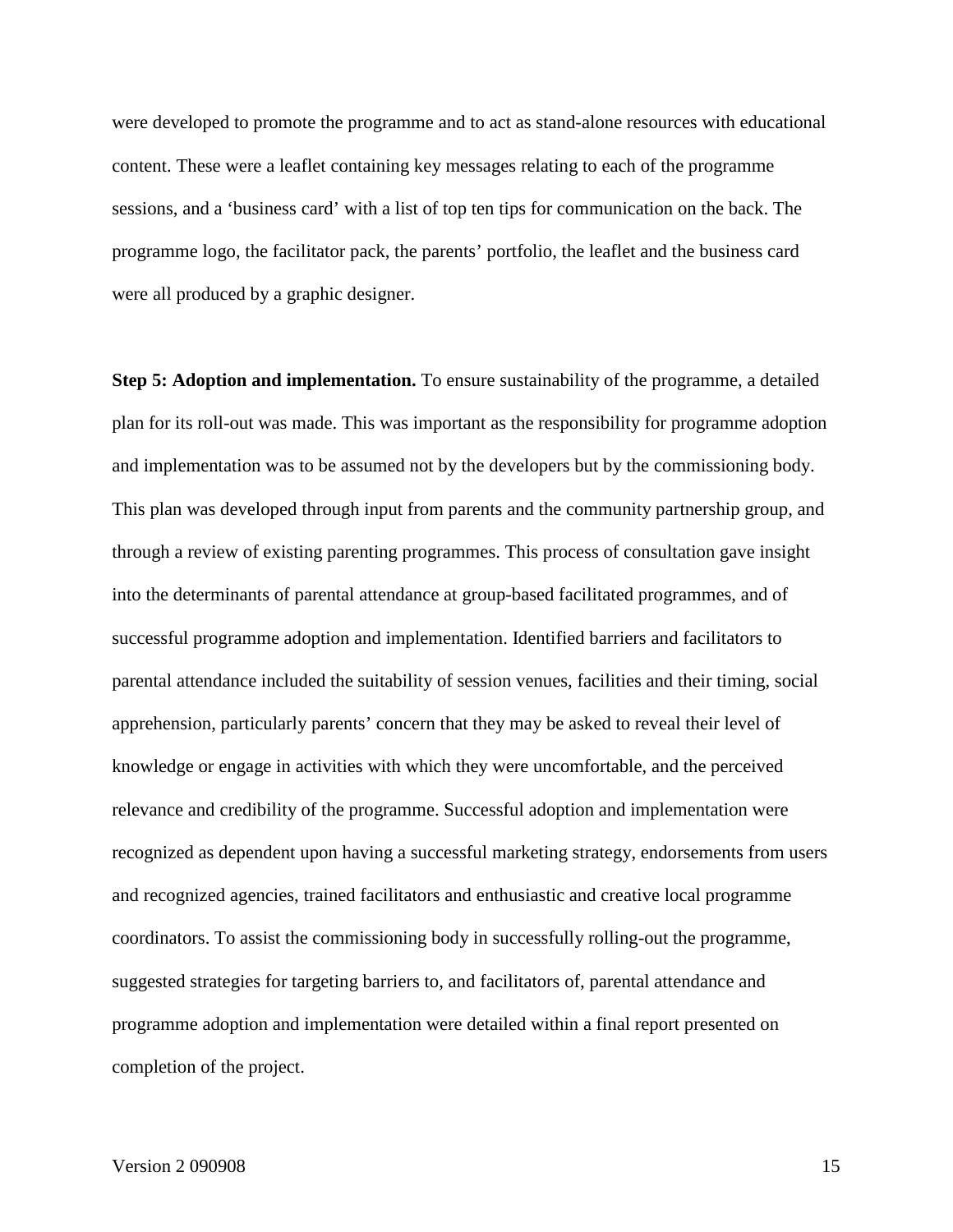**Step 6: Evaluation.** To enable ongoing process and outcome evaluation of the programme, the commissioning body was also provided with an evaluation plan on completion of the project. The plan recommended that each parent who attended the programme completed pre-, post- and three month follow-up questionnaires, and that facilitators completed a checklist and feedback form on delivery of each session. Outcome evaluation questionnaires were designed so as to enable identification of whether the programme goal and the programme objectives had been achieved, and to examine whether positive changes in the determinants, in line with performance of the target behaviour, had occurred. Evaluation materials were provided with the plan to enable continued development and refinement of the programme, monitor completeness and fidelity of programme delivery, and most importantly, to assess the effectiveness of the programme in achieving its goal.

*Programme status*: In the six month period following local implementation of the programme in 2007, a total of 62 parents completed seven full courses of the programme. Currently, parents continue to be successfully recruited to the programme and courses take place in a wide variety of settings. Full process and outcome evaluation of the programme is planned for 2009. Since its launch, further research has been conducted by the ARC-HLI to identify the specific needs of parents traditionally under-represented on parenting programmes, namely fathers (Bayley, Choudhry, Wallace, Trigwell & Lunt, 2008) and ethnic minorities. This research has identified important changes that need to be made to the programme to make it more acceptable to these groups. The researchers therefore wish to revise and/or re-develop the programme accordingly. Re-development is likely to involve the option of a single-session programme and/or a home-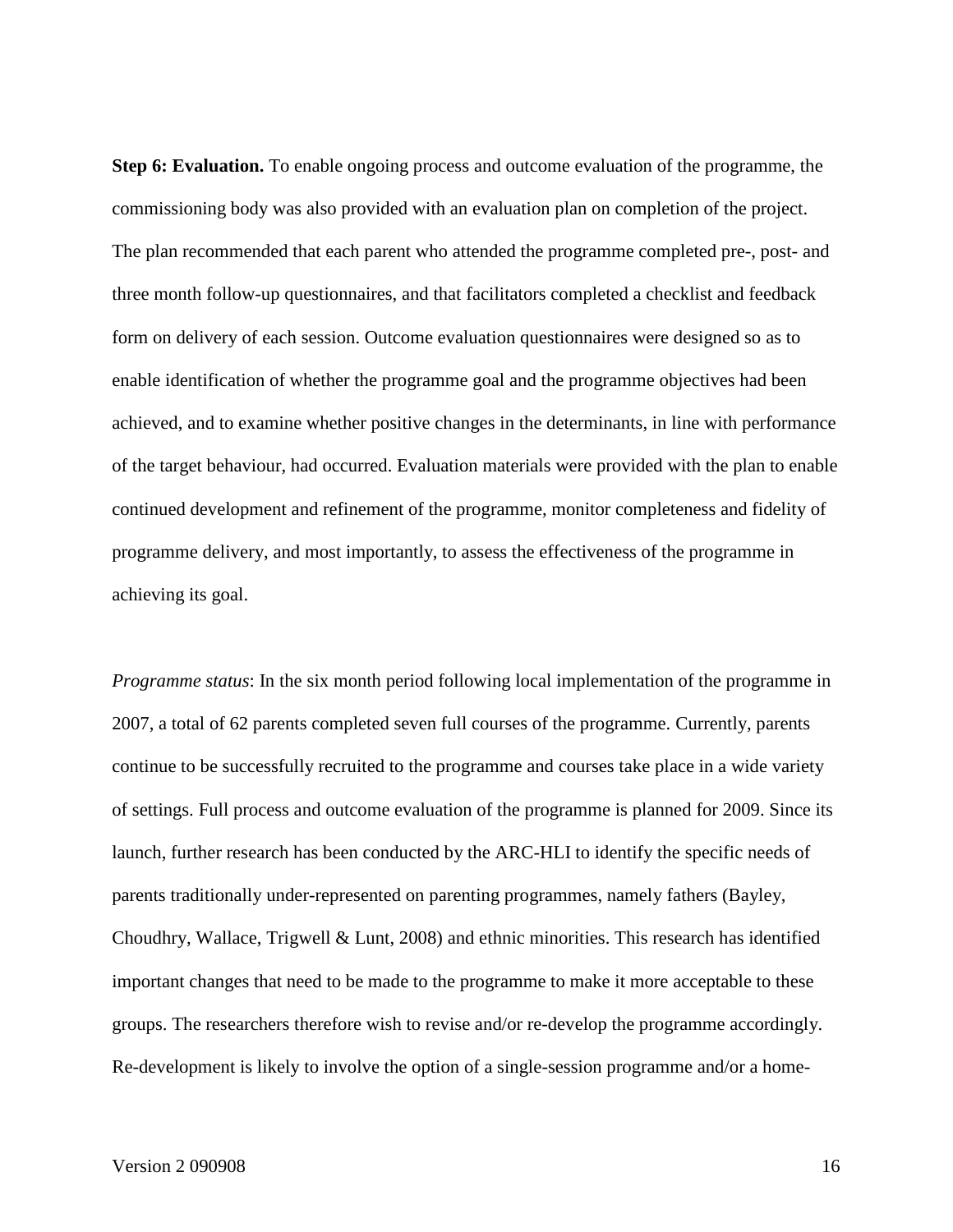based training package.

#### **DISCUSSION AND CONCLUSION**

WSWTC is a six-session facilitator-led programme that aims to increase the quantity and quality of parent-child communication about sex and relationships through targeting parents' attitudes, knowledge, communication skills and self-efficacy using theory-based methods and practical strategies. Development of the programme was guided by IM (Bartholomew et al., 2001; 2006) and addresses the criticisms of previous programmes made by Kirby (2002). Most notably, the programme is grounded in theory and evidence and is predominantly skill-based, avoiding, we believe, the assumption of other similar programmes that an increase in sexual health knowledge is a sufficient basis for improved communication.

We found IM to be a useful framework for the development of a health behaviour intervention. It provided a structured guide to follow, ideally suited to applied research, ensuring that the starting point is clearly focussed on the problem rather than a research question driven by theory testing or model development. The process enabled us to have confidence that the intervention developed was grounded in the needs of the priority population and was acceptable to the community organisations expected to adopt it. The incorporation of user, stakeholder and community participation in intervention design is advocated by the National Institute for Health and Clinical Excellence (2007), a standard that will assist in the development of interventions that are locally relevant, culturally competent and instil a sense of ownership outside of the research group that is vital for their adoption and implementation both initially and in the longterm. The systematic application of theory and evidence also enabled us to have confidence that the strategies chosen to target the performance objectives would be successful in achieving the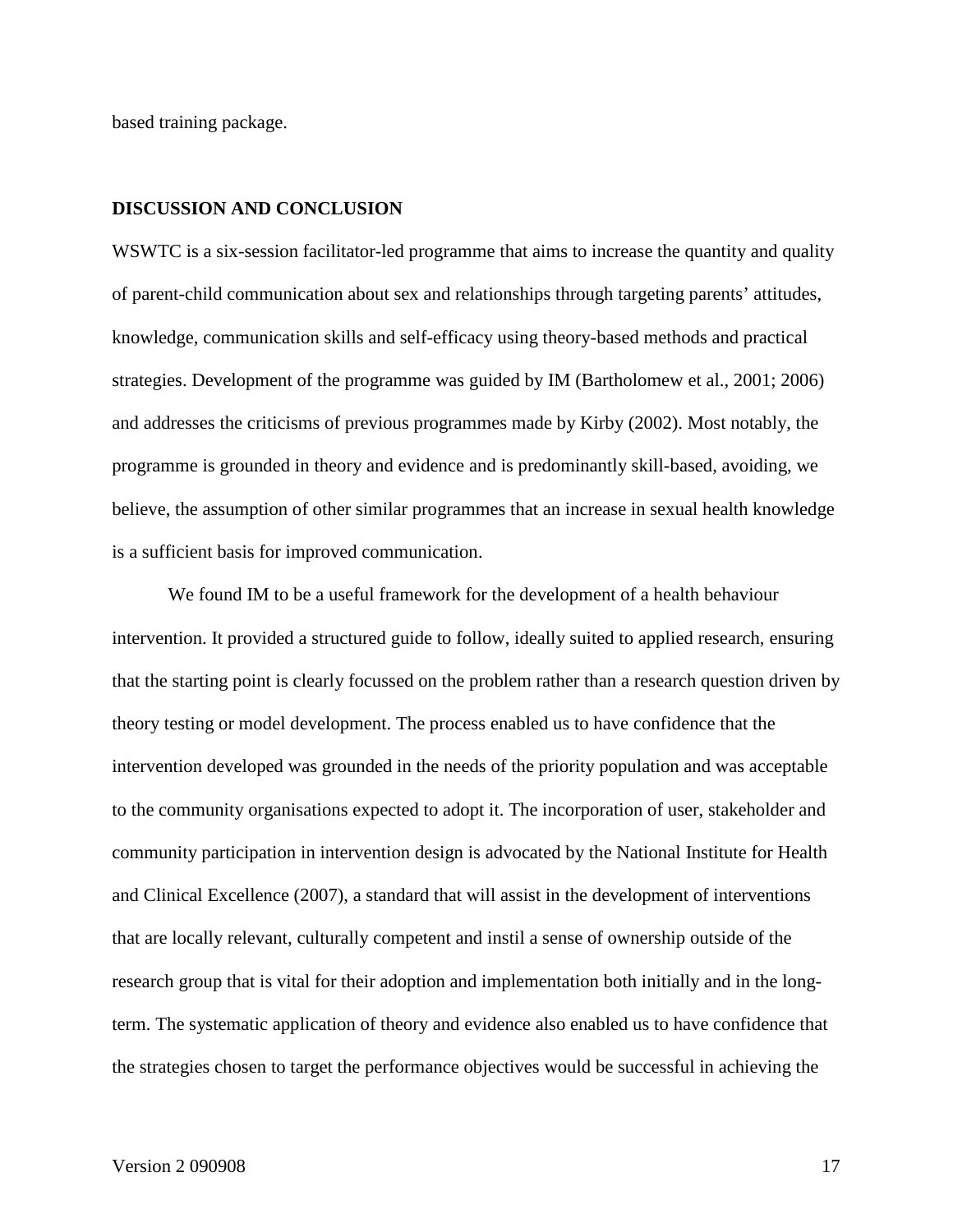programme goal. Full process and outcome evaluation will identify whether this confidence in justified. Some degree of refinement or change to programme structure, content and/or delivery will be necessary following delivery to different groups of parents, and the detailed matrix and strategy map will enable this to be made with relative ease.

Despite its clear strengths, the IM framework has some weaknesses which may detract from its use or prevent its application. We found the framework unwieldy to use with almost limitless evidence gathering advocated within the needs assessment stage. The process as a whole is time-consuming and we feel that there is a need for guidance on the use of IM principles for brief and rapid intervention development. This would undoubtedly compromise some of the strengths of this process but the full version as it currently stands is preclusive to those wishing to develop health behaviour interventions who are almost always confined by available resources. The step we found most difficult to perform was the selection of theorybased methods and practical strategies. This was, however, less to do with the guidance itself and more to do with the body of evidence available.

This study represents an ecological approach to addressing the problem of teenage sexual risk through focussing on the behaviour of parents as a key environmental agent of change. As such, this programme could be used by health promotion planners who wish to develop wider multi-level approaches to tackling teenage sexual risk behaviour through focussing on important and often neglected environmental influences on behaviour. Through the supplementary material (Newby, Bayley and Wallace, 2008), examples of theoretical methods and practical strategies to facilitate parent-child communication about relationships and sex have been provided. Health promotion planners are encouraged to use these in the design of their own programmes, and to be creative in developing alternative ways of targeting the determinants identified.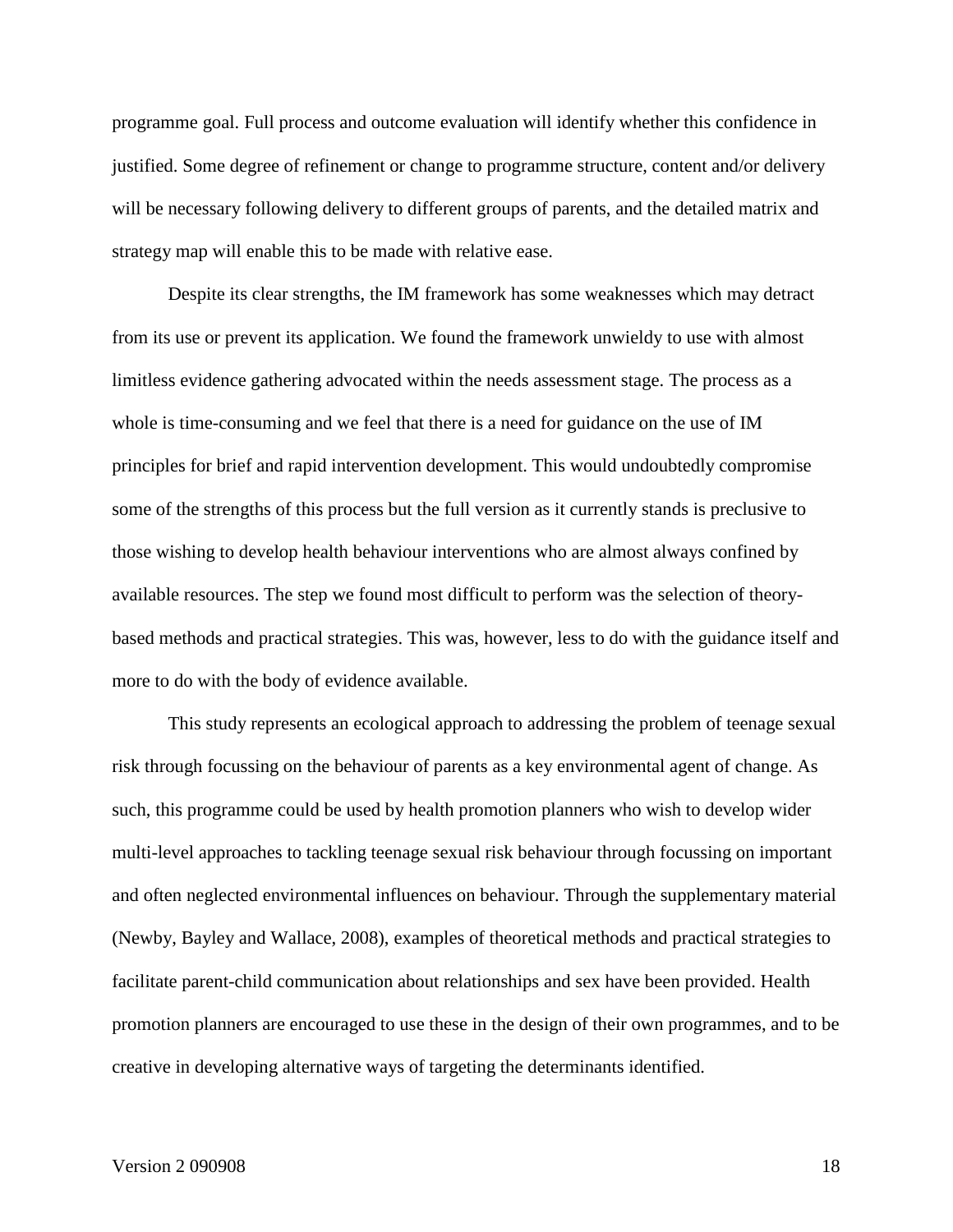This study has contributed to the body of evidence on parent-child communication about relationships and sex through adding to knowledge about the predisposing, reinforcing and enabling factors influencing this behaviour. Future research is planned to refine the WSWTC intervention through conducting process and outcome evaluations, and through modelling the relationship between the identified determinants and behaviour. Further work in this area should also seek to address the external determinants of parent-child communication about relationships and sex, that is, factors resting outside of the individual that influence health behaviour or environmental conditions. Although these were identified through our early needs assessment (see table 1 of supplementary material, Newby, Balyley and Wallace, 2008), targeting them through the intervention was judged to be outside of the original remit. In particular this programme would greatly benefit from insight into parent-child communication about sex and relationships from the perspective of children themselves.

Through this article the authors have aimed to present a clear description of the development of a health behaviour intervention in which the mechanisms and content of behaviour change techniques are explicit. This deliberate transparency will allow for future evaluations of effectiveness to be appraised alongside a full understanding of the targeted antecedents of behavioural change, the techniques adopted to bring about change, and the theoretical underpinning of those techniques. This will enable a meaningful contribution to current knowledge about what is effective in positively impacting upon the antecedents of parent-child communication and ultimately in increasing the quantity and quality of such communication in the context of teenage sexual health.

On a wider scale, this level of detail will ensure a meaningful contribution to the body of health behaviour research. Interventions aimed at changing health behaviours have been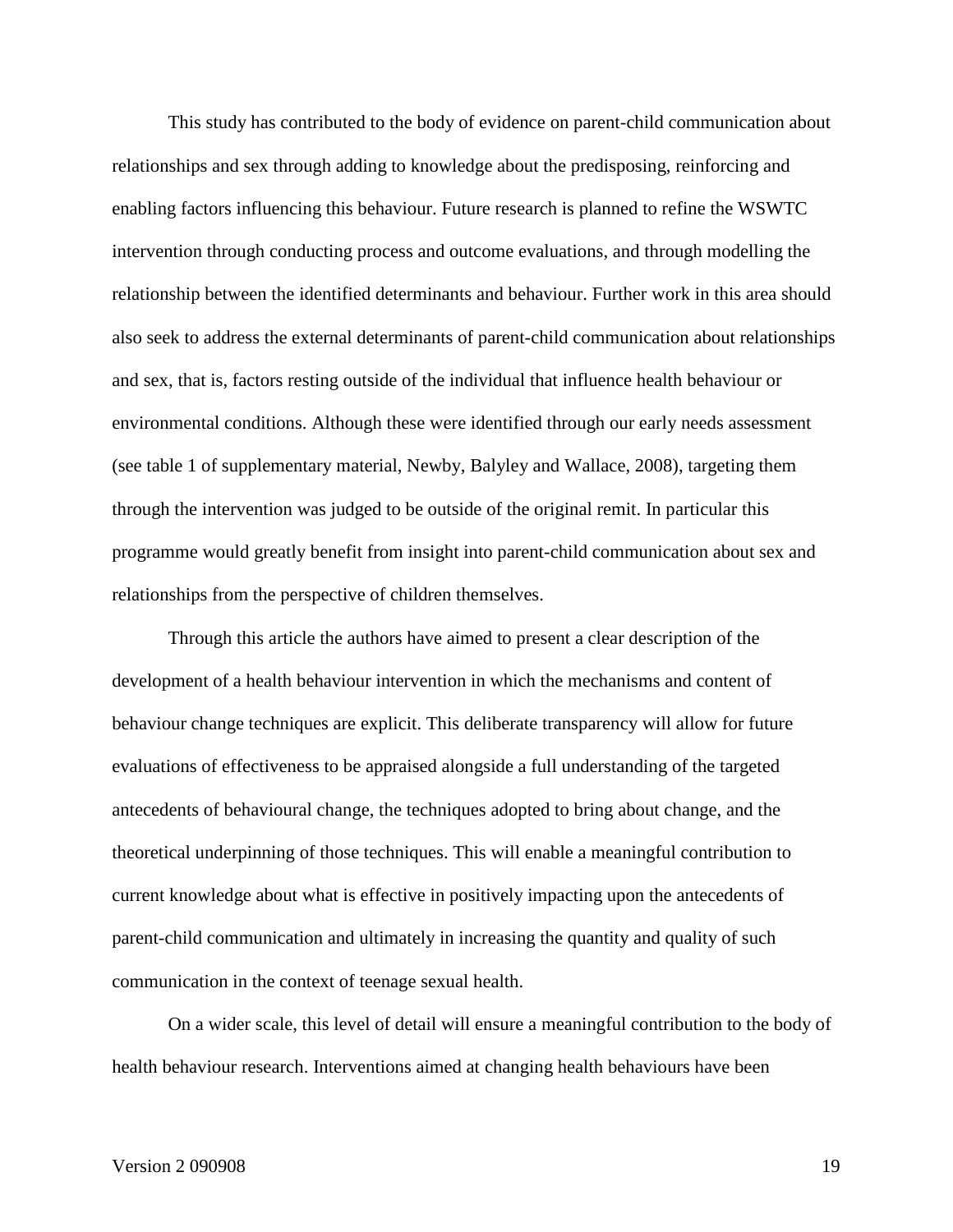criticized by Michie and Abraham (2004) for being 'evidence-inspired' rather than evidencebased. If a scientifically-based, theory specified technology of behaviour change is to be created, then clear specification of intervention techniques and their underlying theory must be provided to allow for identification of which behaviour change techniques contribute to programme outcomes.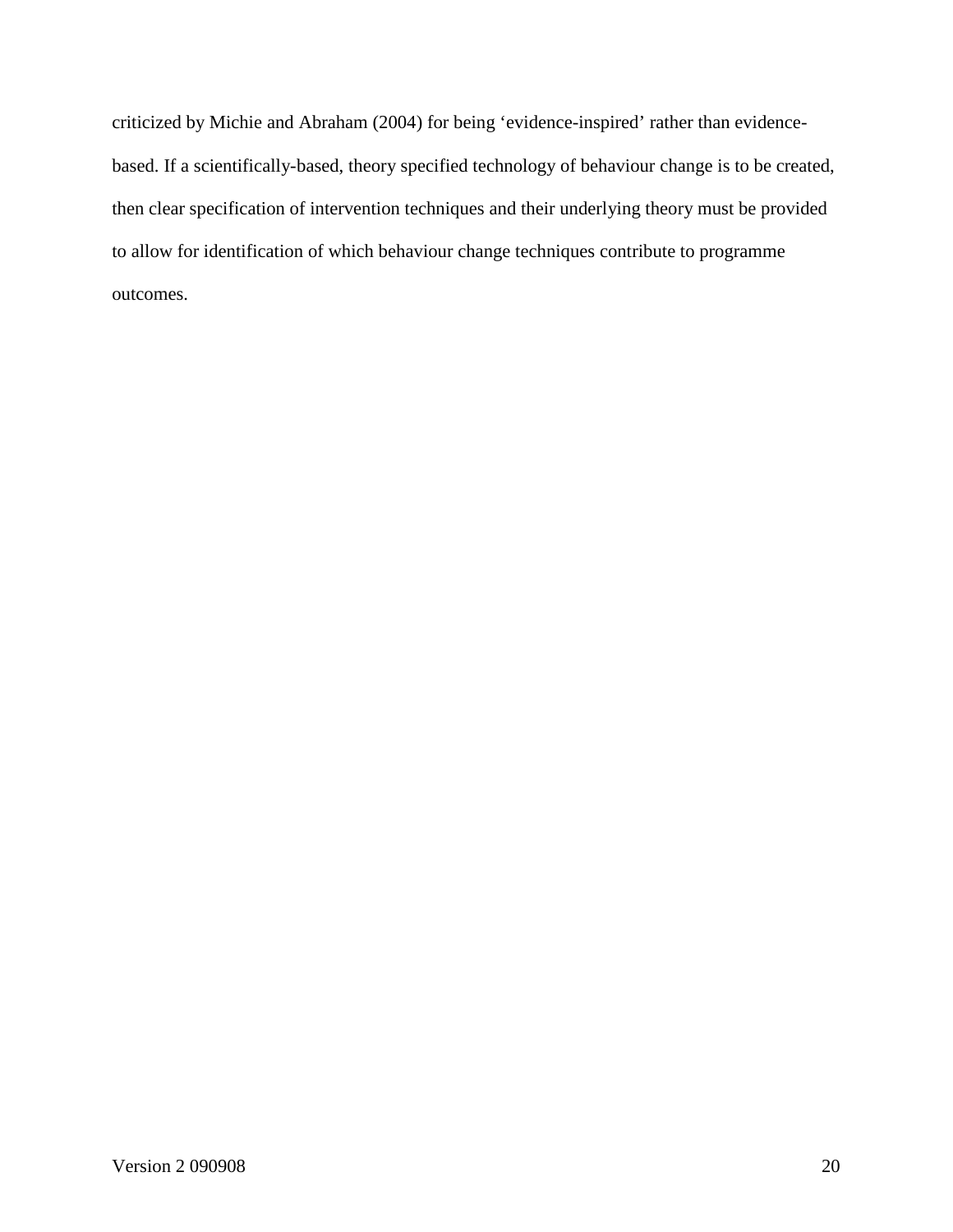#### **REFERENCES**

- Ajzen, I. (1988). *Attitudes, personality and behavior*. Milton Keynes: Open University Press.
- Aspy, C. B., Vesely, L. K., Oman, R. F., Rodine, S., Marshall, L., & McLeroy, K. (2007). Parental communication and youth sexual behaviour. *Journal of Adolescence*, 30, 449-466.
- Aggleton, P., Oliver, C., & Rivers, K. (1998). *Reducing the rate of teenage conceptions - the implications of research into young people, sex, sexuality and relationships*. Health Education Authority, London.
- Balding, J. (1999). *Young People in 1998 - and looking back as far as 1983*. University of Exeter, Schools Health Education Unit.
- Bandura, A. (1986). *Social foundations of thought and action: A social cognitive theory*. New York: Prentice Hall.
- Bartholomew, L. K., Parcel, G. S., Gok, G., & Gottlieb, N. H. (2001). Intervention Mapping: A process for developing theory- and evidence-based health education programmes. *Health Education and Behaviour*, 25, 545-563.
- Bartholomew, L. K., Parcel, G. S., Gok, G., & Gottlieb, N. H. (2006). *Planning Health Promotion Programs: An Intervention Mapping Approach*. Jossey-Bass.
- Bayley, J., Choudhry, K., Wallace, L. M., Trigwell, J & Lunt, F. *Engaging fathers in parenting programmes: barriers and best practice*. Manuscript submitted for publication.
- British Market Research Bureau (2003). BMRB international report: *teenage pregnancy strategy evaluation market research interviews, results of nine waves of research among young people*.
- Cheesbrough, S., Ingham, R., & Massey, D. (1999). *Reducing the rate of teenage conceptions: a review of international evidence on preventing and reducing teenage conceptions: the United States,*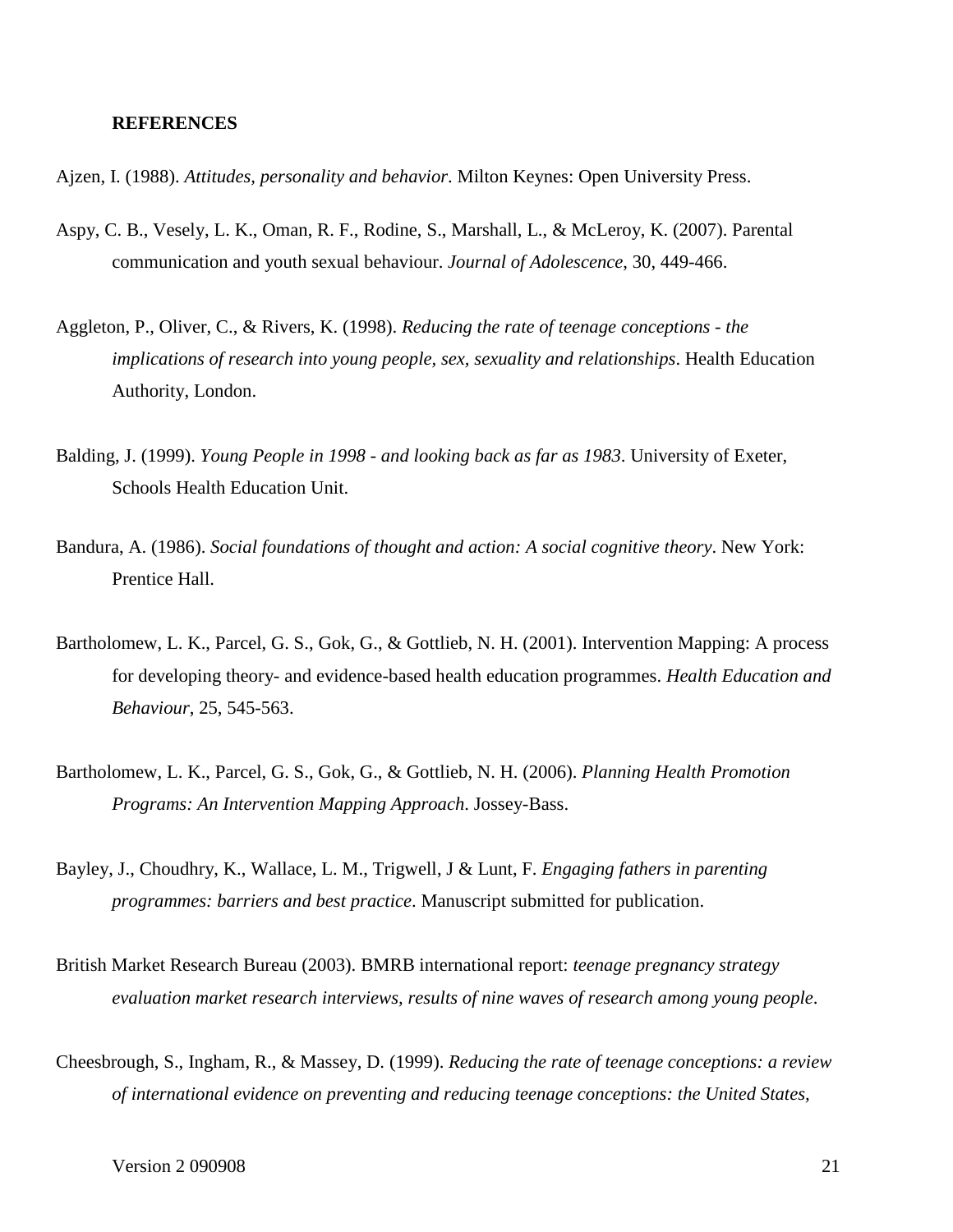*Canada, Australia and New Zealand*. Health Education Authority, London

Department of Health (2001) *The national strategy for sexual health and HIV*. HMSO, London.

- Dilorio, C., Resnicow, K., McCarty, F., De, A. K., Dudley, W. N., Wang, D. T., et al. (2006). Keepin' It R.E.A.L.! Results of a mother-adolescent HIV prevention program. *Nursing Research,* 55(1), 43- 51.
- Dilorio, C., McCarthy, F., Resnicow, K., Lehr, S., & Denzmore, P. (2007). REAL men: A grouprandomized trial of an HIV prevention intervention for adolescent boys. *American Journal of Public Health*, 97(6), 1084-1089.
- Fishbein, M., & Ajzen, I. (1975). *Belief, attitude, intention and behavior: An introduction to theory and research*. Reading, MA: Addison-Wesley.
- Health Protection Agency. (2007) *Diagnoses of selected STIs, by Strategic Health Authority, country, sex and age group. United Kingdom 1997-2006*. HPA, London.
- Hutchinson, K. M. (2002). The influence of sexual risk communication between parents and daughters of sexual risk behaviours. *Family Relations*, 51, 238 – 247.
- Kalichman, S. C., Carey, M. P. & Johnson, B. T. (1996) Prevention of sexually transmitted HIV infection: a meta-analytic review of the behavioural outcome literature. *American Behavioural Medicine*, 18, 6- 15.
- Kane, R. & Wellings, K. (1999). *Reducing the rate of teenage conceptions – an international review of the evidence: data from Europe*. Health Education Authority. London.
- Karofsky, P. S., Zeng, L. & Kosorok, M. R. (2000). Relationship between adolescent-parental communication and initiation of first intercourse by adolescents. *Journal of Adolescent Health*, 28, 41-45.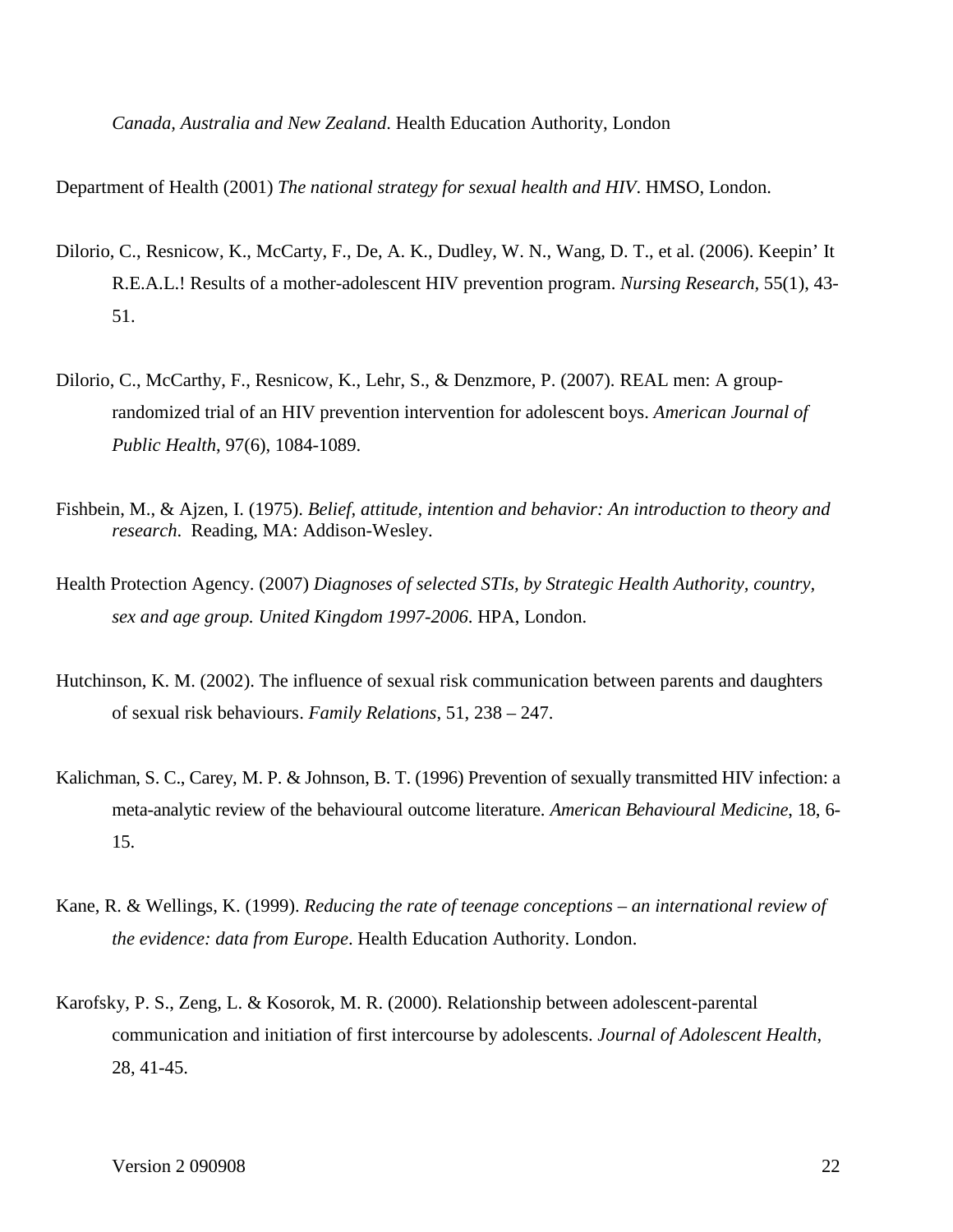- Kirby, D., Short, L., Collins, J., Rugg, D., Kolbe, L., Howard, M., et al. (1994). School-based Programs to Reduce Sexual Risk Behaviours: A Review of Effectiveness. *Public Health Reports*, *109*(3), 339-360.
- Kirby, D. (2002) The impact of interventions designed to promote parent-child communication about sexuality. In *Innovative Approaches to Increase Parent-Child Communication About Sexuality*. The Sexuality Information and Education Council of the United States.
- Lytle, L. A., Birnbaum, A., Boutelle, K. & Marray, D. M. (1999) Wellness and risk communication from parent to teen: the parental energy index. *Health Education*, 5, 207-214.
- MacDowall, W., Wellings, K., Mercer, C. H., Nanchahal, K., Copas, A. J., McManus, S., et al. (2006). Learning about sex: results from NATSAL 2000. Health Education and Behaviour, 33, 802-811.
- McGuire, C., Hogg, C., & Barker, R. (Eds) (1996). *Health Promotion and the Family*: Messages From Four Research Studies. London, HEA.
- [Michie, S. & Abraham, C. \(2004\) Identifying techniques that promote health behaviour change:](http://www.psychol.ucl.ac.uk/susan.michie/references/Michie%20-%20beh%20change%20rev.pdf)  [Evidence based or evidence inspired?](http://www.psychol.ucl.ac.uk/susan.michie/references/Michie%20-%20beh%20change%20rev.pdf) *Psychology and Health* 19, 29-49.
- Miller, K. S., Kotchick, B. A., Dorsey, S., Forehand, R. & Ham, A. Y. (1998) Family communication about sex: what are parents saying and are their adolescents listening? *Family Planning Perspectives*, 30, 5, 218-222.
- National Institute for Health and Clinical Excellence (2007). *Behaviour Change at Population, Community and Individual Levels*. NICE public health guidance 6.
- Newby, K., Bayley, J. & Wallace, L. M. (2008). 'What Should We Tell the Children About Relationships and Sex?'<sup>©</sup> Development of Programme for Parents using Intervention Mapping -Supplementary Material (www.coventry.ac.uk/hli). Coventry University.
- NHS Centre for Reviews and Dissemination (1997). Preventing and reducing the adverse effects of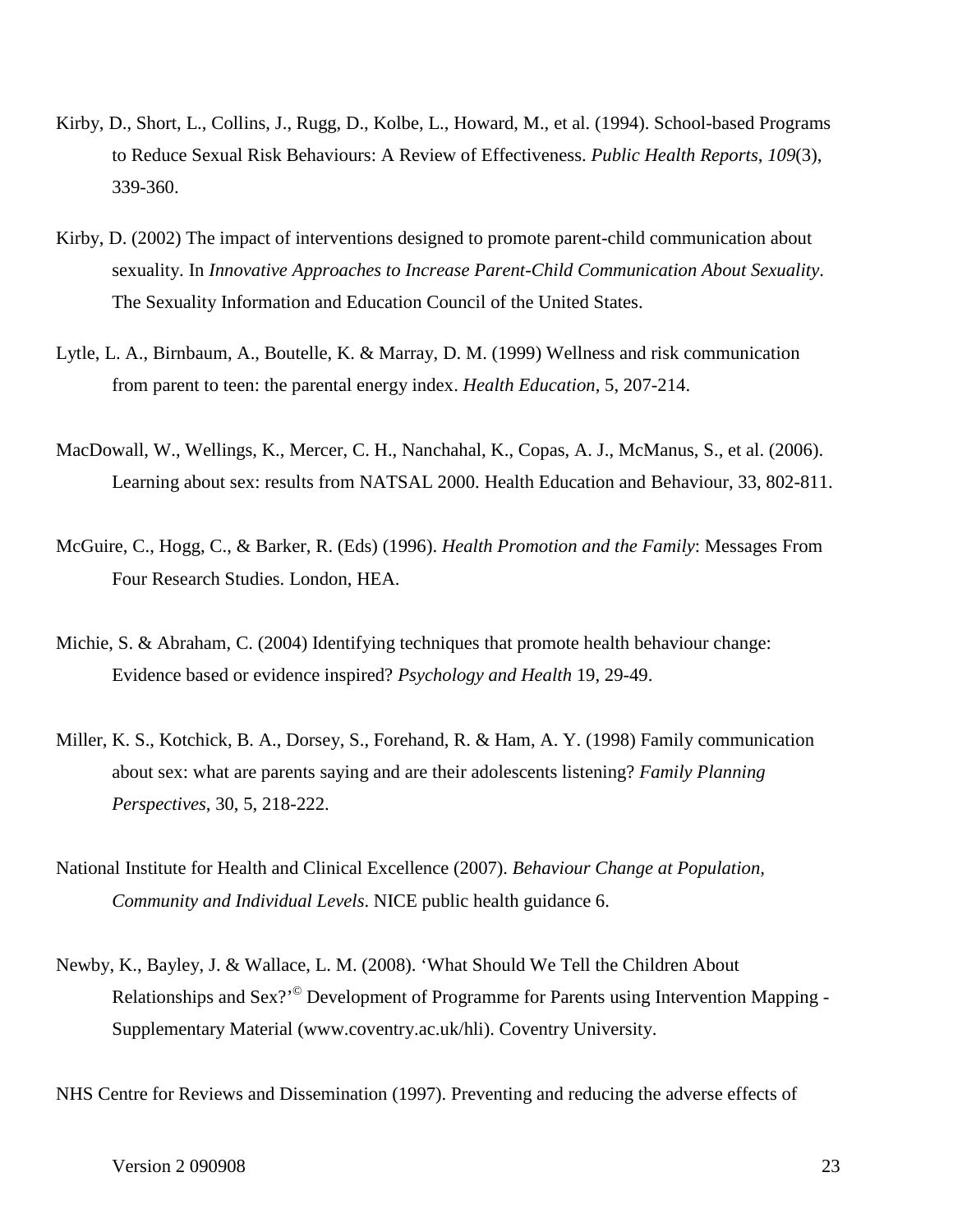unintended teenage pregnancies. *Effective Health Care*, 3(1), 1-12.

- Office for National Statistics. (2008) Conceptions in England and Wales 2007. *Health Statistics Quarterly*, No. 38.
- Prado, G., Pantin, H., Briones, E., Schwartz, S., Feaster, D., Huang, S., et al. (2007). A randomized controlled trial of a family-centered intervention in preventing substance use and HIV risk behaviors in Hispanic adolescents. *Journal of Consulting and Clinical Psychology*, 75(6), 924- 926.
- Sex Education Forum (1996). *Developing partnerships in sex education: a multi-cultural approach*. London, National Children's Bureau.
- Simms, I. & Stephenson, J.M. (2000). Pelvic inflammatory disease epidemiology: what do we know and what do we need to know? *Sexually Transmitted Infections*. 76: 80-87
- Social Exclusion Unit. (1999) *Teenage Pregnancy: Report by the Social Exclusion Unit*. Cm 4342. HMSO, London.
- Somers, C. L. & Surmann, A. T. (2004). Adolescents' preferences for source of sex education. *Child Study Journal*, 34, 47-59.
- Stephenson, J. M. Imrie, J. & Sutton, S. R. (2000).Rigorous trials of sexual behaviour in STI/HIV prevention: what can we learn from them? *AIDS*, 14 (suppl 3), S115-S124.
- Stone, N. & Ingham, R. (2002). Factors affecting British teenagers' contraceptive use at first intercourse: the importance of partner communication. *Perspectives on Sexual and Reproductive Health*, 34, 4, 191-197.
- Taris, T. W., Semin, G. R. & Bok, I. A. (1998). The effect of quality of family interaction and intergenerational transmission of values on sexual permissiveness. *The Journal of Genetic*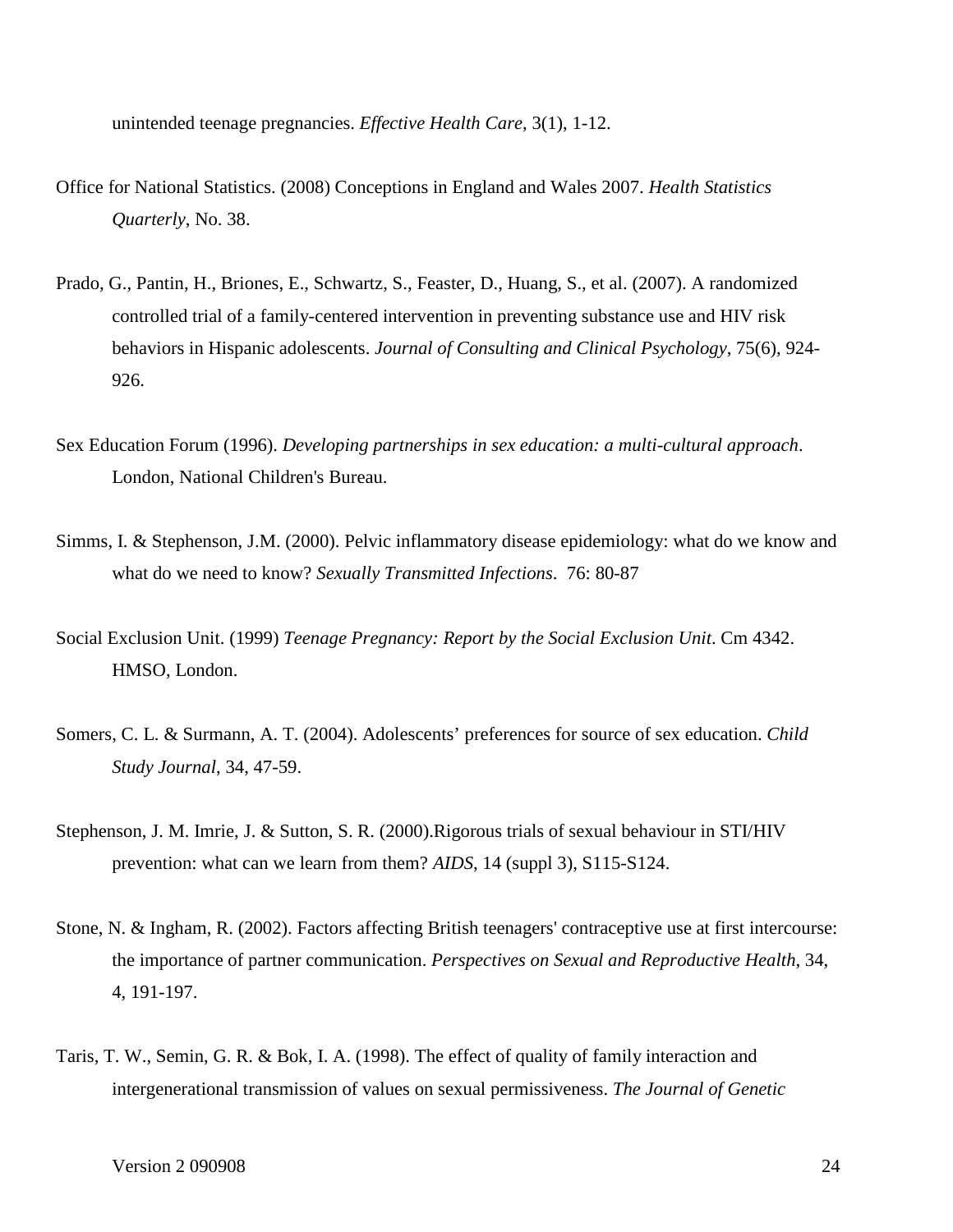*Psychology*, 159, 2, 237-250.

- Walker, J. (2001). A qualitative study of parents' experiences of providing sex education for their children: the implications for health education, *Health Education Journal*, 60(2), 132-146.
- Wellings, K., Nanchanal, K. Macdowell, W., McManus, S. Erens, B., Mercer, C.H., et al., (2001). Sexual behaviour in Britain: early heterosexual experience, *The Lancet*, 358, 1843-1850.
- Wu, Y., Stanton, B., Galbraith, J., Kaljee, L., Cottrell, L., Li, X., et al. (2003). Sustaining and broadening intervention impact: A longitudinal randomized trial of 3 adolescent risk reduction approaches. *Pediatrics*, 111(1), e32-38.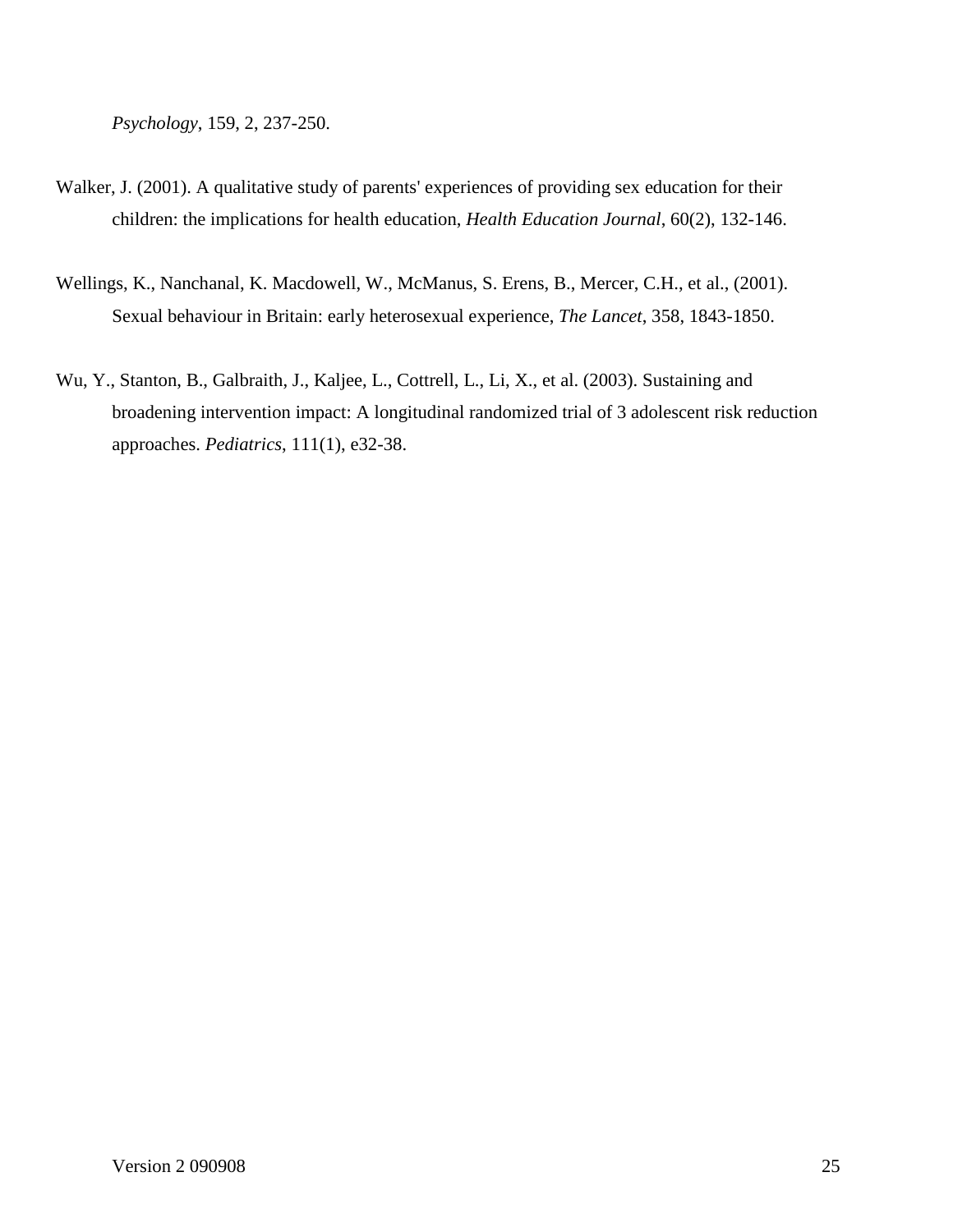| Table 1 Protocol based on Intervention Mapping procedure used for development of the programme |  |
|------------------------------------------------------------------------------------------------|--|
|                                                                                                |  |

| <b>IM</b> step                            | <b>Purpose</b>                                                                                                                                                                       | <b>Intended Outcome</b>                                                                                          | <b>Methods employed</b>                                                                                                 |
|-------------------------------------------|--------------------------------------------------------------------------------------------------------------------------------------------------------------------------------------|------------------------------------------------------------------------------------------------------------------|-------------------------------------------------------------------------------------------------------------------------|
| 1. Needs<br>assessment                    | To identify if a need for the<br>programme exists and if so, what it<br>should address                                                                                               | Facilitating, reinforcing and<br>enabling factors related to the<br>underlying problem                           | • Focus groups with parents<br>• Consultation with community<br>partnership group<br>• Literature review                |
| 2. Matrices                               | To clarify the programme goal and<br>performance objectives and to<br>identify the immediate change<br>objectives that need to be achieved in<br>order to realise the programme goal | Programme goal and performance<br>objectives and matrices of change<br>objectives                                | • Consultation with community<br>partnership group                                                                      |
| 3. Selecting<br>methods and<br>strategies | To identify strategies linked to<br>change objectives, that are most<br>likely to bring about the desired<br>behavioural change via the identified<br>determinants                   | A theory-based strategy map                                                                                      | • Literature review<br>• Consultation with sub-section<br>of community partnership<br>group                             |
| 4. Programme<br>development               | To develop and finalise the<br>programme structure and content                                                                                                                       | The final programme                                                                                              | • Focus groups with parents<br>• Consultation with community<br>partnership group                                       |
| 5. Adoption and<br>implementation         | To identify threats to programme<br>uptake and sustainability and<br>strategies to target these                                                                                      | An adoption and implementation<br>plan to inform programme roll-out                                              | • Focus groups with parents<br>• Consultation with community<br>partnership group<br>• Review of existing<br>programmes |
| 6. Evaluation                             | To develop and employ measures for<br>process and outcome evaluation                                                                                                                 | Findings of process and outcome<br>evaluation that can be used to further<br>refine and develop the intervention | This programme is yet to undergo<br>process or outcome evaluation                                                       |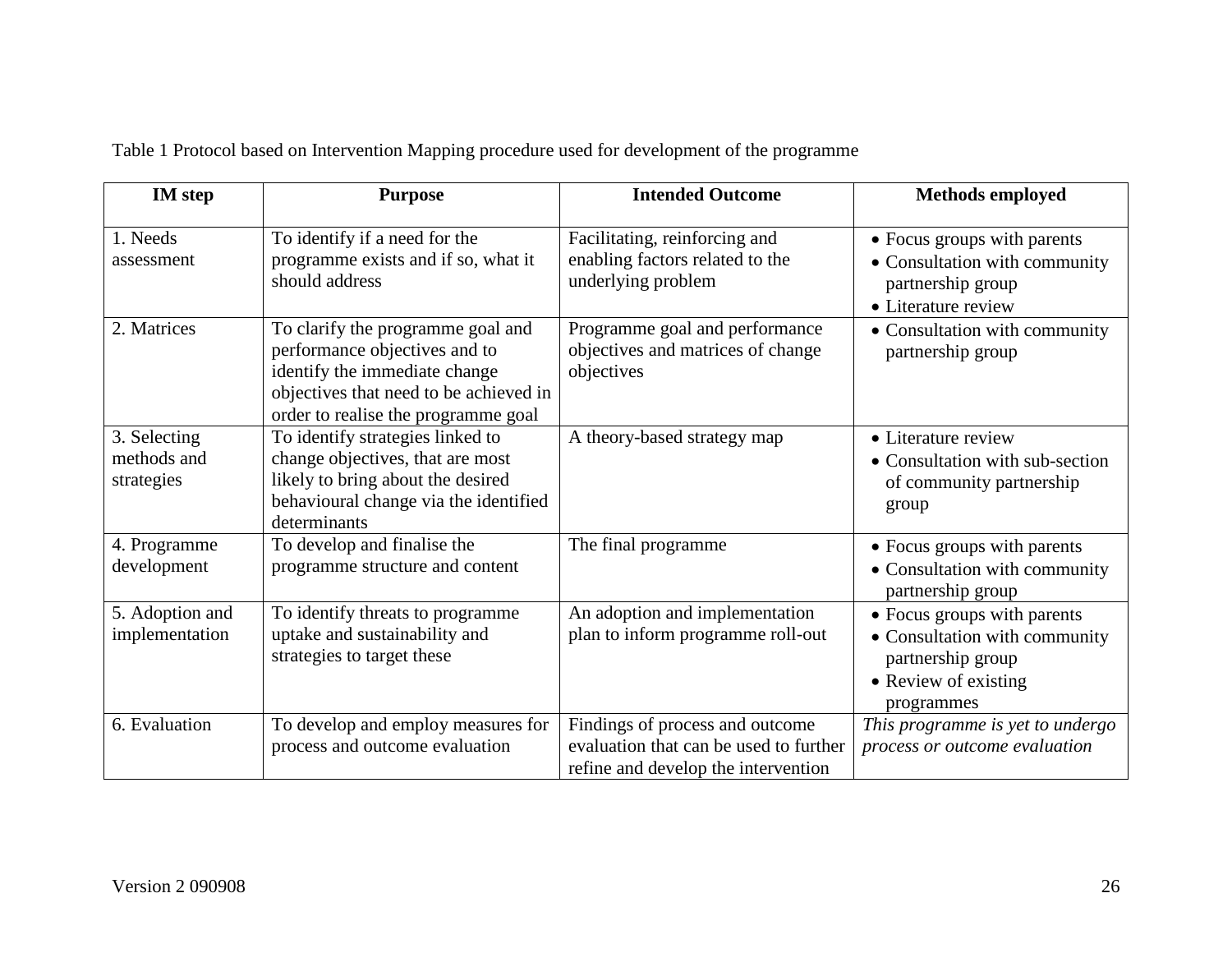Table 2 Identified changeable and important personal determinants of parent-child communication about sex and relationships and selected associated predisposing, reinforcing and enabling factors.

|                                                        | <b>Predisposing, Reinforcing and Enabling factors</b> |                                                | <b>Determinants</b>     |
|--------------------------------------------------------|-------------------------------------------------------|------------------------------------------------|-------------------------|
| 'My child's not old<br>enough yet'                     | 'It's my wife's job'                                  | I want to protect<br>her from all of that'     | <b>Attitude</b>         |
| 'I don't know<br>enough about that<br>myself'          | 'I don't know how<br>to say what I want<br>to say'    | 'I don't know where<br>to start'               | <b>Knowledge/Skills</b> |
| 'I don't have the<br>ability to influence<br>my child' | 'Its embarrassing'                                    | $Tm$ not<br>comfortable talking<br>about that' | Self-efficacy           |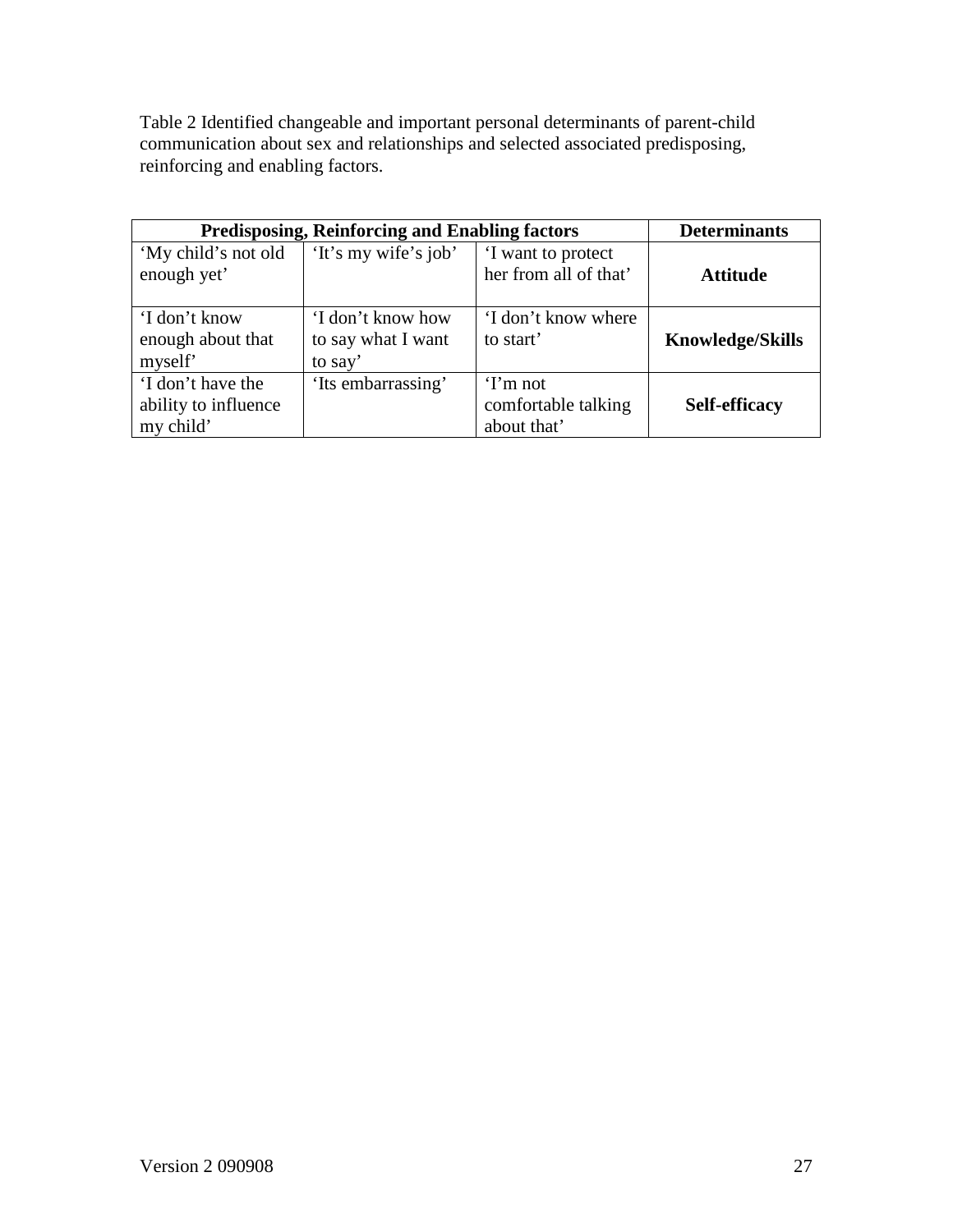|                                                                                          |                                                                                                                                                                                                 | <b>Personal determinants</b>                                                                                                                                                                                                                                                                                                                                                                                                                                                                                                                                                                                                                                                                                                                                           |                                                                                                                                                                                                                                                                                                                                                                                                                                                                                                                                                                                                                                                                                                                                                                                                                                                |
|------------------------------------------------------------------------------------------|-------------------------------------------------------------------------------------------------------------------------------------------------------------------------------------------------|------------------------------------------------------------------------------------------------------------------------------------------------------------------------------------------------------------------------------------------------------------------------------------------------------------------------------------------------------------------------------------------------------------------------------------------------------------------------------------------------------------------------------------------------------------------------------------------------------------------------------------------------------------------------------------------------------------------------------------------------------------------------|------------------------------------------------------------------------------------------------------------------------------------------------------------------------------------------------------------------------------------------------------------------------------------------------------------------------------------------------------------------------------------------------------------------------------------------------------------------------------------------------------------------------------------------------------------------------------------------------------------------------------------------------------------------------------------------------------------------------------------------------------------------------------------------------------------------------------------------------|
| <b>Performance</b><br>Objective                                                          | <b>Attitude</b>                                                                                                                                                                                 | Knowledge/Skill                                                                                                                                                                                                                                                                                                                                                                                                                                                                                                                                                                                                                                                                                                                                                        | <b>Self-efficacy</b>                                                                                                                                                                                                                                                                                                                                                                                                                                                                                                                                                                                                                                                                                                                                                                                                                           |
| Parents to<br>respond<br>effectively to<br>child's<br>question,<br>concern or<br>problem | • Perceive that giving<br>accurate age-dependant<br>information promotes<br>consistency (and that<br>giving false<br>information will reduce<br>credibility and hinder<br>progressive learning) | Has listening skills to<br>$\blacksquare$<br>identify question, concern or<br>problem<br>Has $RS1$ knowledge<br>$\blacksquare$<br>Knowledge of<br>$\blacksquare$<br>developmental stages and<br>appropriate content/level of<br>information/advice<br>Able to respond to<br>$\blacksquare$<br>approaches made by both<br>male and female children<br>Has and can use vocabulary<br>$\blacksquare$<br>to discuss $RS1$ topics<br>Has clear values/beliefs<br>$\blacksquare$<br>regarding $RST$<br>Able to choose age-<br>$\blacksquare$<br>appropriate materials to refer<br>child to (books, videos, CD<br>ROM etc.)<br>Awareness of alternative of<br>$\blacksquare$<br>sources info, advice, support<br>to refer child to e.g. school<br>nurse, GP, help-lines, etc. | • Feels confident that has listening skills and<br>that they can use these<br><b>Feels confident that have <math>RS1</math> knowledge or</b><br>know how/where to access sources of<br>knowledge<br>- Feels confident that can provide age-<br>appropriate information/advice<br>Feels confident that can respond equally well<br>$\mathbf{r}$<br>to both<br>• Feels confident that have vocabulary to discuss<br>RS topics with their child and feels<br>comfortable using it<br>Feels confident that have clear values and<br>beliefs on all $RS1$ topics (that are consistent<br>with their faith / culture)<br>Feels confident in ability to choose appropriate<br>$\mathbf{r}$<br>learning materials for their child<br>Feels confident in ability to refer child to<br>$\blacksquare$<br>alternative sources of info, advice and support |

Table 3 Selected cells from matrix of change objectives for parents in the WSWTC intervention

<sup>1</sup> Relationships and Sex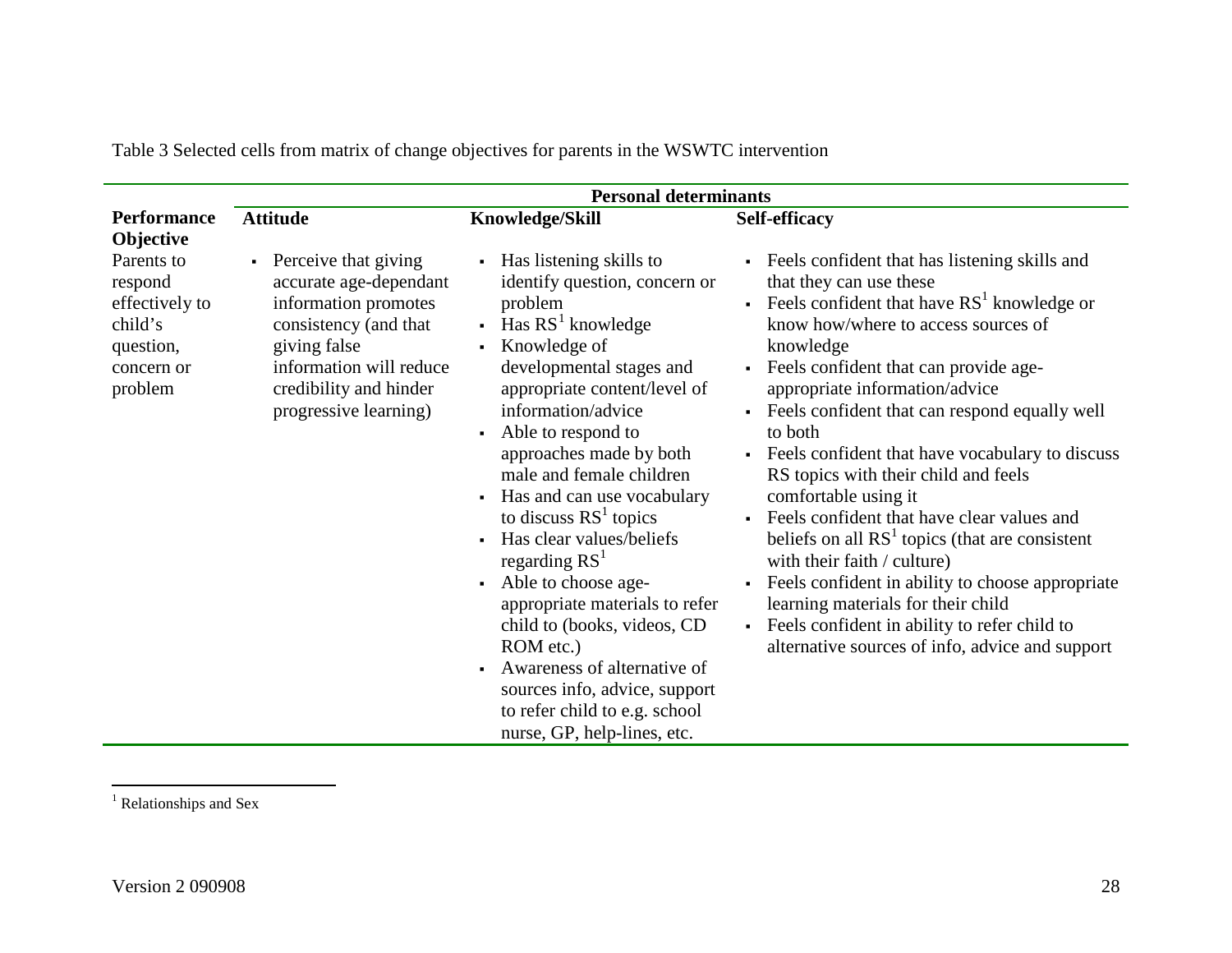# **What Should We Tell the Children About Sex and Relationships?© Development of Programme for Parents using Intervention Mapping - Supplementary Material**

Newby, K., Bayley, J. and Wallace, L. M.

#### as described in

#### **Newby, K., Bayley, J. and Wallace, L.M. (submitted, 2008) What Should We Tell the Children About Relationships and Sex?' © Development of a Programme for Parents using Intervention Mapping. Health Promotion Practice**

Table 1 Complete list of predisposing, reinforcing and enabling factors related to parentchild communication about sex and relationships identified through the needs assessment

| Predisposing, reinforcing and enabling factors                                             |
|--------------------------------------------------------------------------------------------|
| Belief that child too old / too young / not ready                                          |
| Lack of knowledge                                                                          |
| Religious/cultural beliefs                                                                 |
| Belief that role is to provide one-off discussion (narrow focus)                           |
| Belief that spouse is responsible                                                          |
| Do not perceive that have the ability to influence child's sexual values/beliefs/behaviour |
| Belief that child receiving all that they need from other sources (e.g. school)            |
| Social norms: friends don't talk to their children about sex and relationships             |
| Low perceived susceptibility of child to sexual risk                                       |
| Low perceived seriousness of sexual risk                                                   |
| Do not equate communication with child's protection from sexual risk                       |
| Belief that not talking about sex and relationships equates with protection of innocence   |
| Talking about sex and relationships is not perceived as a priority                         |
| Talking about sex is perceived as taboo                                                    |
| Have not contemplated that they have a role in providing sex and relationships education   |
| Attitude towards communicating (experience of own sex and relationships education)         |
| Not knowing what age to start                                                              |
| Unsure what language to use                                                                |
| Parenting style not conducive                                                              |
| Waiting for child initiated communication                                                  |
| Embarrassment / discomfort                                                                 |
| Preference for talking to child of own gender                                              |
| Don't recognize opportunities for discussion / learning                                    |
| Child has behavioural/learning difficulties (denial of maturation)                         |
| Parent has learning difficulties                                                           |
| Lack skills (e.g. listening skills) and confidence in communicating about sex and          |
| relationships                                                                              |
| Time                                                                                       |
| <b>Shyness</b>                                                                             |
| Child has rejected or rebuked previous attempts                                            |
| Parent has experienced embarrassment on previous attempt                                   |
|                                                                                            |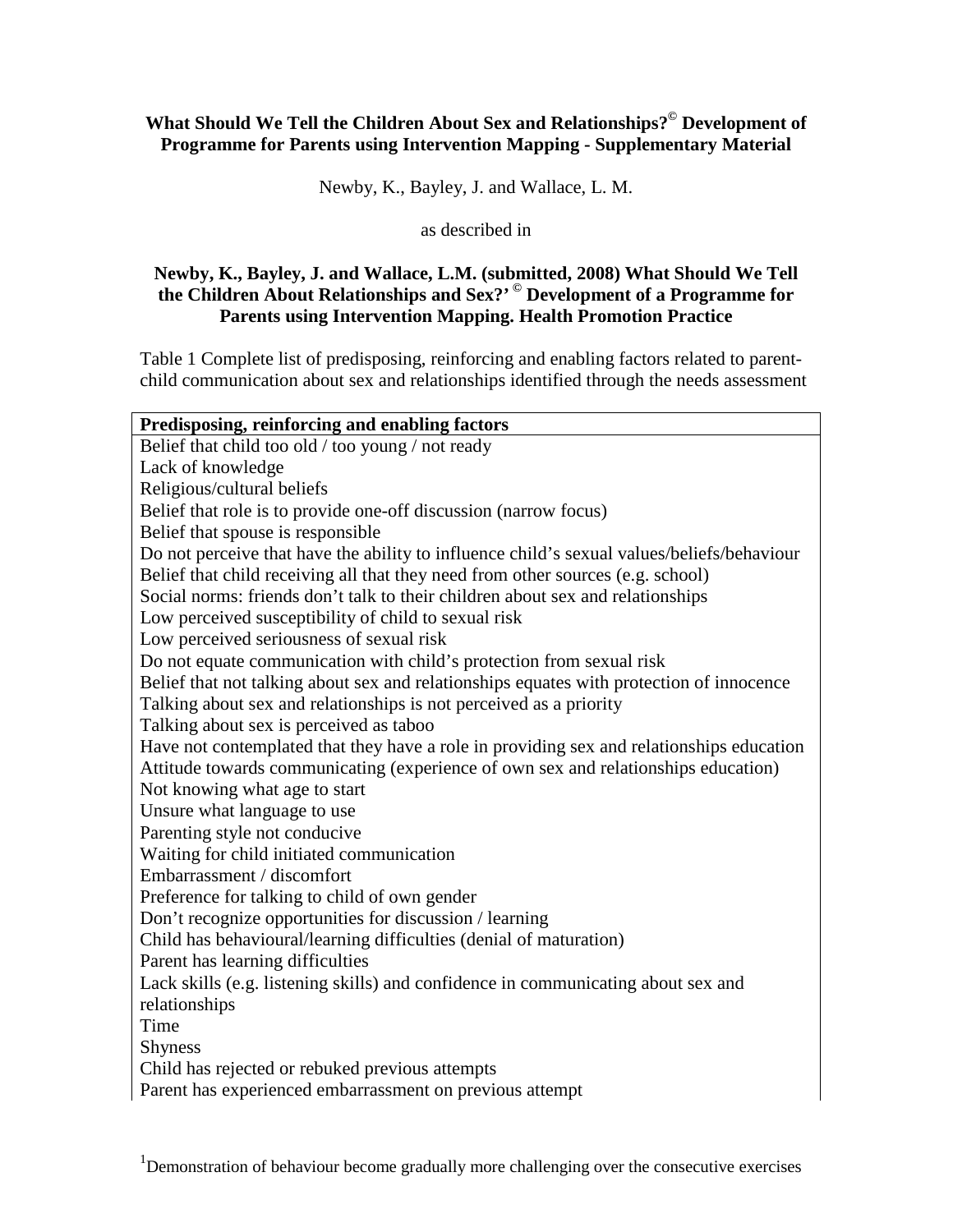Attributed previous 'failures' to stable factors (e.g. own skills/ability) Child does not want to talk about sex and relationships Child finds it difficult to talk about sex and relationships Family structure (e.g. single parents, step-parents) Lack of social support for parents regarding communication with their child about sex and relationships Societal belief that talking about sex is taboo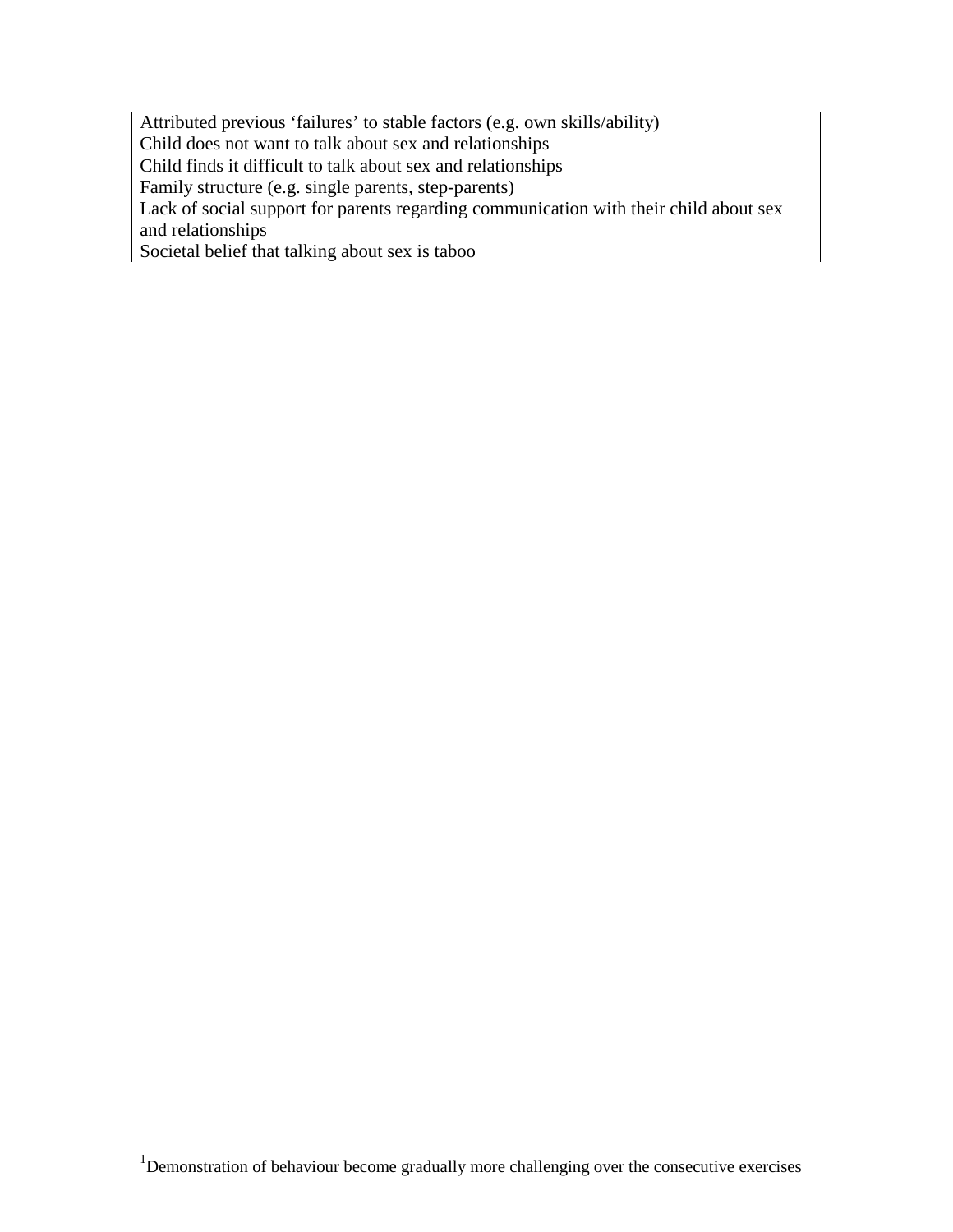# Table 2 Full matrix of change objectives

| <b>Performance Objective</b>                                                                                                 | <b>Attitude</b>                                                                                                                                                                                                                                                                                                                                                                                                                                                                                                                                                                                                                                                              | <b>Knowledge/Skill (behavioural</b><br>capability)                                                                                                                                                                                                                                                                   | <b>Self-efficacy</b> |
|------------------------------------------------------------------------------------------------------------------------------|------------------------------------------------------------------------------------------------------------------------------------------------------------------------------------------------------------------------------------------------------------------------------------------------------------------------------------------------------------------------------------------------------------------------------------------------------------------------------------------------------------------------------------------------------------------------------------------------------------------------------------------------------------------------------|----------------------------------------------------------------------------------------------------------------------------------------------------------------------------------------------------------------------------------------------------------------------------------------------------------------------|----------------------|
| Parents to recognize the<br>scope and importance of<br>sex and relationships<br>education, and their role in<br>providing it | <b>Believe that discussing sex</b><br>and relationships with their<br>children will be effective<br>in moulding positive<br>sexual knowledge,<br>attitudes, values and<br>behaviour<br>■Believe that parents are a<br>unique source of sex and<br>relationships education<br>(continuous, sequential,<br>sensitive info; can convey<br>own attitudes and values)<br>■Believe that children are<br>receiving information from<br>a variety of informal<br>sources (Media, peers,<br>partners, society) that can<br>lead to misperceptions /<br>erroneous beliefs if it goes<br>unchecked<br><b>Believe that children can</b><br>become distressed by their<br>emerging sexual | ■ Have realistic perception of<br>adolescent sexual risk<br>•Demonstrate understanding of<br>the consequences of sexual<br>risk behaviour<br>•Demonstrate understanding of<br>the broad scope of sex and<br>relationships education<br>(Impacts on many areas of life<br>e.g. health, safety,<br>responsibility etc) |                      |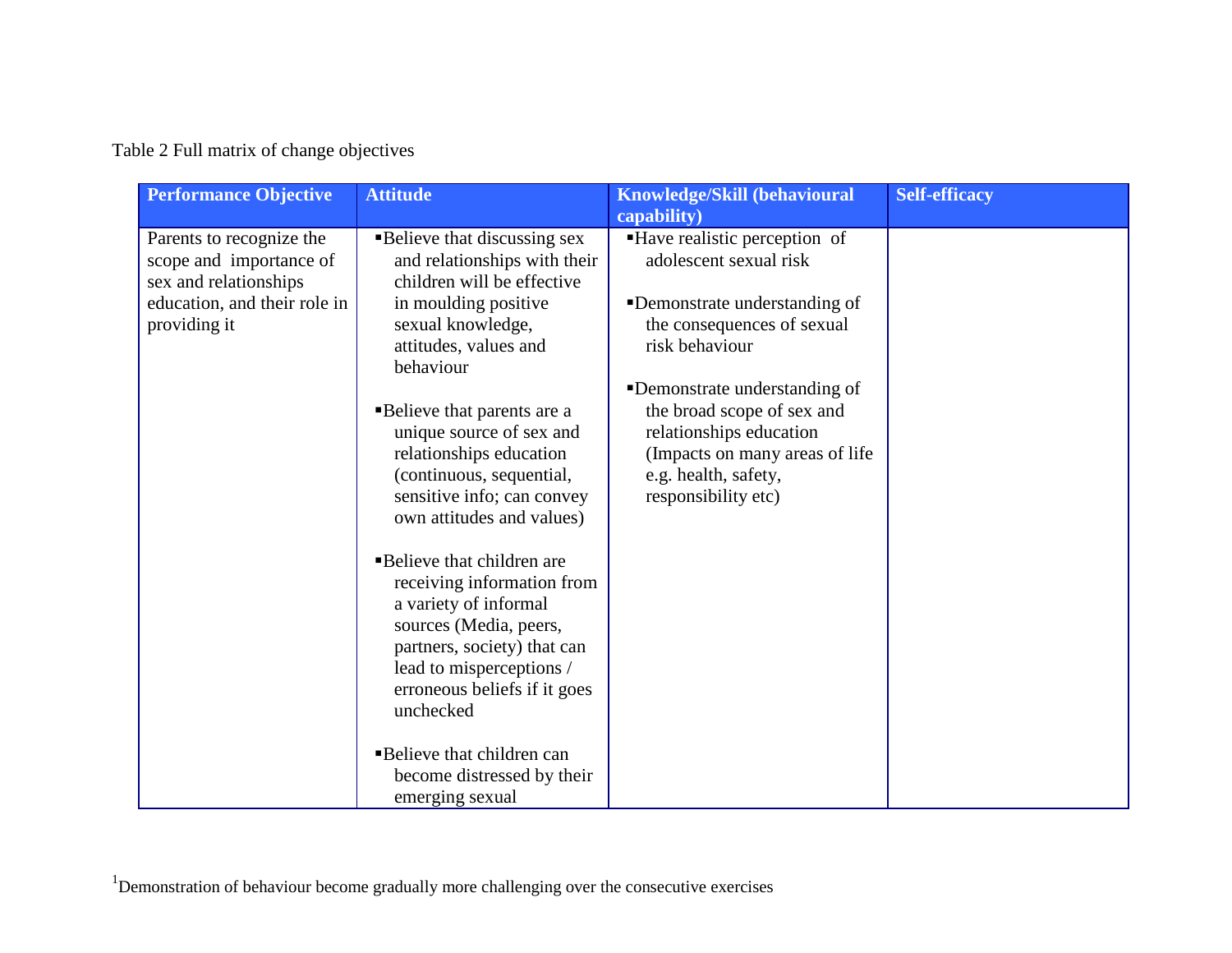| <b>Performance Objective</b>                                                                     | <b>Attitude</b>                                                                                                                                                                                                                                                                                                                                                       | Knowledge/Skill (behavioural<br>capability)                                                                            | <b>Self-efficacy</b>                                                                                                                   |
|--------------------------------------------------------------------------------------------------|-----------------------------------------------------------------------------------------------------------------------------------------------------------------------------------------------------------------------------------------------------------------------------------------------------------------------------------------------------------------------|------------------------------------------------------------------------------------------------------------------------|----------------------------------------------------------------------------------------------------------------------------------------|
|                                                                                                  | development if they are not<br>adequately prepared for it<br>Aware of the message they<br>are giving to their children<br>by not talking about sex<br>and relationships<br><b>Believe that sex and</b><br>relationships education is<br>progressive and relevant to<br>all stages of child<br>development (and that is<br>compatible with protection<br>of innocence) |                                                                                                                        |                                                                                                                                        |
| Parents to prepare<br>themselves for child<br>approach/initiation                                | <b>Believe</b> that child's<br>approaches are ideal<br>opportunities for learning<br>and discussion (which for<br>younger children,<br>capitalize on their natural<br>curiosity)                                                                                                                                                                                      | Able to recognize child's<br>approaches                                                                                | "Feels confident in ability to<br>know when their child is<br>attempting to<br>communicate with them<br>about sex and<br>relationships |
| Parents to encourage and<br>reinforce child's approach<br>for information, advice<br>and support | <b>Believe that this enables the</b><br>level of information to be<br>determined by the child's<br>readiness                                                                                                                                                                                                                                                          | Parent to ends communication<br>on sex and relationships with<br>praise for approach<br>Parent to end communication by | Feels confident that can<br>encourage and reinforce<br>child's approaches                                                              |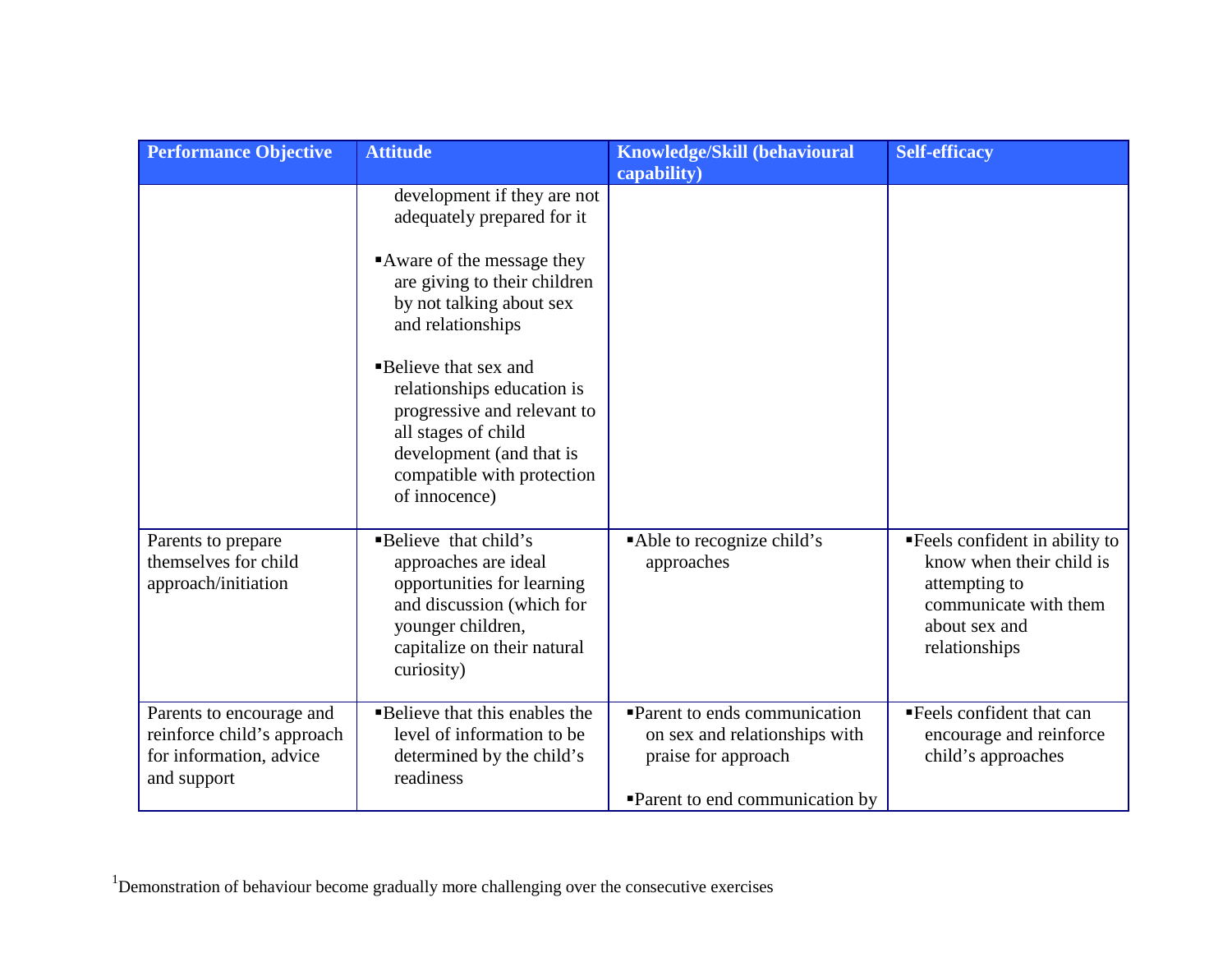| <b>Performance Objective</b>                                                    | <b>Attitude</b>                                                                                                               | Knowledge/Skill (behavioural                                                                                                         | <b>Self-efficacy</b>                                                                               |
|---------------------------------------------------------------------------------|-------------------------------------------------------------------------------------------------------------------------------|--------------------------------------------------------------------------------------------------------------------------------------|----------------------------------------------------------------------------------------------------|
|                                                                                 |                                                                                                                               | capability)                                                                                                                          |                                                                                                    |
|                                                                                 | <b>Believe that this increases</b><br>likelihood that child will<br>favour them over other<br>external sources                | reminding child that they can<br>come to them whenever they<br>have a question, concern or<br>problem about sex and<br>relationships |                                                                                                    |
|                                                                                 | ■Believe that this increases<br>child's comfort and<br>confidence in approaching<br>about them about sex and<br>relationships |                                                                                                                                      |                                                                                                    |
| Parents to respond<br>effectively to child's<br>question, concern or<br>problem | <b>Believe that giving accurate</b><br>age-dependant information<br>promotes consistency (and                                 | "Have listening skills to identify<br>question, concern or problem                                                                   | "Feels confident that has<br>listening skills and that<br>they can use these                       |
|                                                                                 | that giving false<br>information will reduce<br>credibility and hinder<br>progressive learning)                               | Have sex and relationships<br>knowledge or know<br>how/where to access sources<br>of knowledge                                       | "Feels confident that has<br>knowledge on sex and<br>relationships or knows<br>how/where to access |
|                                                                                 |                                                                                                                               | ■Have knowledge of age-<br>appropriate                                                                                               | sources of knowledge                                                                               |
|                                                                                 |                                                                                                                               | information/messages on sex<br>and relationships                                                                                     | Feels confident that can<br>provide age-appropriate<br>information/advice                          |
|                                                                                 |                                                                                                                               | Able to respond to approaches<br>made by both male and female<br>children                                                            | Feels confident that can<br>respond equally well to<br>both                                        |
|                                                                                 |                                                                                                                               | Has and can use vocabulary to                                                                                                        |                                                                                                    |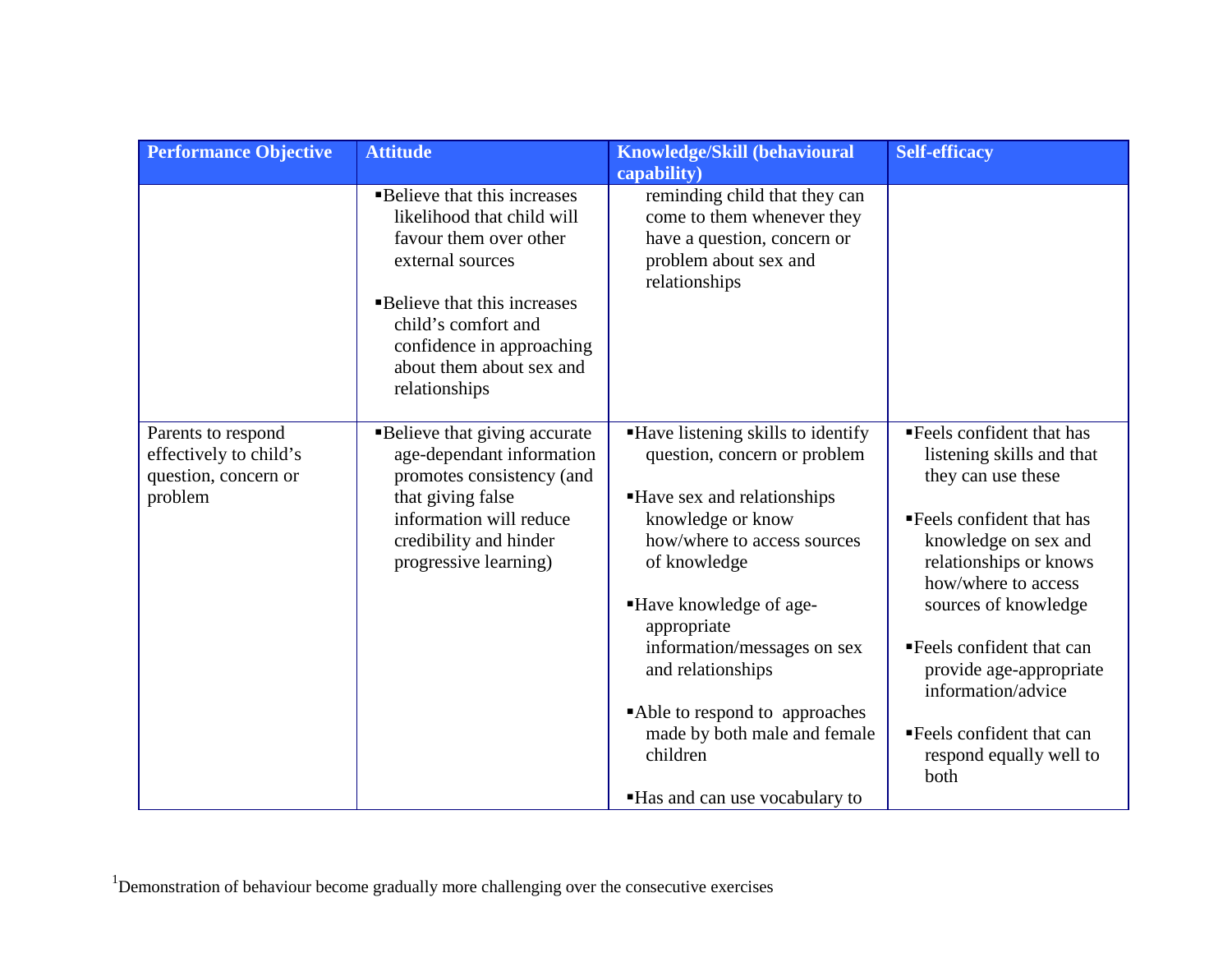|                                                          | capability)<br>discuss sex and relationships<br>topics                                                                                                                                                                                                                                    | "Feel confident that have                                                                                                                                                                                                                                                                                                                                                                                                                                                                           |
|----------------------------------------------------------|-------------------------------------------------------------------------------------------------------------------------------------------------------------------------------------------------------------------------------------------------------------------------------------------|-----------------------------------------------------------------------------------------------------------------------------------------------------------------------------------------------------------------------------------------------------------------------------------------------------------------------------------------------------------------------------------------------------------------------------------------------------------------------------------------------------|
|                                                          | • Has clear values/beliefs<br>regarding sex and relationships<br>Able to choose age-appropriate<br>materials to refer child to<br>(books, videos, CDROM etc.)<br>Aware of alternative of sources<br>info, advice, support to refer<br>child to e.g. school nurse, GP,<br>help-lines, etc. | vocabulary to discuss sex<br>and relationships topics<br>with their children and<br>feel comfortable using it<br>■Feels confident that have<br>clear values and beliefs<br>on all sex and<br>relationships topics (that<br>are consistent with their<br>faith / culture)<br><b>Feels</b> confident in ability to<br>choose age-appropriate<br>learning materials for<br>their child<br><b>Feels</b> confident in ability to<br>refer child to alternative<br>sources of info, advice<br>and support |
| Parents to initiate<br>discussion as/when<br>appropriate | •Can identify and capitalize on<br>opportunities for<br>communication about sex and<br>relationships<br>■Can monitor child's level of                                                                                                                                                     | ■ Have confidence in<br>initiating conversations<br>about sex and<br>relationships<br>"Feels confident that can                                                                                                                                                                                                                                                                                                                                                                                     |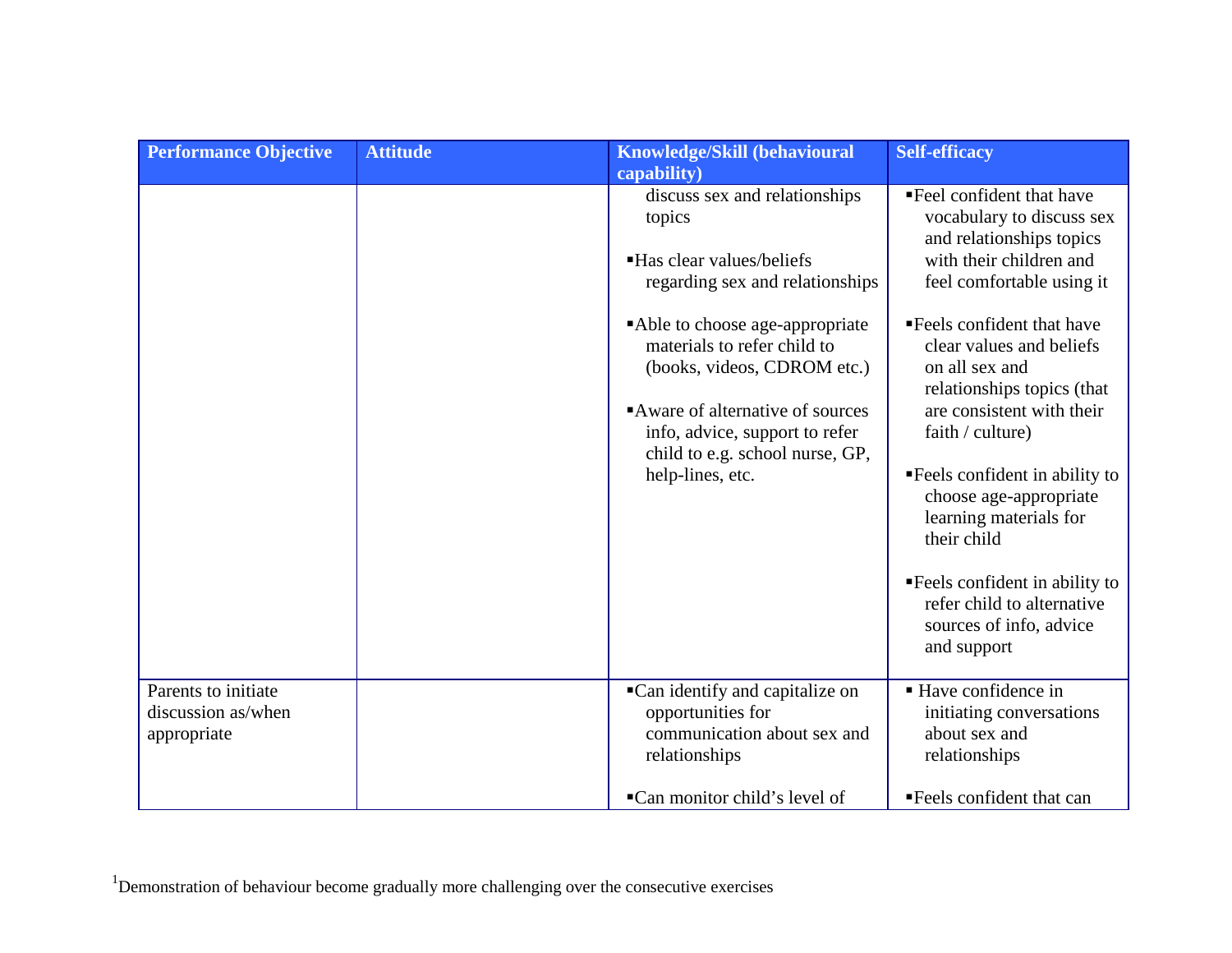| <b>Performance Objective</b> | <b>Attitude</b> | <b>Knowledge/Skill (behavioural</b>                         | <b>Self-efficacy</b>                                                                                          |
|------------------------------|-----------------|-------------------------------------------------------------|---------------------------------------------------------------------------------------------------------------|
|                              |                 | capability)                                                 |                                                                                                               |
|                              |                 | understanding against timeline<br>and update as appropriate | use everyday situations to<br>educate child about sex<br>and relationships                                    |
|                              |                 |                                                             | ■ Feels confident that can<br>assess child's current<br>level of understanding                                |
|                              |                 |                                                             | • Feels confident that can<br>use timeline to identify<br>areas where<br>understanding require<br>development |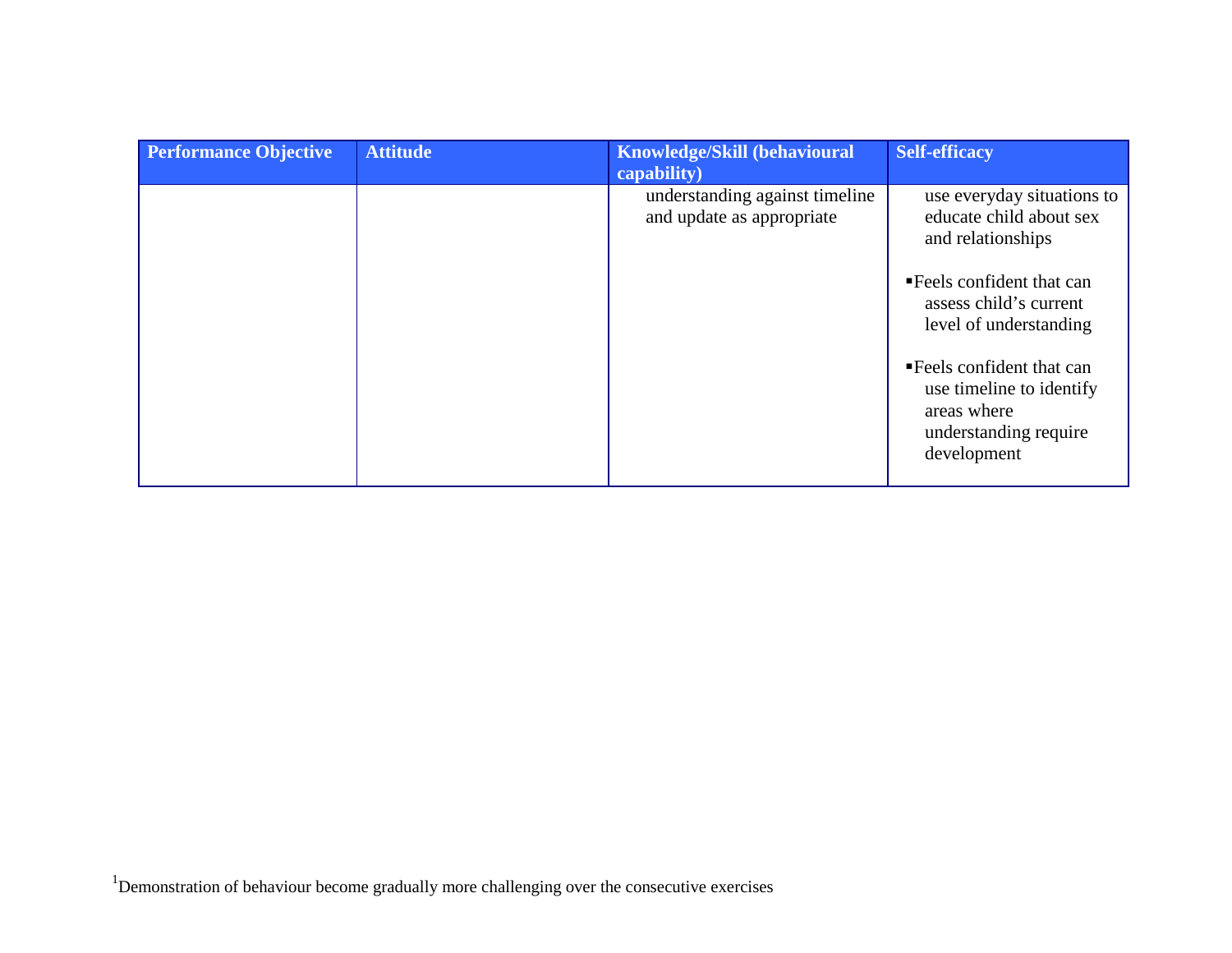#### Overview of programme

The following overview lists the change objectives for each session and then describes session exercises. For each exercise, the Behaviour Change Techniques (BCT) used, are listed. Note that the BCTs have been retrospectively categorised following the publication of Abraham and Michie's taxonomy (2008). Identification of the techniques is the result of the individual categorisation, followed by discussion and consensus agreement, of two trainee health psychologists and one chartered health psychologist.

## **Taster - do I need to talk with my child about sex and relationships?**

## *Change Objectives*

- Believe that discussing sex and relationships with their children will be effective in moulding positive sexual knowledge, attitudes, values and behaviour
- Believe that parents are a unique source of sex and relationships education (continuous, sequential, sensitive info; can convey own attitudes and values)
- Aware of the message they are giving to their children by not talking about sex and relationships
- Believe that children can become distressed by their emerging sexual development if they are not adequately prepared for it
- Believe that children are receiving information from a variety of informal sources (Media, peers, partners, society) that can lead to misperceptions and erroneous beliefs if it goes unchecked

| <b>Exercise 1</b> | What my parents told me about relationships and sex                                                                                                                                                                                                                                                  |
|-------------------|------------------------------------------------------------------------------------------------------------------------------------------------------------------------------------------------------------------------------------------------------------------------------------------------------|
| <b>Mode of</b>    | Full group discussion guided by facilitator                                                                                                                                                                                                                                                          |
| delivery          |                                                                                                                                                                                                                                                                                                      |
| <b>Brief</b>      | This exercise encourages parents to think about the consequences                                                                                                                                                                                                                                     |
| description       | of action/inaction by asking them to think back to the messages                                                                                                                                                                                                                                      |
| of exercise       | their parents conveyed to them as a child about relationships and<br>sex (either directly or indirectly), the impact this had on their own<br>beliefs and attitudes about relationships and sex, and then to think<br>about how they want things to be the same/different for their own<br>children. |
| <b>Behaviour</b>  | Provide information on consequences                                                                                                                                                                                                                                                                  |
| <b>Change</b>     | Prompt anticipated regret                                                                                                                                                                                                                                                                            |
| <b>Techniques</b> |                                                                                                                                                                                                                                                                                                      |

| <b>Exercise 2</b> | Where my child receives information and messages about<br>relationships and sex |
|-------------------|---------------------------------------------------------------------------------|
| <b>Mode of</b>    | Full or small group discussion guided by facilitator                            |
| delivery          |                                                                                 |
| <b>Brief</b>      | This exercise encourages parents to think about all competing                   |
| description       | alternative sources of information on relationships and sex (e.g.               |
| of exercise       | school, friends, media), and their unique role in supplementing and             |
|                   | counteracting this. In particular parents are encouraged to think               |

<sup>&</sup>lt;sup>1</sup>Demonstration of behaviour become gradually more challenging over the consecutive exercises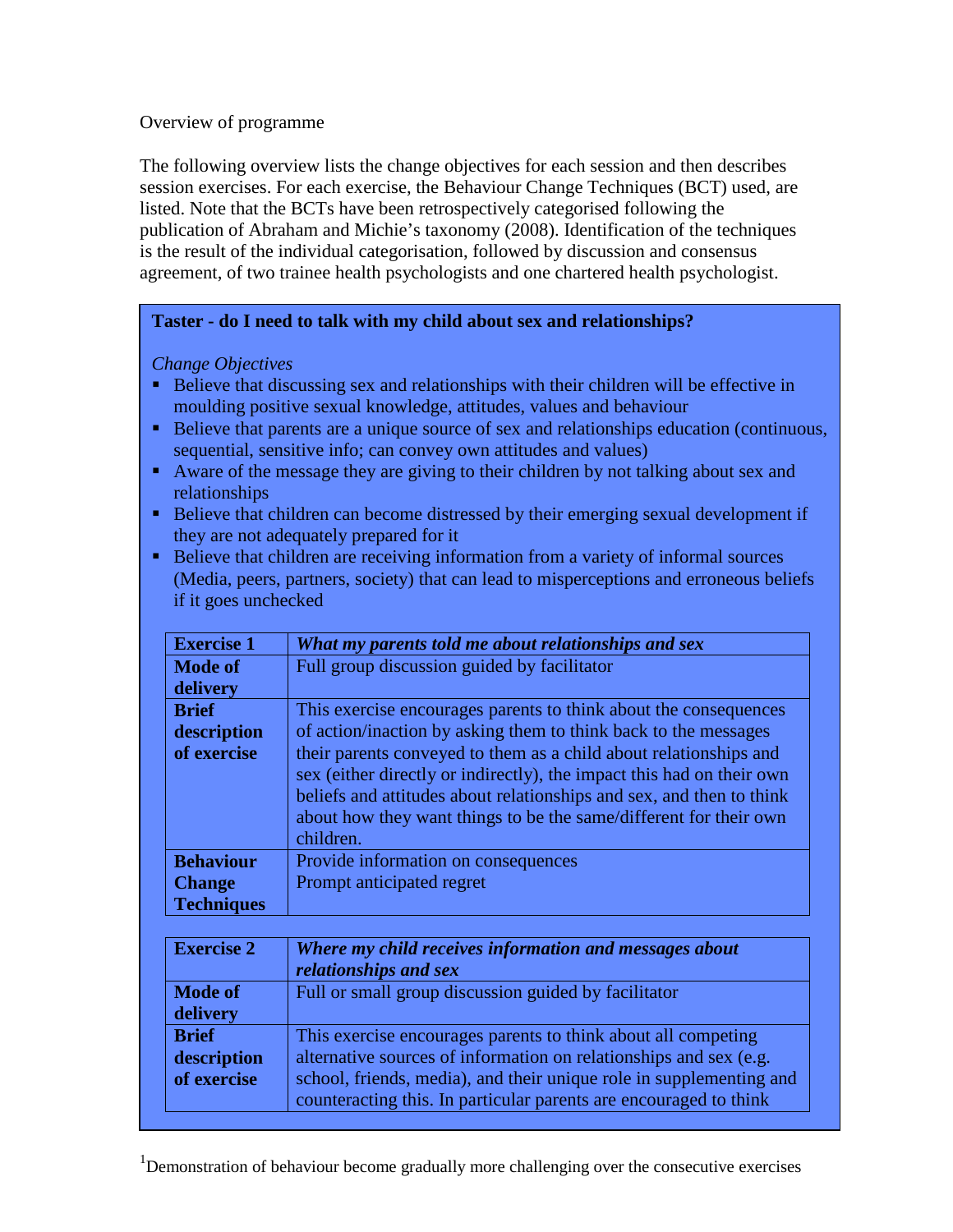| <b>Brief</b>      | about the consequence of assuming that children get all of the                                                                      |
|-------------------|-------------------------------------------------------------------------------------------------------------------------------------|
| description       | information they need elsewhere. In this exercise parents are also                                                                  |
| of exercise       | presented with evidence to support the assertion that parent-child<br>communication about relationships and sex can have a positive |
|                   | impact upon sexual attitudes and behaviour (the link between<br>positive sexual attitudes/behaviour and improved sexual health and  |
|                   | reduced unintended pregnancy is implied in the exercise).                                                                           |
| <b>Behaviour</b>  | Provide information on behaviour-health link                                                                                        |
| <b>Change</b>     | Provide information on consequences                                                                                                 |
| <b>Techniques</b> | Fear arousal                                                                                                                        |
|                   |                                                                                                                                     |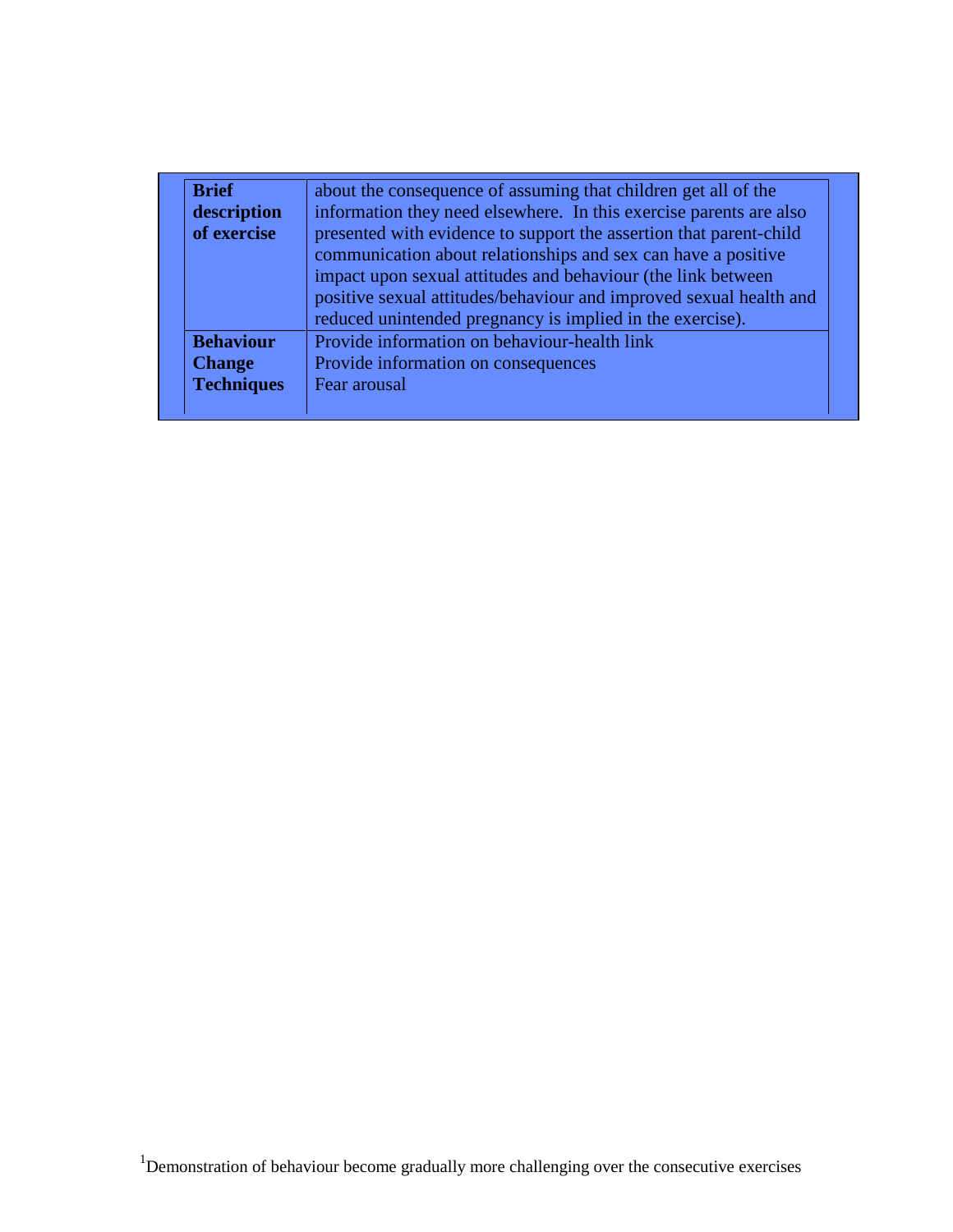#### **Session 1: Is there more to it than the birds and the bees?**

Change Objectives:

- Believe that parents are a unique source of sex and relationships education (continuous, sequential, sensitive info; can convey own attitudes and values)
- Believe that discussing sex and relationships with their children will be effective in moulding positive relationships and sexual knowledge, attitudes, values and behaviour
- Understand the broad scope of sex and relationships (impacts on many areas of life (health, safety, responsibility etc
- Have sex and relationships knowledge or know how/where to access sources of knowledge and feel confident in ability to access it
- Have and can use vocabulary to discuss sex and relationships topics
- Feel confident that have vocabulary to discuss sex and relationships topics with their children and feel comfortable using it
- Aware of alternative of sources info, advice, support to refer child to e.g. school nurse, GP, help-lines, etc. and confident in ability to direct children to them

| <b>Exercise 1</b> | Birds and the bees and much much more                               |
|-------------------|---------------------------------------------------------------------|
| <b>Mode of</b>    | Full group discussion guided by facilitator                         |
| delivery          |                                                                     |
| <b>Brief</b>      | This exercise builds parents understanding of the breadth of topics |
| description       | related to relationships and sex to take the focus off sexual       |
| of exercise       | intercourse/reproduction (which parents are most anxious about)     |
|                   | and place it within the context of other learning. It also builds   |
|                   | parents confidence by encouraging them to think about instances     |
|                   | when they have already communicated about (or built the             |
|                   | foundations for communication about) relationships and sex with     |
|                   | their children which they may not previously have recognised. In    |
|                   | this exercise parents are familiarised with the contents of their   |
|                   | portfolios which are to act as a resource for information/facts on  |
|                   | relationships and sex and on further sources of information/advice  |
|                   | (for themselves and their children) in the home. Parents are also   |
|                   | reminded that the resources are not essential for communication     |
|                   | but will support and reinforce it (e.g. through having helpline     |
|                   | details to hand and relevant books, CD-ROMs, leaflets etc).         |
| <b>Behaviour</b>  | Prompting focus on past successes                                   |
| <b>Change</b>     | Provide general encouragement                                       |
| <b>Techniques</b> | Provision of general information                                    |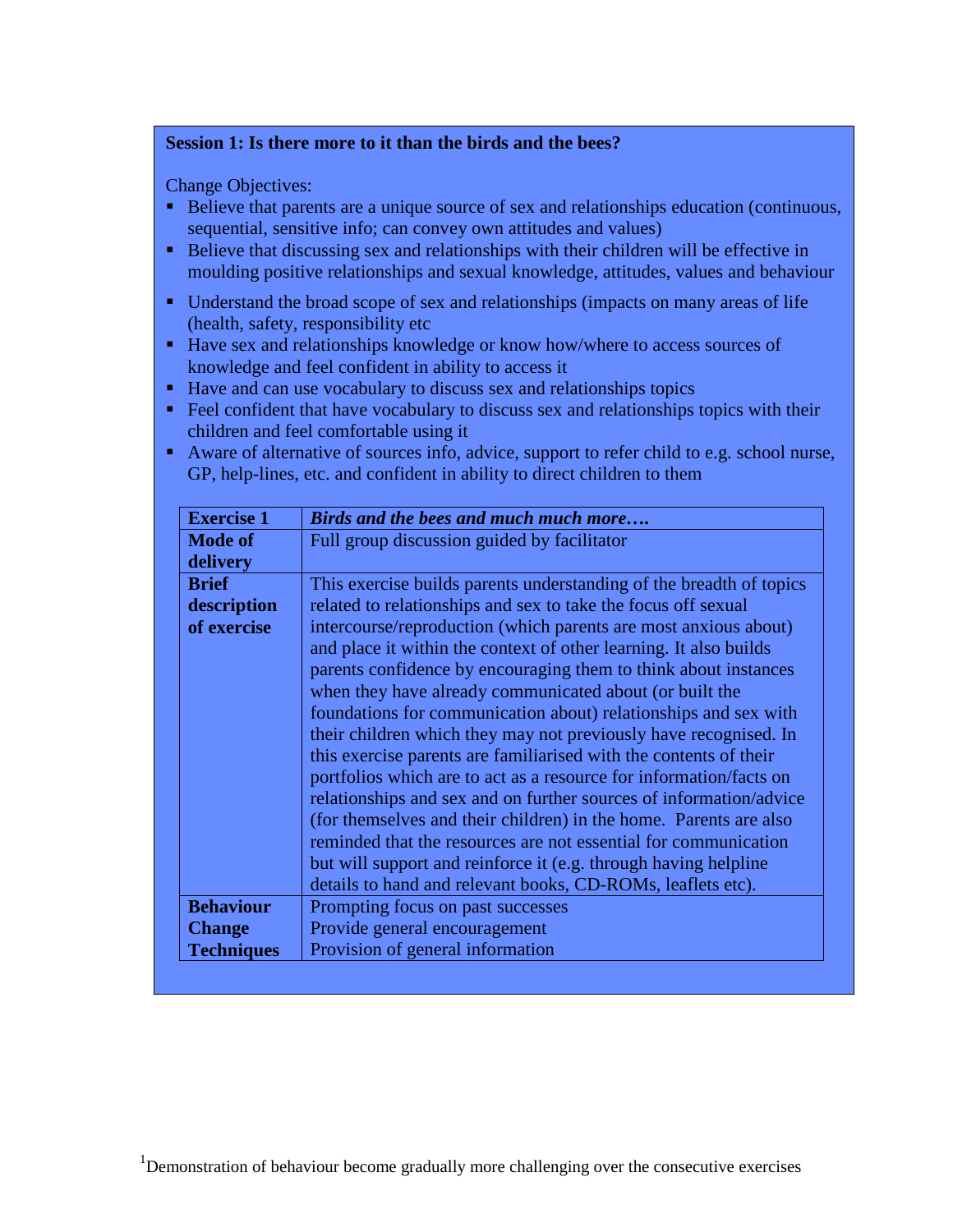| <b>Exercise 2</b> | <b>Tree</b>                                                        |
|-------------------|--------------------------------------------------------------------|
| <b>Mode of</b>    | Individual work                                                    |
| delivery          |                                                                    |
| <b>Brief</b>      | The purpose of this exercise is to provide parents with a visual   |
| description       | image of their progress on the course. Parents are asked to choose |
| of exercise       | figures on a tree to represent the quantity and quality of         |
|                   | communication they experience with their child (may choose         |
|                   | different figures to represent quantity and quality separately).   |
|                   | Parents revisit this during the last session on the course.        |
| <b>Behaviour</b>  | Prompt self-monitoring of behaviour                                |
| <b>Change</b>     |                                                                    |
| <b>Techniques</b> |                                                                    |

| <b>Exercise 3</b> | My job description                                                    |
|-------------------|-----------------------------------------------------------------------|
| <b>Mode of</b>    | Full and small group discussion guided by facilitator; individual     |
| delivery          | work                                                                  |
| <b>Brief</b>      | In this exercise parents are encouraged to consider the duties,       |
| description       | responsibilities, knowledge, skills and attributes required by        |
| of exercise       | parents to be a good educator on relationships and sex, and to        |
|                   | commit to the shared goal of 'providing children with moral           |
|                   | guidance, knowledge, skills and positive beliefs to help them         |
|                   | develop a sense of identify, self-esteem and confidence so that they  |
|                   | can move effectively through puberty and adolescence into             |
|                   | adulthood'. In identifying the qualities needed, parents revisit the  |
|                   | material generated as a result of taster session exercises in which   |
|                   | the costs/benefits of talking and not talking with their children     |
|                   | about relationships and sex were explored (e.g. what did              |
|                   | remembering their own childhood experiences teach them about          |
|                   | what type of duties, responsibilities etc. they see as having towards |
|                   | their child in relation to talking about relationships and sex?).     |
| <b>Behaviour</b>  | Provide information on consequences                                   |
| <b>Change</b>     | Provide information on behaviour-health link                          |
| <b>Techniques</b> | Prompt identification as role-model                                   |
|                   | Prompt intention formation                                            |
|                   |                                                                       |

| <b>Exercise 4</b> | <b>Vocabulary</b>                                                   |
|-------------------|---------------------------------------------------------------------|
| <b>Mode of</b>    | Small and full group discussion guided by facilitator; feedback and |
| delivery          | tips from facilitator                                               |
| <b>Brief</b>      | In this exercise parents consider one of the major barriers to      |
| description       | parent-child communication about relationships and sex –            |
| of exercise       | vocabulary.                                                         |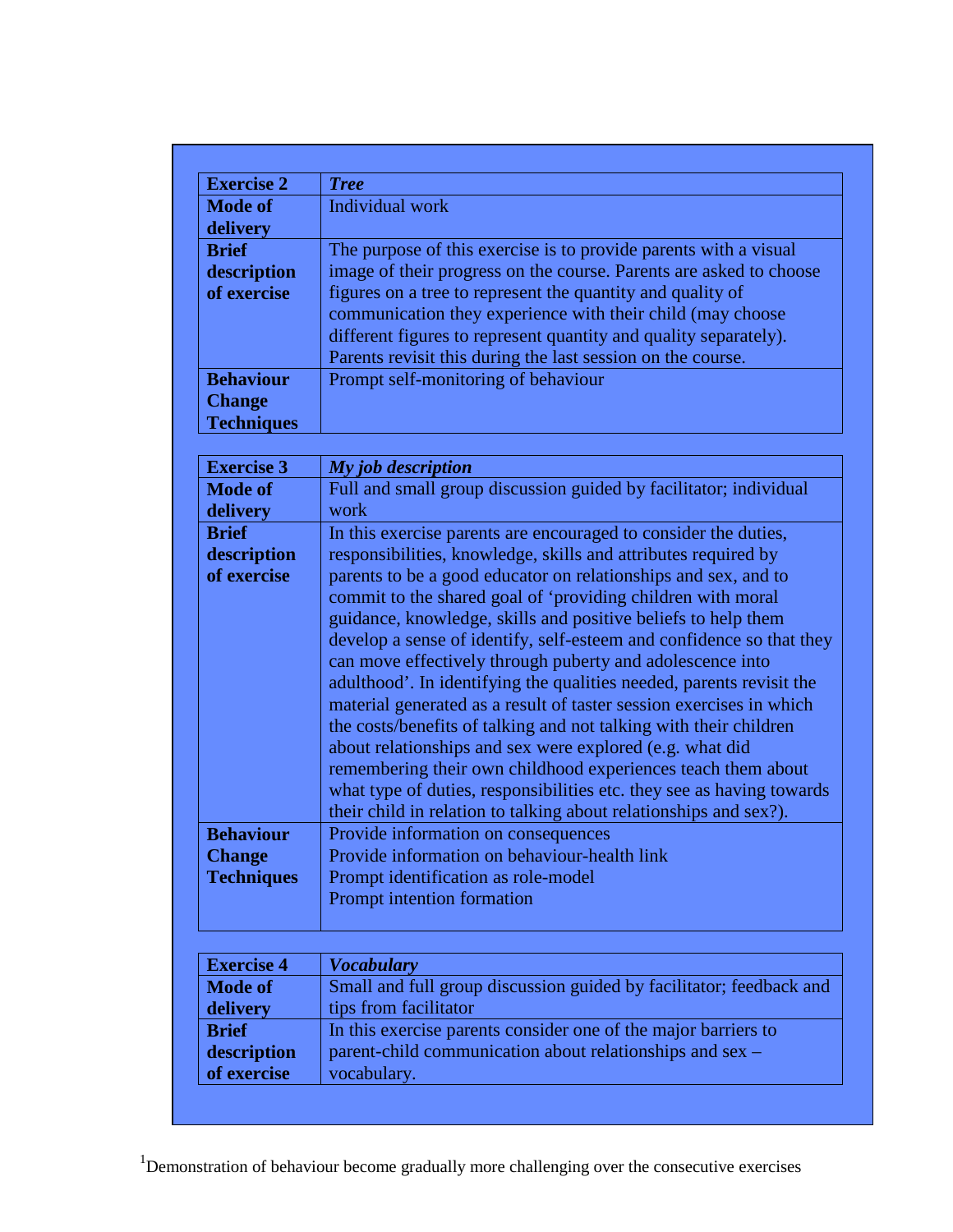| <b>Brief</b>                            | Using small and full group discussion and with help from the                                                                                                                                                                                                                                                                                                                                                               |
|-----------------------------------------|----------------------------------------------------------------------------------------------------------------------------------------------------------------------------------------------------------------------------------------------------------------------------------------------------------------------------------------------------------------------------------------------------------------------------|
| description<br>of exercise<br>continued | facilitator, parents choose words (for example, to refer to sexual<br>intercourse or body parts) that they are comfortable with and<br>practice using them. During this exercise for parents are<br>encouraged to consider if any of the words are loaded, whether any<br>of their meaning could be confused, if they are suitable in all<br>contexts, and whether these should vary depending on the age of<br>the child. |
| <b>Behaviour</b>                        | Prompt barrier identification                                                                                                                                                                                                                                                                                                                                                                                              |
| <b>Change</b>                           | Provide opportunities for social comparison                                                                                                                                                                                                                                                                                                                                                                                |
| <b>Techniques</b>                       | Plan social support/social change (within group)                                                                                                                                                                                                                                                                                                                                                                           |
|                                         | Provide instruction                                                                                                                                                                                                                                                                                                                                                                                                        |
|                                         | Provide general encouragement                                                                                                                                                                                                                                                                                                                                                                                              |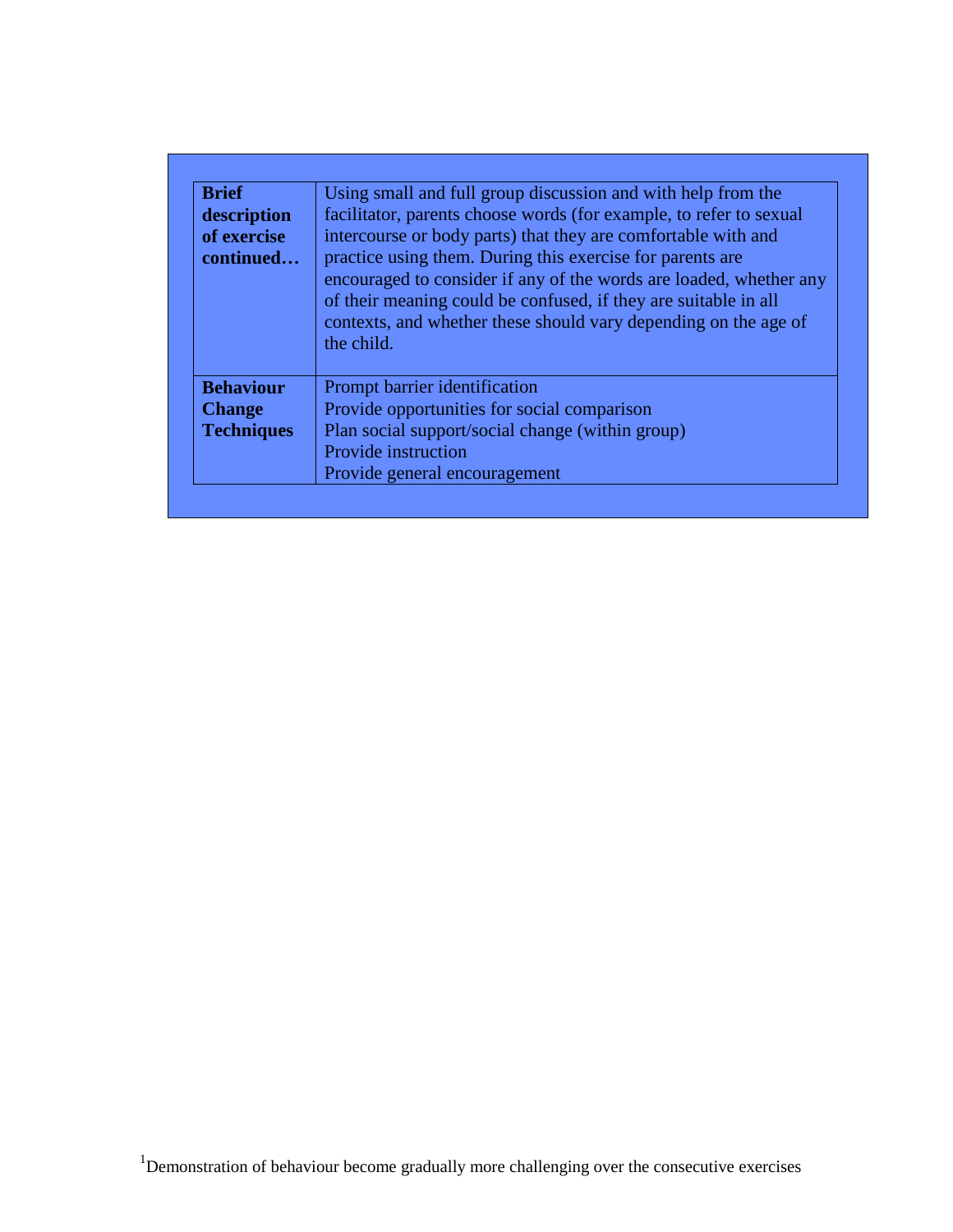#### **Session 2: Is there a right time to talk about it?**

Change Objectives:

- Can identify and capitalize on opportunities for sex and relationships communication
- Have confidence in initiating conversations about sex and relationships
- Able to choose age-appropriate materials to refer child to (books, videos, CDROM etc.) and feels confident in ability to do so
- Able to monitor children's' level of understanding against timeline and update as appropriate
- Believe that sex and relationships education is progressive and relevant to all stages of child development
- Have knowledge of age-appropriate information/messages on sex and relationships and feel confident that they can provide these

| <b>Exercise 1</b> | My plan                                                              |
|-------------------|----------------------------------------------------------------------|
| <b>Mode of</b>    | Small group work and full group discussion                           |
| delivery          |                                                                      |
| <b>Brief</b>      | Knowing what level of information is appropriate for children of     |
| description       | different ages, having clear ideas of important messages and values  |
| of exercise       | to convey, and identifying opportunities for discussion, all act as  |
|                   | barriers to communication. In this exercise, parents are given       |
|                   | suggested age-appropriate topics for children of different ages and  |
|                   | encouraged to think about they messages they would like to convey    |
|                   | to their children on these topics at these ages and then to generate |
|                   | ideas about how they could approach these topics with their          |
|                   | children to get discussion/learning going. Parents do this in small  |
|                   | groups, during which they formalise these plans by writing these     |
|                   | down on a worksheet, but then come together as a full group for      |
|                   | the sharing of ideas.                                                |
| <b>Behaviour</b>  | Prompt barrier identification                                        |
| <b>Change</b>     | Provide instruction                                                  |
| <b>Techniques</b> | Provide general encouragement                                        |
|                   | Provide opportunities for social comparison                          |
|                   | Plan social support/social change (within group)                     |
|                   |                                                                      |
|                   |                                                                      |

| <b>Exercise 2</b> | <b>Identifying opportunities</b>                                   |
|-------------------|--------------------------------------------------------------------|
| <b>Mode of</b>    | Small and full group discussion                                    |
| delivery          |                                                                    |
| <b>Brief</b>      | This exercise aims to help parents identify and capitalise on      |
| description       | everyday opportunities for discussion and to think in detail about |
| of exercise       | opening and closing lines (to act as ice-breakers and to foster    |
|                   | continued two-way open communication) and age-appropriate          |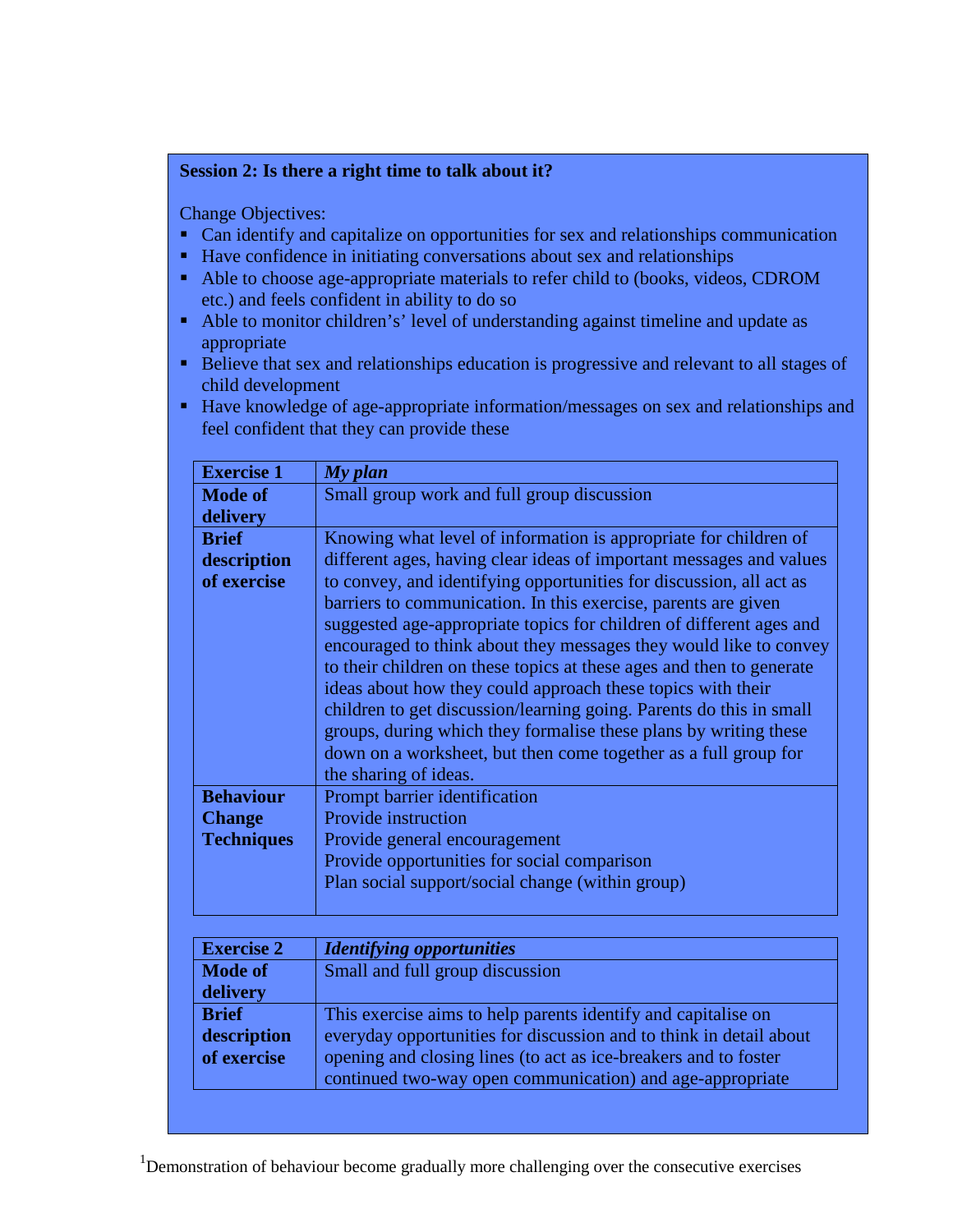| <b>Brief</b>      | content. In groups parents are given a set of cards describing         |
|-------------------|------------------------------------------------------------------------|
| description       | everyday situations that parents could use to prompt and initiate      |
| of exercise       | discussion. They are asked to consider what opportunities they         |
| continued         | provide, how conversation could be started, what could be said (if     |
|                   | anything) that is appropriate for the age of their child (ren) and how |
|                   | they could end discussion to encourage the child to communicate        |
|                   | again in the future. This is followed by feedback to the group and     |
|                   | full group discussion.                                                 |
| <b>Behaviour</b>  | Teach to use prompts/cues                                              |
| <b>Change</b>     | Prompt practice                                                        |
| <b>Techniques</b> | Provide general encouragement                                          |
|                   | Provide feedback on performance                                        |
|                   | Provide opportunities for social comparison                            |
|                   | Plan social support/social change (within group)                       |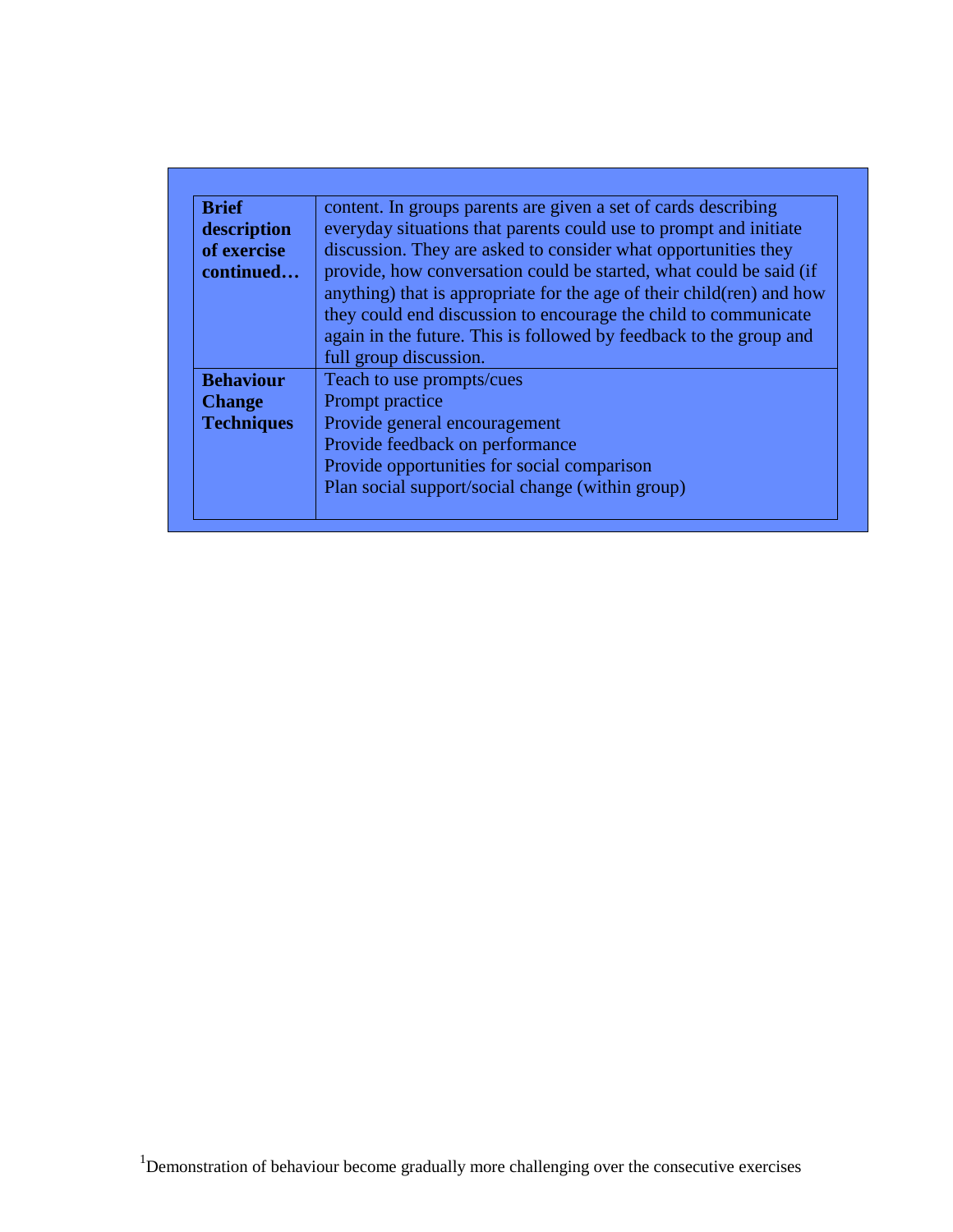## **Session 3: What do I say when I'm put on the spot?**

Change Objectives:

- Believe that children's' approaches are ideal opportunities for learning and discussion that enable learning determined by child's readiness
- Believe that children will favour them over other external sources and be more comfortable in approaching them with questions/concerns if they establish good communication on sex and relationships issues
- Believe that giving accurate age-dependent information promotes consistency (and that giving false information reduces credibility and hinders progressive learning)
- Able to use skills to recognize approaches, and assess and respond appropriately to situations and questions relating to sex and relationships and feel confident in doing so (focus is content of communication)
- Able to respond to situations/questions relating to both male and female children and feel confident in doing so

| <b>Exercise 1</b> | <b>Story</b>                                                             |
|-------------------|--------------------------------------------------------------------------|
| <b>Mode of</b>    | Full group discussion                                                    |
| delivery          |                                                                          |
| <b>Brief</b>      | One of the major barriers to communication is fear of being put on       |
| description       | the spot. In this exercise, the facilitator reads a story describing the |
| of exercise       | reactions (shock, avoidance, providing incorrect information etc)        |
|                   | of a set of teachers during assembly to children's                       |
|                   | questions/misperceptions about what a condom is. The aim is to           |
|                   | increase parents' awareness of the type of reactions that adults can     |
|                   | give to difficult questions and the type of messages that these can      |
|                   | give to children. The exercise is ended with a group discussion          |
|                   | about how the teachers could of reacted differently so as to send        |
|                   | clearer and more positive information and messages to the                |
|                   | children.                                                                |
| <b>Behaviour</b>  | Prompt barrier identification (in conjunction with exercise 2)           |
| <b>Change</b>     | Provide information on consequences                                      |
| <b>Techniques</b> |                                                                          |

Able to encourage and reinforce children's' approaches and feel confident in doing so

| <b>Exercise 2</b> | <b>Basket of items</b>                                                                                                                                                                                                                                                                                                                                     |
|-------------------|------------------------------------------------------------------------------------------------------------------------------------------------------------------------------------------------------------------------------------------------------------------------------------------------------------------------------------------------------------|
| <b>Mode of</b>    | Full group work and discussion                                                                                                                                                                                                                                                                                                                             |
| delivery          |                                                                                                                                                                                                                                                                                                                                                            |
| <b>Brief</b>      | This exercise aims to increase parents' skills and confidence in                                                                                                                                                                                                                                                                                           |
| description       | assessing and responding appropriately to situations and questions                                                                                                                                                                                                                                                                                         |
| of exercise       | relating to relationships and sex. The focus here is on what is said<br>not how it is said (this is dealt with in later exercise). To<br>complement this exercise, parents are provided with a list of tips<br>for what to say when put on the spot. Parents are asked in turn to<br>draw items or cards (that represent or describe difficult situations) |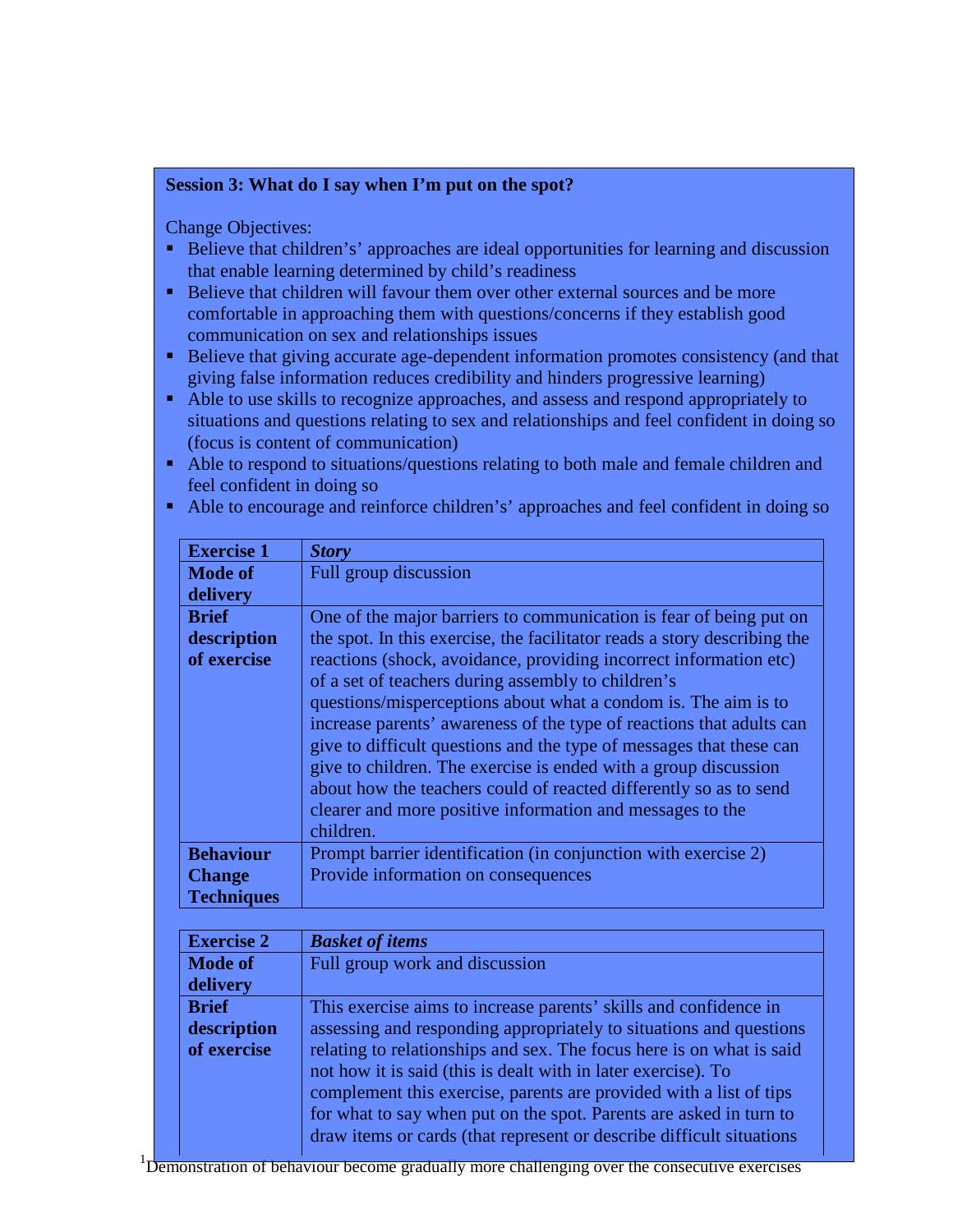| <b>Brief</b>      | relating to relationships and sex e.g. packet of condoms found in    |
|-------------------|----------------------------------------------------------------------|
| description       | sons bedroom) and then to describe their initial reaction, identify  |
| of exercise       | any assumptions that they could make, consider alternative           |
| continued         | explanations, consider how they could respond most effectively,      |
|                   | and consider whether their reaction/response would differ            |
|                   | according to whether child male or female. The facilitator provides  |
|                   | praise and encouragement during this exercise. Following each        |
|                   | item/card there is a small group discussion to provide opportunities |
|                   | for other parents to share thoughts, feelings or ideas.              |
| <b>Behaviour</b>  | General communication skills training                                |
| <b>Change</b>     | Prompt barrier identification (in conjunction with exercise 1)       |
| <b>Techniques</b> | Provide instruction                                                  |
|                   | Prompt practice                                                      |
|                   | Provide general encouragement                                        |
|                   | Provide feedback on performance                                      |
|                   | Emotional control training                                           |
|                   | Provide opportunities for social comparison Plan social              |
|                   | support/change (within group)                                        |
|                   | Set graded tasks $(1 \text{ of } 3)^1$                               |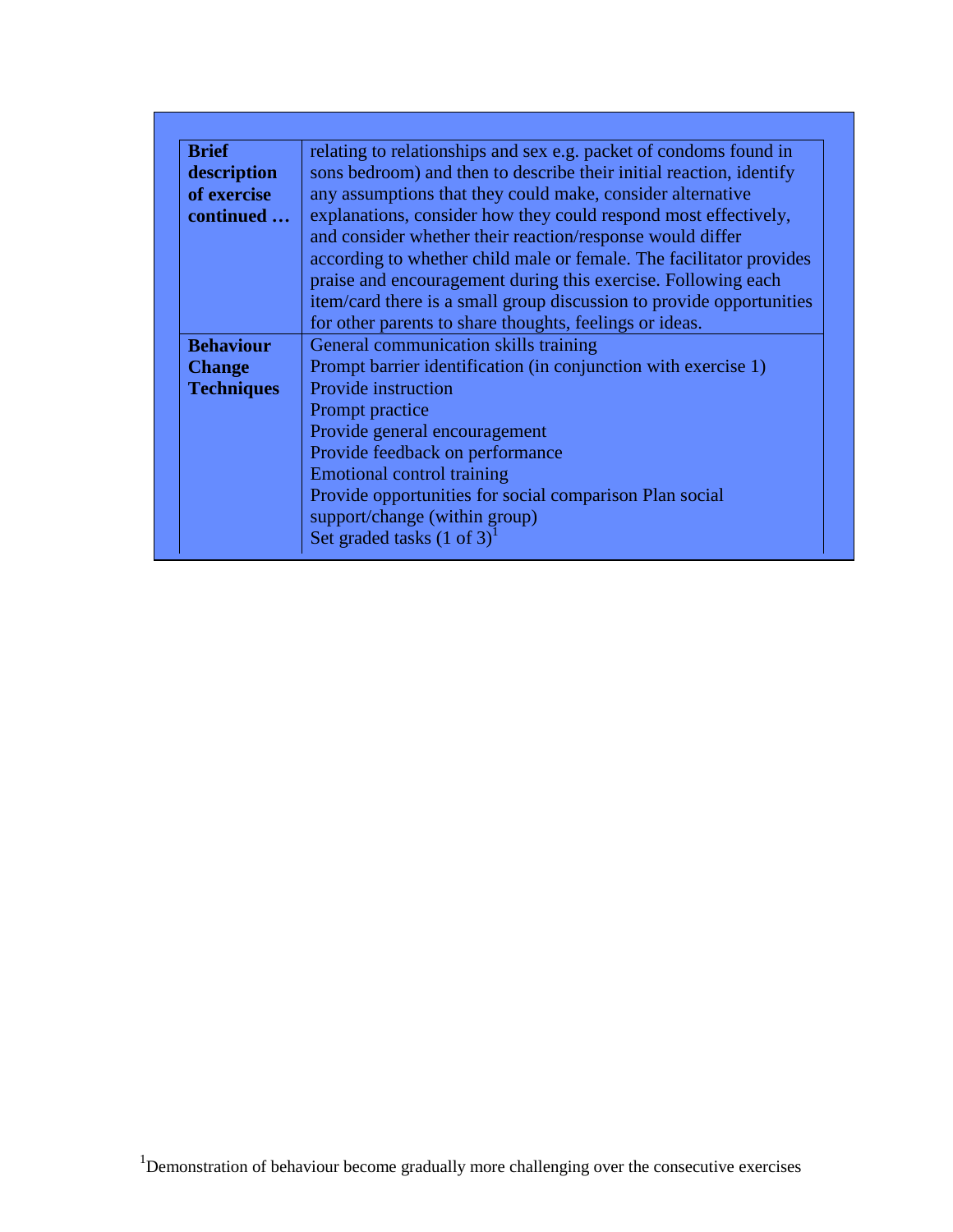## **Session 4: What do I say and will they take any notice?**

Change Objectives:

- Believe that children's' approaches are ideal opportunities for learning and discussion
- Believe that giving accurate age-dependent information promotes consistency
- Believe that child will favour them over other external sources and be more comfortable in approaching them with questions/concerns if they establish good communication on sex and relationships issues
- Able to use skills to assess and respond appropriately to situations and questions relating to sex and relationships and feel confident in doing so (focus is on style of communication)
- **Possess clear values/beliefs regarding sex and relationships (that are consistent with** their faith/culture) and feels confident in ability to convey these

| <b>Exercise 1</b> | <b>Considering my message</b>                                         |
|-------------------|-----------------------------------------------------------------------|
| <b>Mode of</b>    | Individual work, paired work and full group discussion                |
| delivery          |                                                                       |
| <b>Brief</b>      | This exercise aims to help parents develop clear values and beliefs   |
| description       | about relationships and sex. This can be a barrier to good            |
| of exercise       | communication. Parents are given a worksheet which lists a            |
|                   | number of relationships and sex issues e.g. same-sex relationships,   |
|                   | sex before marriage, divorce, teenage parenthood. Parents are         |
|                   | asked to identify for each of these, which they hope for (for their   |
|                   | child), which they think are ok for their child, which things they    |
|                   | think are ok for their child but hope don't happen, which they think  |
|                   | are ok for other people but not for their child, and which are not ok |
|                   | for anyone. This individual work is followed by a period of           |
|                   | discussion (paired and full-group) on how parents are passing         |
|                   | messages onto children, whether parents are passing on messages       |
|                   | to their children without realising it, whether there are any         |
|                   | discrepancies between actions and verbal messages etc.                |
| <b>Behaviour</b>  | Prompt barrier identification                                         |
| <b>Change</b>     | Provide information on consequences                                   |
| <b>Techniques</b> | Prompt identification as role-model                                   |
|                   | Provide opportunities for social comparison                           |
|                   | Plan social support/change (within group)                             |
|                   |                                                                       |

| <b>Exercise 2</b> | <b>Improving your communication style</b>                          |
|-------------------|--------------------------------------------------------------------|
| <b>Mode of</b>    | Full group work                                                    |
| delivery          |                                                                    |
| <b>Brief</b>      | This exercise once more focuses on improving parents' skills and   |
| description       | confidence in assessing and responding appropriately to situations |
| of exercise       |                                                                    |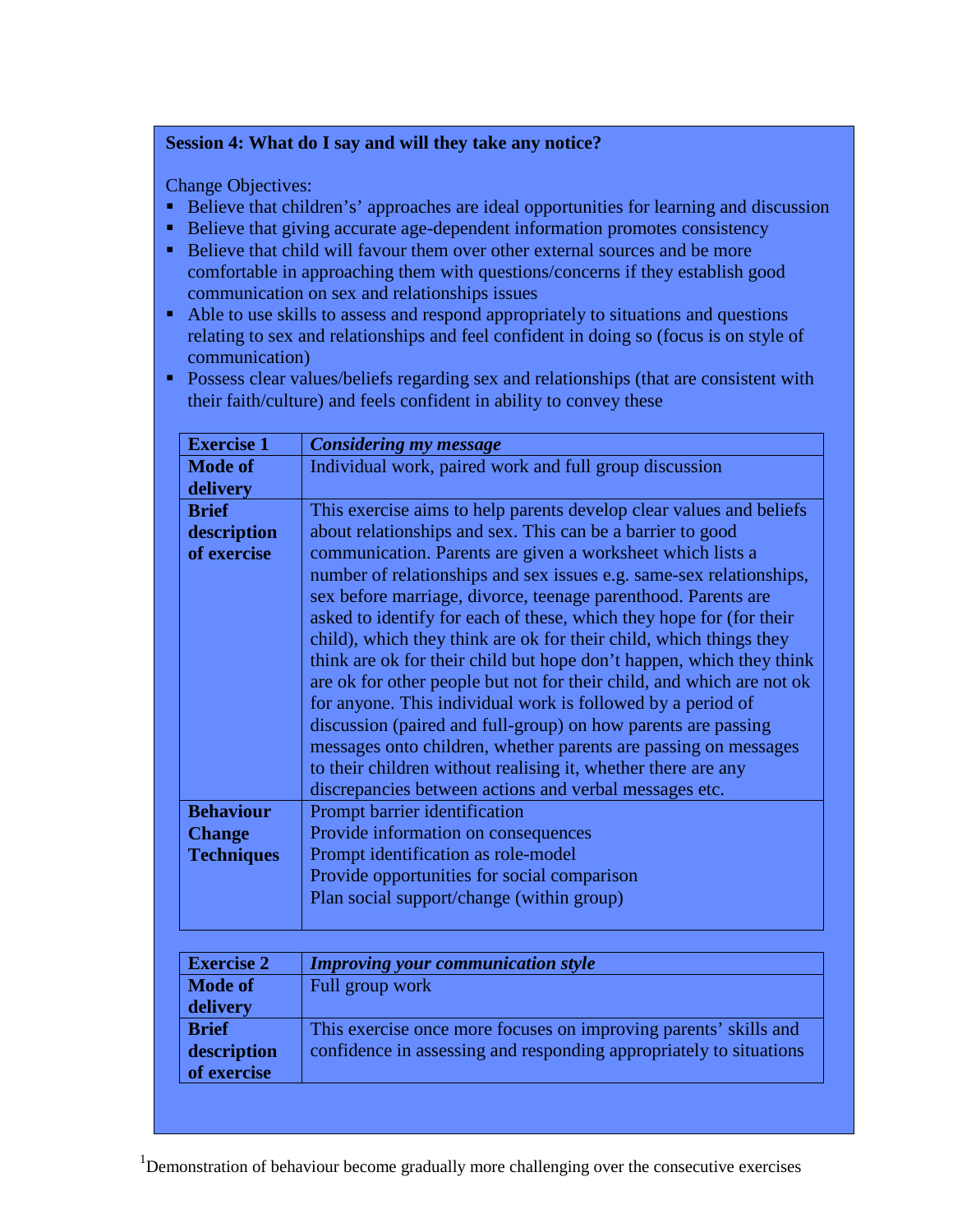| <b>Brief</b>      | and questions relating to relationships and sex but this time the                                                                                                                                                                                                                    |
|-------------------|--------------------------------------------------------------------------------------------------------------------------------------------------------------------------------------------------------------------------------------------------------------------------------------|
| description       | focus is on communication style. It encourages parents' to consider                                                                                                                                                                                                                  |
| of exercise       | the effect of both good and bad communication style on their                                                                                                                                                                                                                         |
| continued         | child's willingness to listen and ability to comprehend. The                                                                                                                                                                                                                         |
|                   | facilitator plays the role of the parent, demonstrating good and bad<br>communication style, and the parents play the role of the child.<br>Parents are encouraged to think about ways to avoid overreacting<br>to situations/questions. Parents are provided with a list of tips on |
| <b>Behaviour</b>  | how to improve communication style in this exercise.<br>General communication skills training                                                                                                                                                                                        |
|                   | Provide instruction                                                                                                                                                                                                                                                                  |
| <b>Change</b>     |                                                                                                                                                                                                                                                                                      |
| <b>Techniques</b> | Model/demonstrate behaviour                                                                                                                                                                                                                                                          |
|                   | Emotional control training                                                                                                                                                                                                                                                           |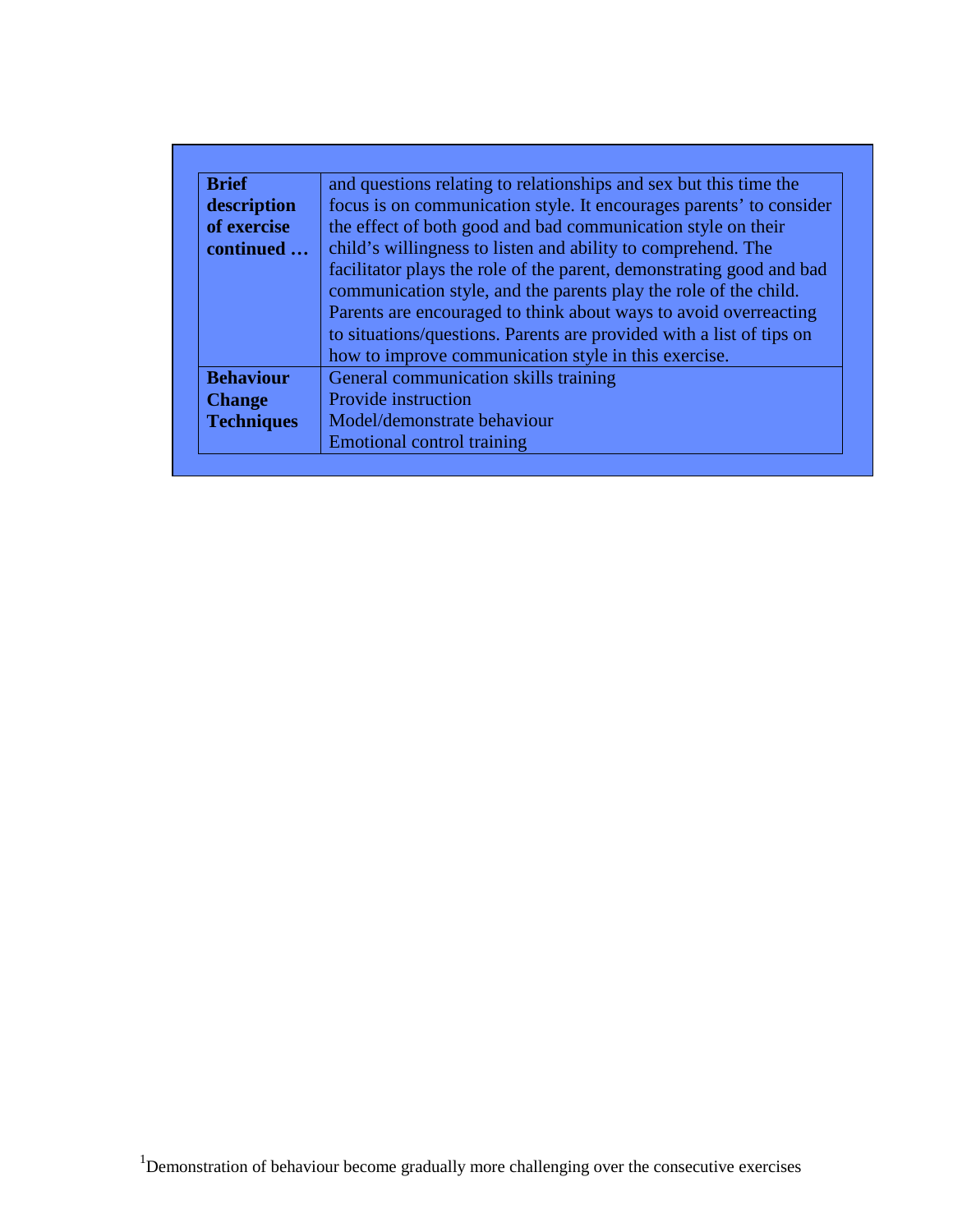# **Session 5: Can I do this and still protect their innocence?**

Change Objectives:

- Believe that children are receiving information from a variety of informal sources (Media, peers, partners, society) that can lead to misperceptions / erroneous beliefs if it goes unchecked
- Have a realistic perception of adolescent sexual risk
- Understand the wider implications of teenage pregnancy and STIs
- Have sex and relationships knowledge or knows how/where to access sources of knowledge
- Able to use skills to assess and respond appropriately to questions relating to sex and relationships and feel confident in doing so

| <b>Exercise 1</b> | <b>Risk and protection quiz</b>                                     |
|-------------------|---------------------------------------------------------------------|
| <b>Mode of</b>    | Paired work and full group discussion                               |
| delivery          |                                                                     |
| <b>Brief</b>      | This exercise aims to encourage parents to accurately appraise (and |
| description       | not exaggerate) the level of sexual risk young people are exposed   |
| of exercise       | to in today's society, to consider the implications of teenage      |
|                   | pregnancy and STIs, and to consider their role in protecting their  |
|                   | children from sexual risk. In pairs, parents complete a true/false  |
|                   | response quiz on sexual health issues. As a full group, parents     |
|                   | feedback their answers to the facilitator. These answers are        |
|                   | discussed by the full group in turn. Key messages are that there is |
|                   | always a level of risk in society but that parents can help protect |
|                   | their children from sexual risk by encouraging open dialogue and    |
|                   | providing them with skills to negotiate difficult situations and    |
|                   | ultimately make good decisions.                                     |
| <b>Behaviour</b>  | Provide information on behaviour-health link                        |
| <b>Change</b>     | Provision of general information                                    |
| <b>Techniques</b> | <b>Emotional control training</b>                                   |
|                   | Provide normative information about others' behaviour               |

| <b>Exercise 2</b> | <b>Advice column</b>                                                  |
|-------------------|-----------------------------------------------------------------------|
| <b>Mode of</b>    | Paired work and full group discussion                                 |
| delivery          |                                                                       |
| <b>Brief</b>      | This exercise aims to familiarise parents with the type of            |
| description       | information children can be readily exposed to, consider ways in      |
| of exercise       | which this may influence their children, and what their role is in    |
|                   | counteracting this exposure. In pairs, parents are encouraged to      |
|                   | think of ways to respond to examples of questions asked by young      |
|                   | people through agony aunt columns taken from magazines. Pairs         |
|                   | then feed back their thoughts to the full group after which the       |
|                   | facilitator reads out the actual responses given. The full group then |
|                   | discusses how the different responses compare, and what the           |
|                   | benefits and limitations of mass media information (such as this)     |
|                   |                                                                       |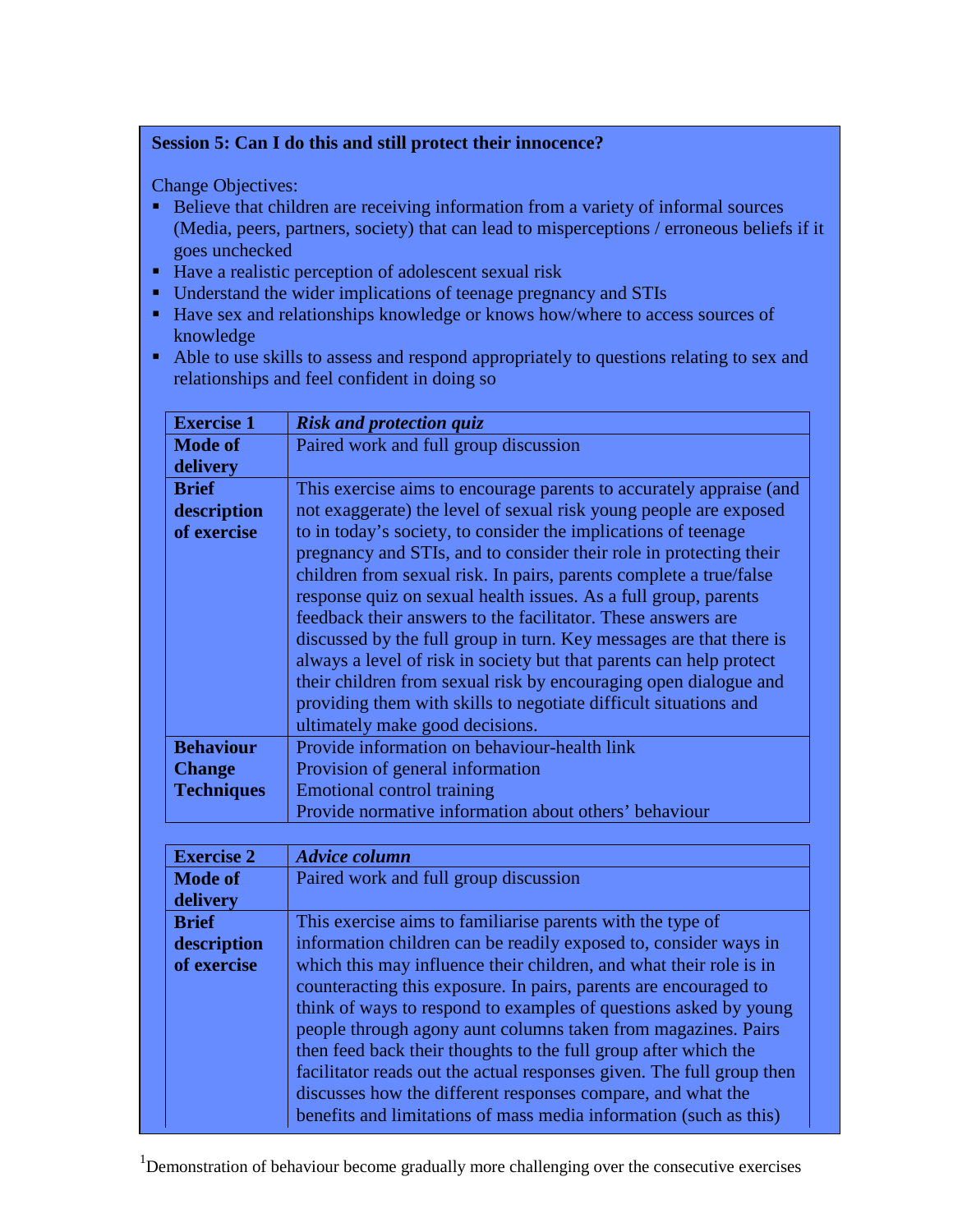| <b>Behaviour</b>  | General communication skills training       |  |
|-------------------|---------------------------------------------|--|
| <b>Change</b>     | <b>Emotional control training</b>           |  |
| <b>Techniques</b> | Prompt practice                             |  |
|                   | Provide general encouragement               |  |
|                   | Provide feedback on performance             |  |
|                   | Provide opportunities for social comparison |  |
|                   | Plan social support/change (within group)   |  |
|                   | Set graded tasks (2 of 3)                   |  |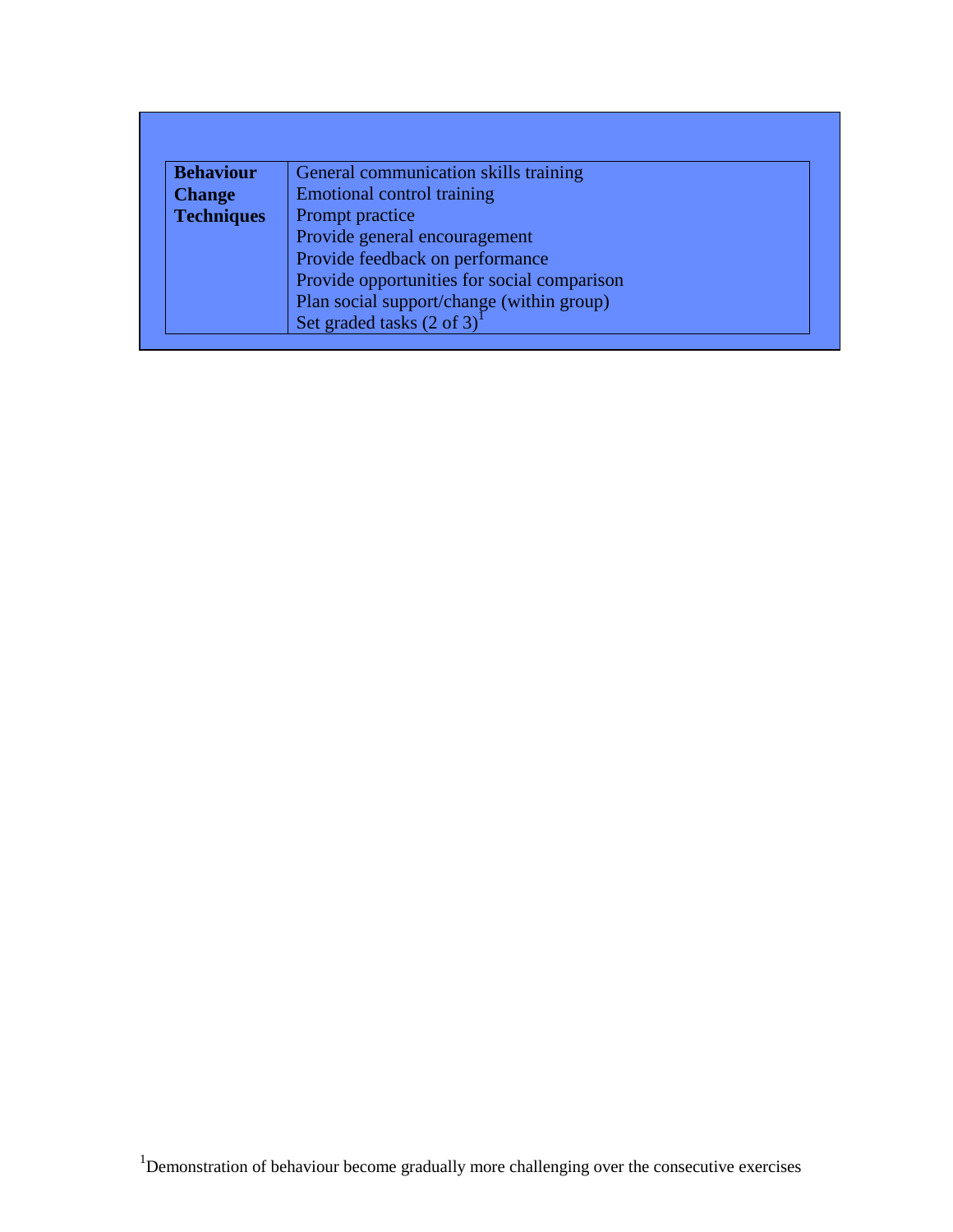# **Session 6: Can I do this without it being embarrassing?**

Change Objectives:

- Feel confident that they have sex and relationships knowledge and vocabulary and know how/where to access sources of knowledge
- Feel confident that they can use everyday situations to educate child about sex and relationships
- Feel confident that they can assess child's current level of understanding and monitor this against the timeline

| <b>Exercise 1</b> | <b>Role-play</b>                                                       |
|-------------------|------------------------------------------------------------------------|
| <b>Mode of</b>    | Paired work and full group discussion                                  |
| delivery          |                                                                        |
| <b>Brief</b>      | This exercise aims to consolidate the knowledge/skills that parents    |
| description       | have learnt during the course. Parents work in pairs, taking it in     |
| of exercise       | turn to play the role of either the parent or the child. They are each |
|                   | given various examples of different contexts in which challenging      |
|                   | questions about relationships and sex could be asked. Only the         |
|                   | parent playing the role of the child knows what that question is and   |
|                   | initiates the discussion by asking it. At the end the pairs discuss    |
|                   | what techniques they tried to use, how things could have been          |
|                   | said/done differently, and what messages they gave each other          |
|                   | during the discussion. As a full group, there is then discussion       |
|                   | about what parents feel they have learnt from the course, what         |
|                   | skills they have developed, and how they feel now about dealing        |
|                   | with difficult topics. This is intended to help parents to see how far |
|                   | they have come and to build confidence.                                |
| <b>Behaviour</b>  | General communication skills training                                  |
| <b>Change</b>     | Prompt practice                                                        |
| <b>Techniques</b> | Provide general encouragement                                          |
|                   | Provide feedback on performance                                        |
|                   | Plan social support/change (within group)                              |
|                   | Provide opportunities for social comparison                            |
|                   | Set graded tasks $(3 \text{ of } 3)^1$                                 |

| <b>Exercise 2</b> | <b>Action Plan</b>                                                 |
|-------------------|--------------------------------------------------------------------|
| <b>Mode of</b>    | Full group discussion and individual work                          |
| delivery          |                                                                    |
| <b>Brief</b>      | This exercise aims to help parents see how far they have come      |
| description       | since the start of the course and to encourage a continued         |
| of exercise       | commitment to communicating with children about relationships      |
|                   | and sex. Firstly the facilitator initiates a full group discussion |
|                   | focussing on the learning and good work hat has been achieved on   |